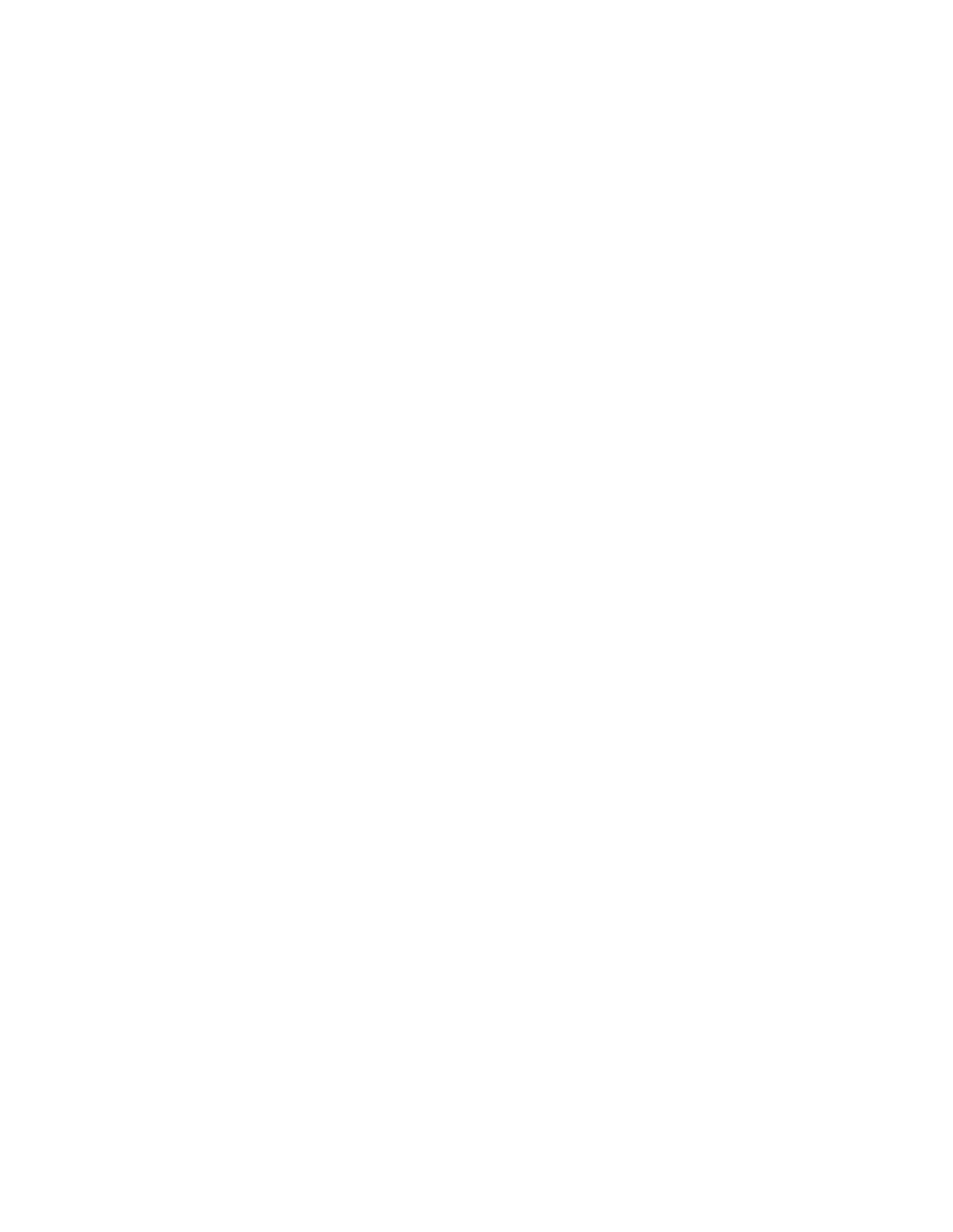# **Conditions arising in the perinatal period**

*Note* - Conditions arising in the perinatal period, even though death or morbidity occurs later, should, as far as possible, be coded to chapter XVI, which takes precedence over chapters containing codes for diseases by their anatomical site.

These exclude: Congenital malformations, deformations and chromosomal abnormalities (Q00-Q99) Endocrine, nutritional and metabolic diseases (E00-E99) Injury, poisoning and certain other consequences of external causes (S00-T99) Neoplasms (C00-D48) Tetanus neonatorum (A33)

- ablatio, ablation - - placentae (*see also* Abruptio placentae) - - - affecting fetus or newborn P02.1 - abnormal, abnormality, abnormalities - *see also* Anomaly - - amnion, amniotic fluid - - - affecting fetus or newborn P02.9 - - anticoagulation - - - newborn (transient) P61.6 - - cervix NEC, maternal (acquired) (congenital), in pregnancy or childbirth - - - causing obstructed labor - - - - affecting fetus or newborn P03.1 - - chorion - - - affecting fetus or newborn P02.9

- - coagulation
- - newborn, transient P61.6

**Conditions arising**—*continued*  - abnormal, abnormality—*continued*  - - fetus, fetal - - - causing disproportion - - - - affecting fetus or newborn P03.1 - - forces of labor - - - affecting fetus or newborn P03.6 - - labor NEC - - - affecting fetus or newborn P03.6 - - membranes (fetal) - - - affecting fetus or newborn P02.9 - - - specified type NEC, affecting fetus or newborn P02.8 - - organs or tissues of maternal pelvis - - - in pregnancy or childbirth - - - - affecting fetus or newborn P03.8 - - - - causing obstructed labor - - - - - affecting fetus or newborn P03.1 - - parturition - - - affecting fetus or newborn P03.9 - - presentation (fetus) (*see also* Presentation, fetal, abnormal) - - - before labor, affecting fetus or newborn P01.7 - - pulmonary - - - function, newborn P28.8 - - - ventilation, newborn P28.8 - - umbilical cord - - - affecting fetus or newborn P02.6 - - vagina, maternal (acquired) (congenital), in pregnancy or childbirth - - - causing obstructed labor - - - - affecting fetus or newborn P03.1 - - vulva and perineum, maternal (acquired) (congenital), in pregnancy or childbirth - - - causing obstructed labor - - - - affecting fetus or newborn P03.1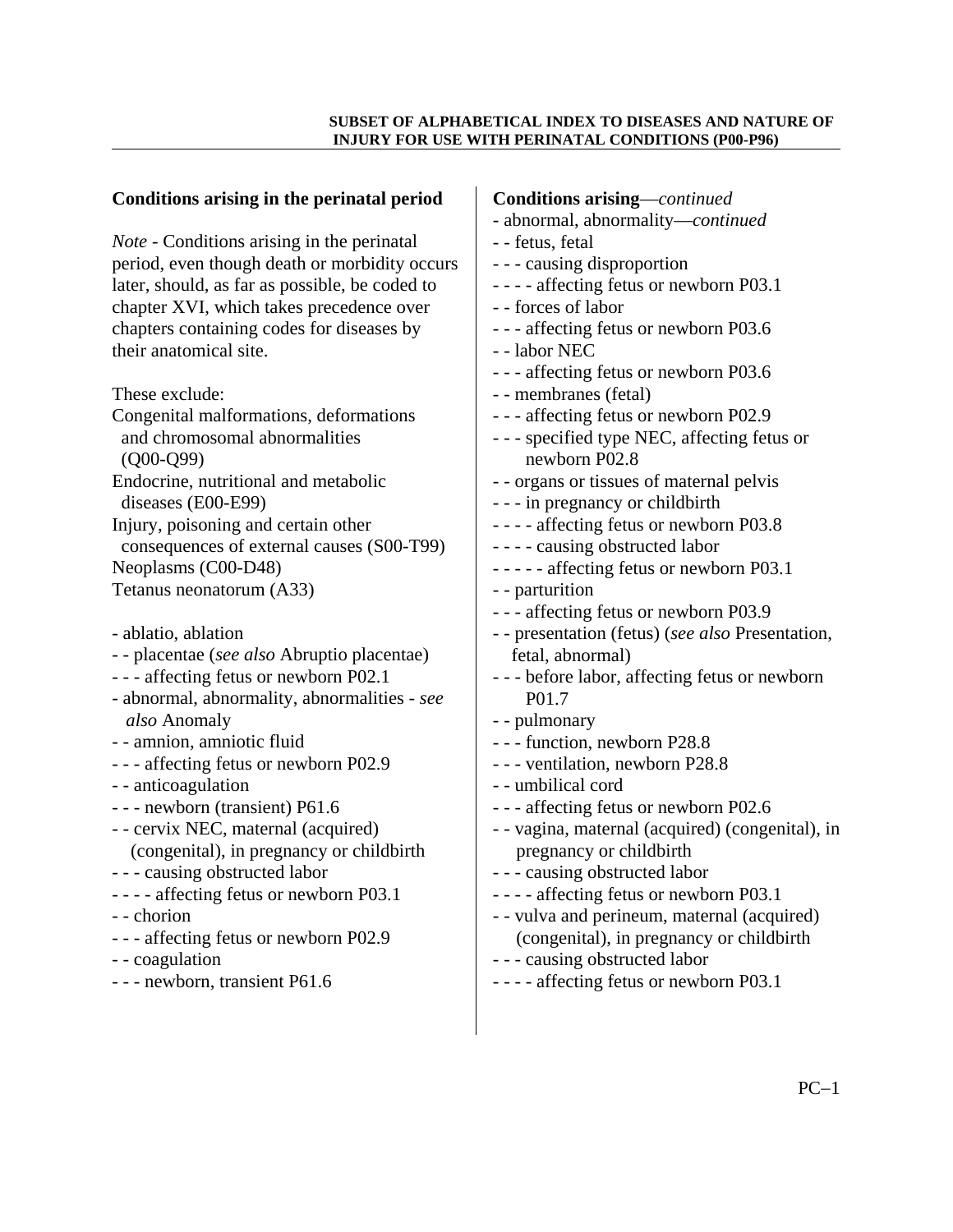| <b>Conditions arising</b> —continued<br>- ABO hemolytic disease (fetus or newborn)<br>P <sub>55.1</sub><br>- aborter, habitual or recurrent NEC<br>- - current abortion<br>- - - affecting fetus or newborn P01.8<br>- abortion (complete) (incomplete)<br>- - fetus or newborn P96.4<br>- - habitual or recurrent<br>- - - with current abortion<br>$---$ fetus P01.8<br>- - legal (induced)<br>- - - fetus P96.4<br>- - medical<br>- - - fetus P96.4<br>- - spontaneous<br>- - - fetus P01.8<br>--- threatened<br>- - - - affecting fetus or newborn P01.8<br>- - therapeutic<br>- - - fetus P96.4<br>- - threatened (spontaneous)<br>- - - affecting fetus or newborn P01.8<br>- abruptio placentae<br>- - affecting fetus or newborn P02.1<br>- abscess (embolic) (infective) (metastatic)<br>(multiple) (perforated) (pyogenic) (septic)<br>- - breast (acute) (chronic) (nonpuerperal)<br>$--$ newborn P39.0<br>- - kidney, maternal<br>- - - complicating pregnancy<br>- - - - affecting fetus or newborn P00.1<br>- - navel<br>- - - newborn P38<br>- - pyemic - see Septicemia<br>- - - newborn (see also Septicemia, newborn)<br>P36.9<br>- - umbilicus<br>- - - newborn P38 | <b>Conditions arising</b> —continued<br>- absorption<br>- - chemical<br>- - - through placenta (fetus or newborn) P04.8<br>- - - - environmental substance P04.6<br>---- nutritional substance P04.5<br>- - - - obstetric anesthetic or analgesic drug<br>P <sub>04.0</sub><br>- - drug NEC (see also Reaction, drug)<br>- - - addictive<br>- - - - through placenta (fetus or newborn)<br>P <sub>04.4</sub><br>- - - through placenta (fetus or newborn)<br>P <sub>04.1</sub><br>- - - - obstetric anesthetic or analgesic<br>medication P04.0<br>- - maternal medication NEC through placenta<br>(fetus or newborn) P04.1<br>- accident<br>- - birth - see Birth, injury<br>- - during pregnancy, to mother<br>--- affecting fetus or newborn P00.5<br>- acidosis (lactic) (respiratory)<br>- - fetal - see Distress, fetal<br>- - intrauterine - see Distress, fetal<br>- - metabolic NEC<br>- - - late, of newborn P74.0<br>--- newborn - see Distress, fetal<br>- acrocyanosis<br>- - newborn P28.2<br>- addiction, maternal (see also Dependence)<br>- - alcohol, alcoholic (ethyl) (methyl) (wood)<br>- - - complicating pregnancy or childbirth<br>---- affecting fetus or newborn P04.3<br>- adhesions, adhesive (postinfective)<br>- - amnion to fetus<br>--- affecting fetus or newborn P02.8<br>- adiponecrosis neonatorum P83.8 |
|----------------------------------------------------------------------------------------------------------------------------------------------------------------------------------------------------------------------------------------------------------------------------------------------------------------------------------------------------------------------------------------------------------------------------------------------------------------------------------------------------------------------------------------------------------------------------------------------------------------------------------------------------------------------------------------------------------------------------------------------------------------------------------------------------------------------------------------------------------------------------------------------------------------------------------------------------------------------------------------------------------------------------------------------------------------------------------------------------------------------------------------------------------------------------------------|----------------------------------------------------------------------------------------------------------------------------------------------------------------------------------------------------------------------------------------------------------------------------------------------------------------------------------------------------------------------------------------------------------------------------------------------------------------------------------------------------------------------------------------------------------------------------------------------------------------------------------------------------------------------------------------------------------------------------------------------------------------------------------------------------------------------------------------------------------------------------------------------------------------------------------------------------------------------------------------------------------------------------------------------------------------------------------------------------------------------------------------------------------------------------------------------------------------------------------------------------------------------------------------------------------------------------------------------|
|                                                                                                                                                                                                                                                                                                                                                                                                                                                                                                                                                                                                                                                                                                                                                                                                                                                                                                                                                                                                                                                                                                                                                                                        | - aeration lung imperfect, newborn P28.1                                                                                                                                                                                                                                                                                                                                                                                                                                                                                                                                                                                                                                                                                                                                                                                                                                                                                                                                                                                                                                                                                                                                                                                                                                                                                                     |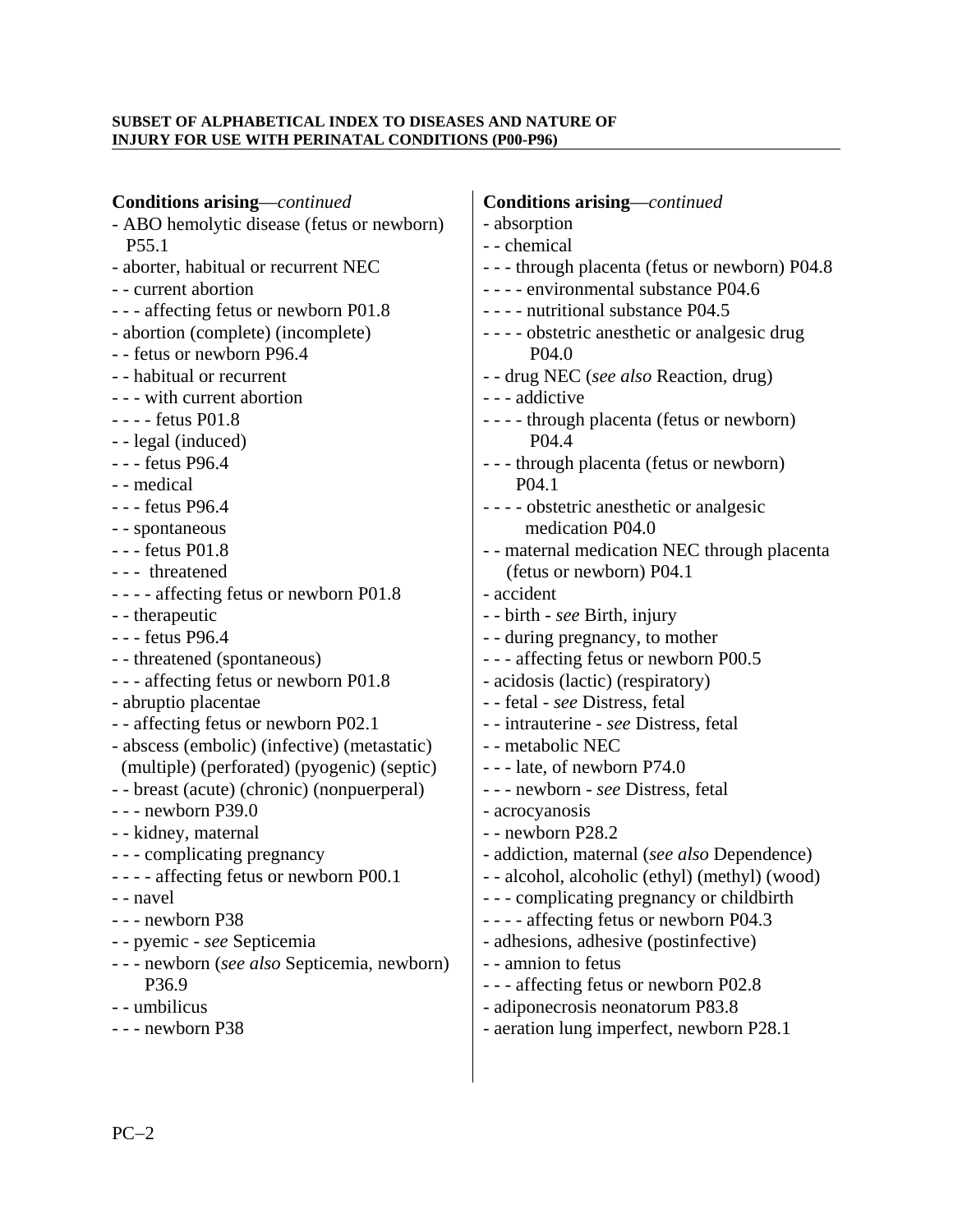| <b>Conditions arising</b> —continued          | <b>Conditions arising</b> —continued       |
|-----------------------------------------------|--------------------------------------------|
| - albuminuria, albuminuric (acute) (chronic)  | - anemia-continued                         |
| (subacute) (see also Proteinuria)             | - - hemolytic                              |
| - - pre-eclamptic (see also Pre-eclampsia)    | $-$ - $-$ acute                            |
| - - - affecting fetus or newborn P00.0        | ---- fetus or newborn (see also Disease,   |
| - alcoholism (acute) (chronic)                | hemolytic) P55.9                           |
| - - complicating pregnancy or childbirth      | - - maternal, of or complicating pregnancy |
| - - - affecting fetus or newborn P04.3        | --- affecting fetus or newborn P00.8       |
| - amnionitis                                  | - - newborn P61.4                          |
| - - affecting fetus or newborn P02.7          | - - - posthemorrhagic (fetal) P61.3        |
| - amputation                                  | - - of prematurity P61.2                   |
| - - any part of fetus, to facilitate delivery | - - posthemorrhagic (chronic)              |
| P <sub>0</sub> 3.8                            | $--$ newborn P61.3                         |
| - Anaerosis of newborn P28.8                  | - anhydramnios                             |
| - anasarca                                    | - - affecting fetus or newborn P01.2       |
| - - fetus or newborn P83.2                    | - anomaly, anomalous (congenital)          |
| - android pelvis, maternal                    | (unspecified type)                         |
| - - with disproportion (fetopelvic)           | - - cervix, maternal                       |
| - - - affecting fetus or newborn P03.1        | - - - in pregnancy or childbirth NEC       |
| - anemia                                      | - - - - affecting fetus or newborn P03.8   |
| - congenital P61.4                            | - - - - causing obstructed labor           |
| - - - due to isoimmunization NEC P55.9        | ----- affecting fetus or newborn P03.1     |
| - - - following fetal blood loss P61.3        | - - uterus, maternal                       |
| - - due to                                    | - - - in pregnancy or childbirth           |
| --- fetal blood loss P61.3                    | ---- affecting fetus or newborn P03.8      |
| - - - prematurity P61.2                       | - - - - causing obstructed labor           |
| - - erythroblastic                            | ----- affecting fetus or newborn P03.1     |
| --- fetus or newborn (see also Disease,       | - anoxemia (see also Anoxia)               |
| hemolytic) P55.9                              | - - newborn (see also Asphyxia, newborn)   |
| - - fetus or newborn P61.4                    | P <sub>2</sub> 1.9                         |
| $- -$ - due to                                | - anoxia (see also Hypoxia)                |
| - - - - ABO (antibodies) (isoimmunization)    | - - cerebral                               |
| (maternal/fetal incompatibility)              | - - - newborn (see also Asphyxia, newborn) |
| P <sub>55.1</sub>                             | P <sub>21.9</sub>                          |
| Rh (antibodies) (isoimmunization)             | - - newborn (see also Asphyxia, newborn)   |
| (maternal/fetal incompatibility)              | P <sub>21.9</sub>                          |
| P55.0                                         |                                            |
| following fetal blood loss P61.3              |                                            |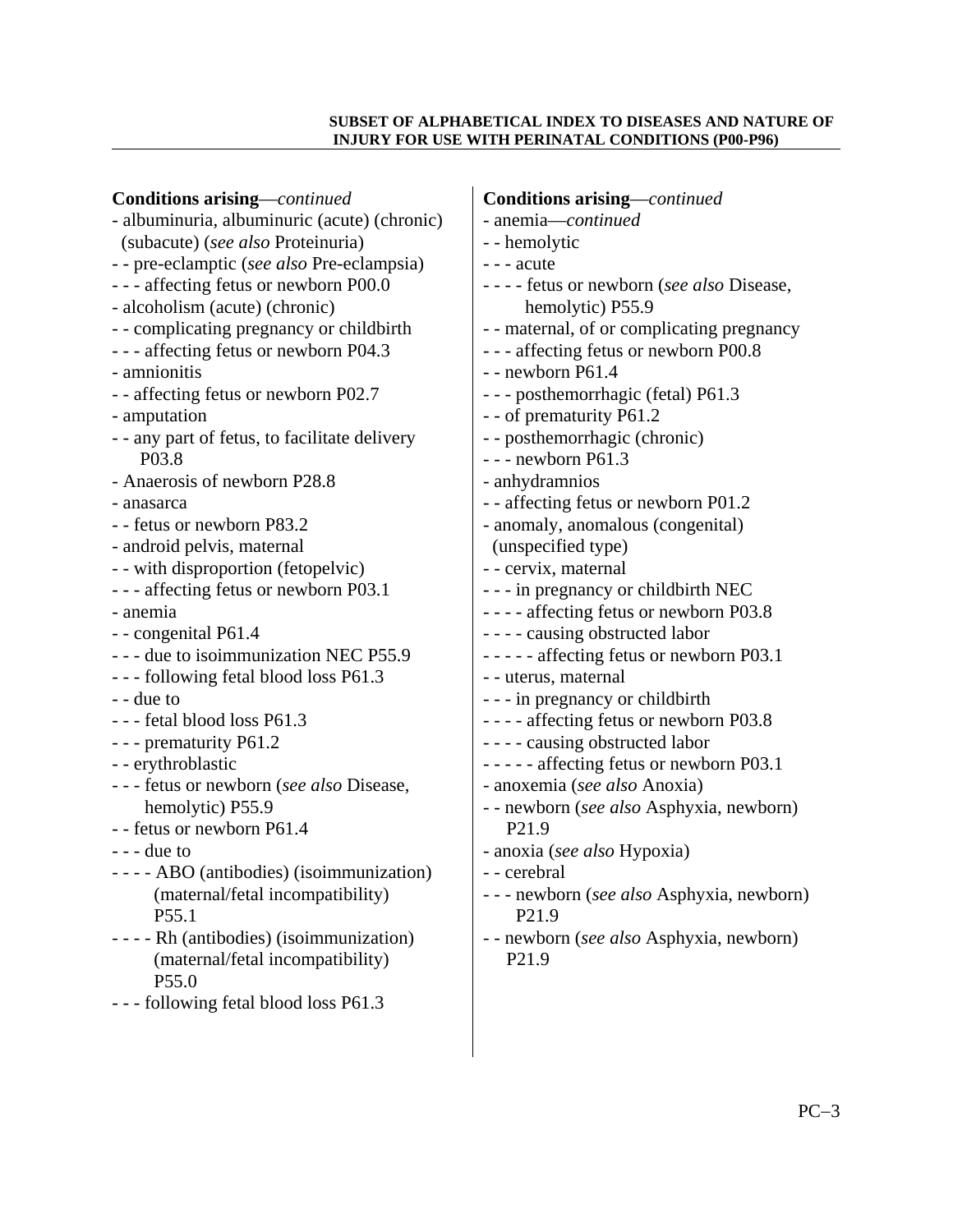| Conditions arising-continued              | <b>Conditions arising</b> —continued              |
|-------------------------------------------|---------------------------------------------------|
| - anteversion                             | - asphyxia, asphyxiation (by)                     |
| - - uterus, uterine, maternal (cervix)    | - - antenatal (see also Distress, fetal) P20.9    |
| (postinfectional) (postpartal, old)       | - - birth (see also Asphyxia, newborn) P21.9      |
| - - - in pregnancy or childbirth          | - - fetal (see also Distress, fetal) P20.9        |
| ---- affecting fetus or newborn P03.8     | - - food or foreign body (in)                     |
| - - - - causing obstructed labor          | $--$ newborn P24.3                                |
| ----- affecting fetus or newborn P03.1    | - - intrauterine (see also Distress, fetal) P20.9 |
| - anthropoid pelvis, maternal             | $-$ - mucus (in)                                  |
| - - with disproportion (fetopelvic)       | $--$ newborn P24.1                                |
| - - - affecting fetus or newborn P03.1    | $-$ - newborn P21.9                               |
| - antibodies (blood group) (see also      | - - - with 1-minute Apgar score                   |
| Incompatibility)                          | ---- low NEC P21.9                                |
| - - anti-D                                | $--- 0-3 P21.0$                                   |
| --- fetus or newborn P55.0                | $-- - 4-7 P21.1$                                  |
| - anuria                                  | $--$ blue P21.1                                   |
| - - newborn P96.0                         | - - - livida P21.1                                |
| - apgar (score)                           | - - - mild or moderate P21.1                      |
| - - low NEC, with asphyxia P21.9          | - - - pallida P21.0                               |
| - - 0-3 at 1 minute, with asphyxia P21.0  | $--$ severe P21.0                                 |
| - - 4-7 at 1 minute, with asphyxia P21.1  | $--$ white P21.0                                  |
| - apnea, apneic (spells)                  | - - perinatal (see also Asphyxia, newborn)        |
| - - newborn NEC P28.4                     | P <sub>2</sub> 1.9                                |
| $- -$ sleep (primary) P28.3               | - - postnatal (see also Asphyxia, newborn)        |
| - arrest, arrested                        | P <sub>21.9</sub>                                 |
| - - active phase of labor                 | - - prenatal (see also Distress, fetal) P20.9     |
| - - - affecting fetus or newborn P03.6    | - aspiration                                      |
| - - cardiac                               | - - amniotic fluid (newborn) P24.1                |
| $--$ newborn P29.1                        | - - blood, newborn P24.2                          |
| - - coronary                              | - - liquor (amnii) (newborn) P24.1                |
| - - - infant P29.1                        | - - meconium (newborn) P24.0                      |
| - - deep transverse                       | - - milk (newborn) P24.3                          |
| - - - affecting fetus or newborn P03.1    | - - mucus                                         |
| - - development or growth                 | $--$ newborn P24.1                                |
| - - - fetus P05.9                         | - - newborn (massive) (syndrome) P24.9            |
| - - respiratory                           | $--$ meconium P24.0                               |
| $--$ newborn P28.5                        | - - vernix caseosa (newborn) P24.8                |
| - arrhythmia (cardiac) (ventricular) (see | - asymmetry - see also Distortion                 |
| also Dysrhythmia)                         | - - pelvis with disproportion (fetopelvic)        |
| $-$ - newborn P29.1                       | --- affecting fetus or newborn P03.1              |
|                                           |                                                   |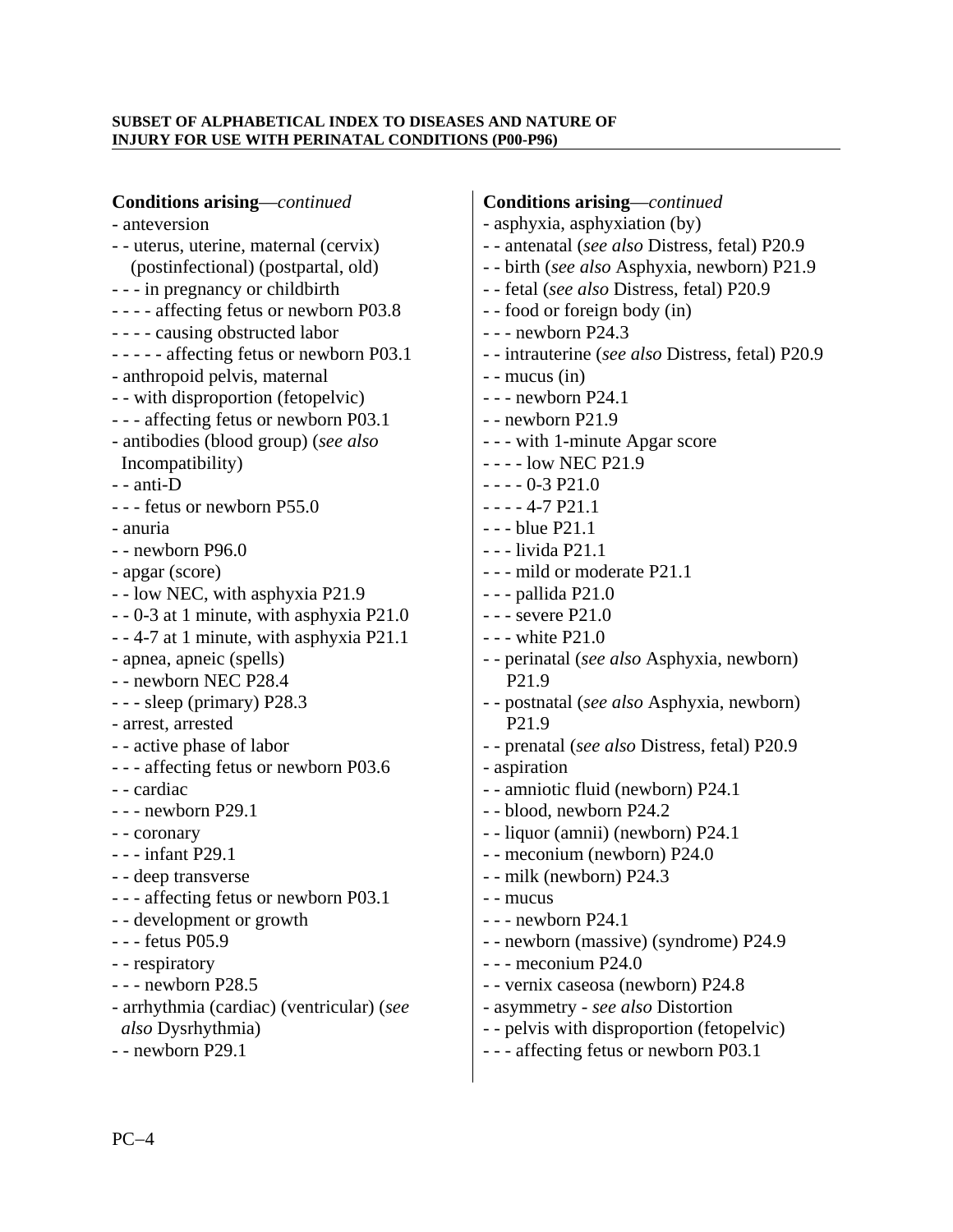| Conditions arising-continued<br>- atelectasis (massive) (partial) (pressure)<br>(pulmonary)<br>- - fetus or newborn (secondary) P28.1<br>- - - due to resorption P28.1<br>$--$ partial P28.1<br>- - - primary P28.0<br>--- subtotal P28.0<br>- - primary (newborn) P28.0<br>- atonia, atony, atonic<br>- - congenital P94.2<br>- birth<br>- - uterus, maternal, during labor<br>- - - affecting fetus or newborn P03.6<br>- atresia, atretic<br>- - cervix, maternal (acquired)<br>- - - in pregnancy or childbirth<br>- - - - causing obstructed labor<br>- - - - - affecting fetus or newborn P03.1<br>- attack<br>- - cyanotic, newborn P28.2<br>- - respiration, respiratory<br>$--$ newborn P28.8<br>- awareness of heart beat<br>- - fetal P20.9<br>$-$ - newborn P29.1<br>- baby<br>- - floppy (syndrome) P94.2<br>- bacteremia<br>- - due to<br>- - - specified bacteria (see also Infection,<br>by specified bacteria)<br>- - - - newborn - see Sepsis, newborn,<br>by specified bacteria<br>- - newborn (any bacteria classifiable to<br>A49.-) - see Sepsis, newborn, by specified<br>bacteria<br>- - organism other than bacteria - see<br>Septicemia<br>- - - newborn - see Infection, congenital, by<br>organism | Conditions arising-continued<br>- Bandl's ring (contraction), complicating<br>delivery<br>- - affecting fetus or newborn P03.6<br>- bicornate or bicornis maternal uterus<br>- - in pregnancy or childbirth<br>--- affecting fetus or newborn P03.8<br>- bigeminal pulse<br>- - fetal P20.9<br>- - newborn P29.1<br>- - abnormal NEC, affecting fetus or newborn<br>P <sub>0</sub> 3.9<br>- - delayed, fetus P03.8<br>- - difficult NEC, affecting fetus or newborn<br>P <sub>0</sub> 3.9<br>- - forced NEC, affecting fetus or newborn<br>P <sub>0</sub> 3.8<br>- - forceps, affecting fetus or newborn P03.2<br>- - immature (between 28 and 37 completed<br>weeks) P07.3<br>- - - extremely (less than 28 completed weeks)<br>P <sub>07.2</sub><br>- - induced, affecting fetus or newborn P03.8<br>$-$ injury P15.9<br>- - - basal ganglia P11.1<br>- - - brachial plexus NEC P14.3<br>- - - brain (compression) (pressure) P11.2<br>--- central nervous system NEC P11.9<br>- - - cerebellum P11.1<br>- - - cerebral hemorrhage P10.1<br>- - - external genitalia P15.5<br>$- -$ eye P15.3<br>$--$ face P15.4<br>- - - fracture<br>$---$ bone P13.9<br>$---$ specified NEC P13.8<br>$---$ clavicle P13.4<br>$--$ femur P13.2<br>- - - - humerus P13.3 |
|--------------------------------------------------------------------------------------------------------------------------------------------------------------------------------------------------------------------------------------------------------------------------------------------------------------------------------------------------------------------------------------------------------------------------------------------------------------------------------------------------------------------------------------------------------------------------------------------------------------------------------------------------------------------------------------------------------------------------------------------------------------------------------------------------------------------------------------------------------------------------------------------------------------------------------------------------------------------------------------------------------------------------------------------------------------------------------------------------------------------------------------------------------------------------------------------------------------------------------|------------------------------------------------------------------------------------------------------------------------------------------------------------------------------------------------------------------------------------------------------------------------------------------------------------------------------------------------------------------------------------------------------------------------------------------------------------------------------------------------------------------------------------------------------------------------------------------------------------------------------------------------------------------------------------------------------------------------------------------------------------------------------------------------------------------------------------------------------------------------------------------------------------------------------------------------------------------------------------------------------------------------------------------------------------------------------------------------------------------------------------------------------------------------------------------------------------------------------------------------------------|
|--------------------------------------------------------------------------------------------------------------------------------------------------------------------------------------------------------------------------------------------------------------------------------------------------------------------------------------------------------------------------------------------------------------------------------------------------------------------------------------------------------------------------------------------------------------------------------------------------------------------------------------------------------------------------------------------------------------------------------------------------------------------------------------------------------------------------------------------------------------------------------------------------------------------------------------------------------------------------------------------------------------------------------------------------------------------------------------------------------------------------------------------------------------------------------------------------------------------------------|------------------------------------------------------------------------------------------------------------------------------------------------------------------------------------------------------------------------------------------------------------------------------------------------------------------------------------------------------------------------------------------------------------------------------------------------------------------------------------------------------------------------------------------------------------------------------------------------------------------------------------------------------------------------------------------------------------------------------------------------------------------------------------------------------------------------------------------------------------------------------------------------------------------------------------------------------------------------------------------------------------------------------------------------------------------------------------------------------------------------------------------------------------------------------------------------------------------------------------------------------------|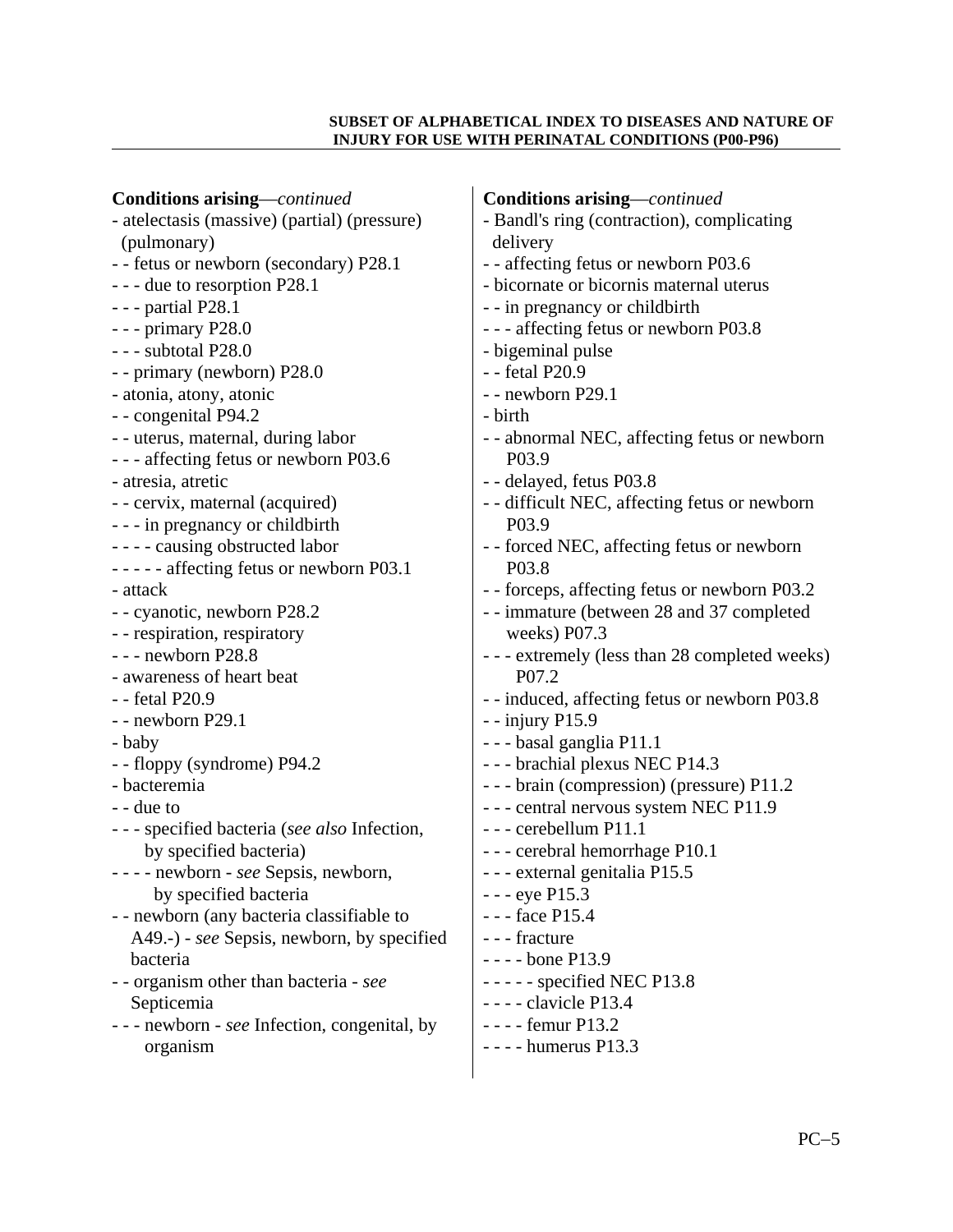**Conditions arising**—*continued*  - birth—*continued*  - - injury—*continued*  - - - fracture—*continued*  - - - - long bone, except femur P13.3 - - - - radius and ulna P13.3 - - - - skull P13.0 - - - - spine P11.5 - - - - tibia and fibula P13.3 - - - intracranial P11.2 - - - - laceration or hemorrhage P10.9 - - - - - specified NEC P10.8 - - - intraventricular hemorrhage P10.2 - - - laceration - - - - brain P10.1 - - - - by scalpel P15.8 - - - - peripheral nerve P14.9 - - - liver P15.0 - - - meninges - - - - brain P11.1 - - - - spinal cord P11.5 - - - nerve - - - - brachial plexus P14.3 - - - - cranial NEC (except facial) P11.4 - - - - facial P11.3 - - - - peripheral P14.9 - - - - phrenic (paralysis) P14.2 - - - penis P15.5 - - - scalp P12.9 - - - scalpel wound P15.8 - - - scrotum P15.5 - - - skull NEC P13.1 - - - - fracture P13.0 - - - specified site or type NEC P15.8 - - - spinal cord P11.5 - - - spine P11.5 - - - spleen P15.1 - - - sternomastoid (hematoma) P15.2 - - - subarachnoid hemorrhage P10.3 - - - subcutaneous fat necrosis P15.6

**Conditions arising**—*continued*  - birth—*continued*  - - injury—*continued*  - - - subdural hemorrhage P10.0 - - - tentorial tear P10.4 - - - testes P15.5 - - - vulva P15.5 - - instrumental NEC, affecting fetus or newborn P03.8 - - multiple, affecting fetus or newborn P01.5 - - palsy or paralysis, newborn, NEC (birth injury) P14.9 - - post-term (42 weeks or more) P08.2 - - precipitate, affecting fetus or newborn P03.5 - - premature (infant) P07.3 - - prolonged, affecting fetus or newborn P03.8 - - retarded, affecting fetus or newborn P03.8 - - shock, newborn P96.8 - - trauma - *see* Birth, injury - - twin, affecting fetus or newborn P01.5 - - vacuum extractor, affecting fetus or newborn P03.3 - - ventouse, affecting fetus or newborn P03.3 - - weight - *see also* Weight - - - low (between 1000 and 2499 grams) P07.1 - - - - extremely (999 grams or less) P07.0 - - - 4500 grams or more P08.0 - bleb(s) - - lung (ruptured) - - - fetus or newborn P25.8 - bleeding (*see also* Hemorrhage) - - rectum, rectal - - - newborn P54.2 - - umbilical stump P51.9 - - vagina, vaginal (abnormal) - - - newborn P54.6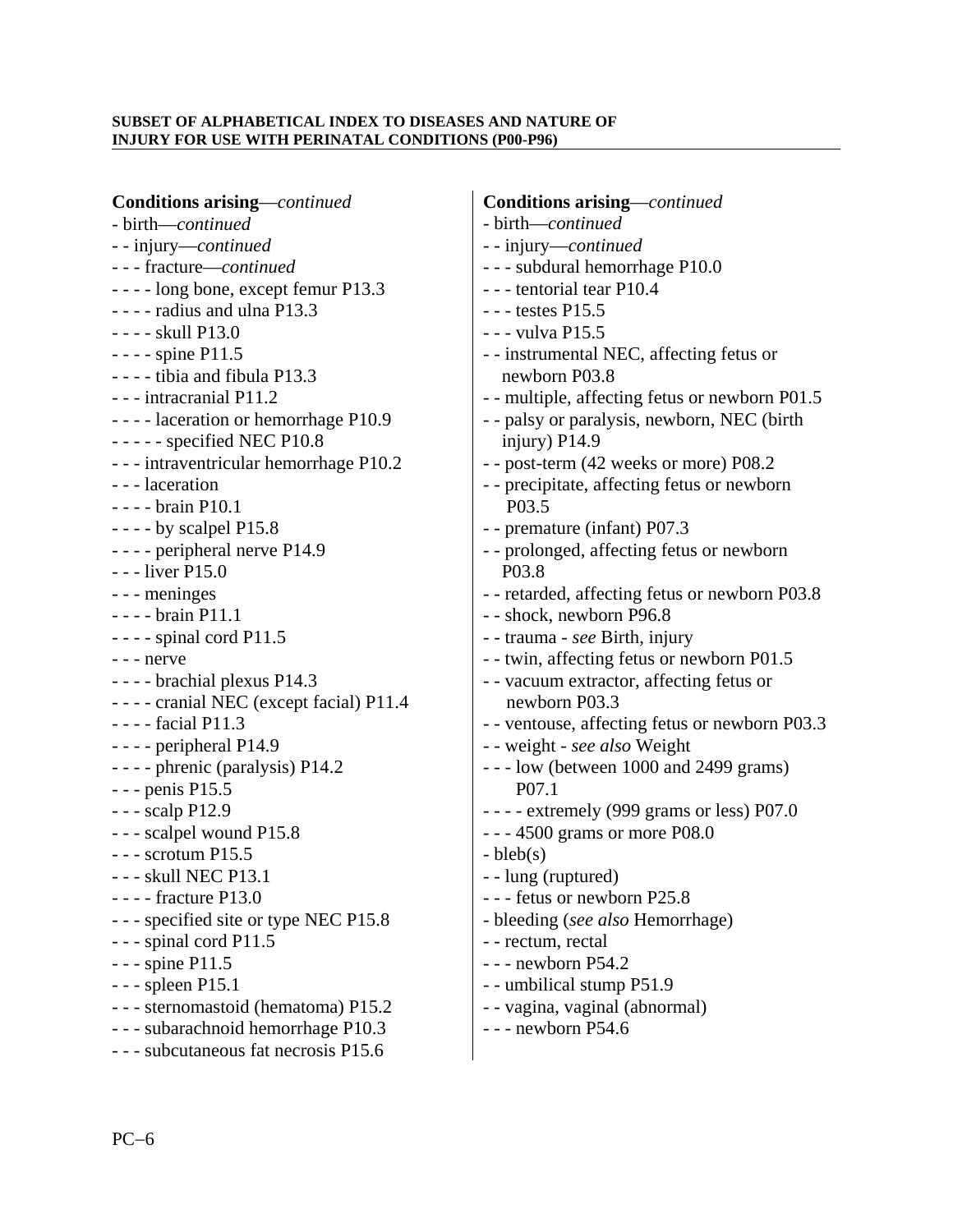| <b>Conditions arising</b> —continued                | <b>Conditions arising</b> —continued             |
|-----------------------------------------------------|--------------------------------------------------|
| - blood                                             | - caul over face (causing asphyxia) P21.9        |
| - - dyscrasia                                       | - cellulitis (diffuse) (with lymphangitis)       |
| --- fetus or newborn P61.9                          | - - navel                                        |
| - born in toilet (see also Birth, precipitate       | - - - newborn P38                                |
| fetus or newborn) P03.5                             | - - umbilicus                                    |
| - brachycardia                                      | - - - newborn P38                                |
| - - fetal P20.9                                     | - cephalematocele, cephal(o)hematocele           |
| - - newborn P29.1                                   | - - fetus or newborn P52.8                       |
| - bradycardia (sinoatrial) (sinus) (vagal)          | - - - birth injury P10.8                         |
| - - fetal - see Distress, fetal                     | - cephalematoma, cephalhematoma (calcified)      |
| - - newborn P29.1                                   | - - fetus or newborn (birth injury) P12.0        |
| - breech                                            | - cervicitis, maternal (acute) (chronic)         |
| - - delivery NEC                                    | (nonvenereal) (subacute) (with ulceration)       |
| - - - affecting fetus or newborn P03.0              | - - complicating pregnancy                       |
| - - extraction                                      | --- affecting fetus or newborn P00.8             |
| - - - affecting fetus or newborn P03.0              | - cesarean                                       |
| - - presentation                                    | - - operation or section NEC (see also           |
| --- before labor, affecting fetus or newborn        | Delivery, cesarean)                              |
| P <sub>01.7</sub>                                   | --- affecting fetus or newborn P03.4             |
| - - - during labor, affecting fetus or newborn      | - - - post mortem, affecting fetus or newborn    |
| P <sub>0</sub> 3.0                                  | P01.6                                            |
| - bronze baby syndrome P83.8                        | - cessation                                      |
| - bruise (skin surface intact) (see also Contusion) | - - cardiac                                      |
| - - fetus or newborn P54.5                          | $--$ newborn P29.0                               |
| - - scalp, due to birth injury, newborn P12.3       | - - cardiorespiratory                            |
| - - umbilical cord                                  | - - - newborn P29.0                              |
| - - - affecting fetus or newborn P02.6              | - - respiratory                                  |
| - bubbly lung syndrome P27.0                        | $--$ newborn P28.5                               |
| - bulla(e)                                          | - chemotherapy (session) (for)                   |
| - - lung                                            | - - cancer                                       |
| - - - fetus or newborn P25.8                        | - - - maternal, affecting fetus or newborn P04.1 |
| - candidiasis, candidal                             | - chickenpox (see also Varicella)                |
| - - congenital P37.5                                | - - congenital P35.8                             |
| - - neonatal P37.5                                  | - chignon                                        |
| - caput                                             | - - fetus or newborn (birth injury) (from        |
| - - succedaneum P12.8                               | vacuum extraction) P12.1                         |
| - catastrophe, catastrophy                          | - chorioamnionitis                               |
| - - cardiorespiratory                               | - - fetus or newborn P02.7                       |
| $--$ newborn P28.8                                  |                                                  |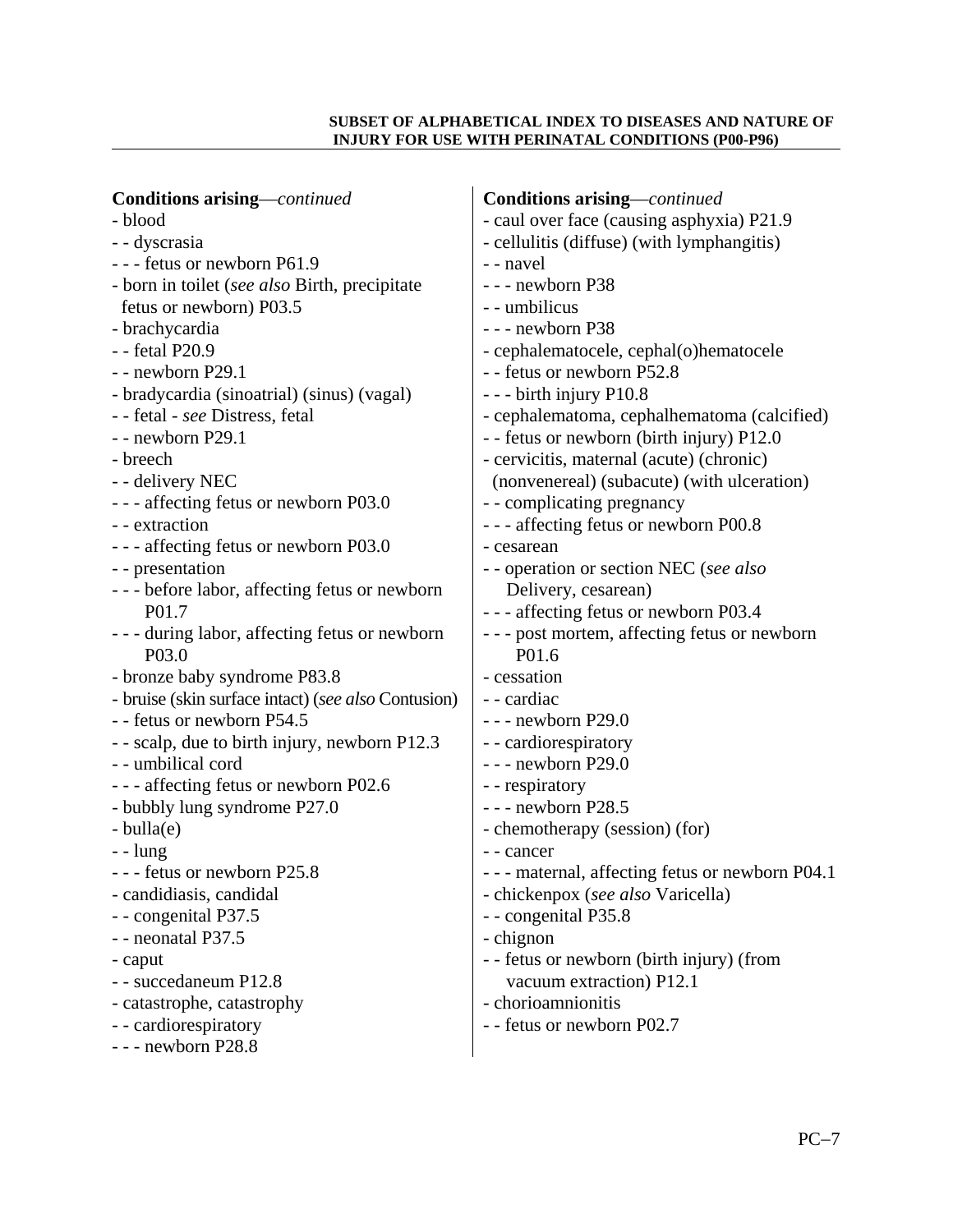| <b>Conditions arising</b> —continued              | <b>Conditions arising</b> —continued            |
|---------------------------------------------------|-------------------------------------------------|
| - chorioretinitis                                 | - collapse—continued                            |
| $-$ - in (due to)                                 | - - cardiovascular                              |
| - - - toxoplasmosis                               | $--$ newborn P29.8                              |
| - - - - congenital (active) $P37.1\dagger H32.0*$ | - - circulatory (peripheral)                    |
| - circulation                                     | --- fetus or newborn P29.8                      |
| - - failure (peripheral)                          | - - respiratory                                 |
| - - - fetus or newborn P29.8                      | $--$ newborn P28.8                              |
| - - fetal, persistent P29.3                       | - - vascular (peripheral)                       |
| - cirrhosis, cirrhotic (hepatic)                  | - - - during labor and delivery                 |
| - - liver (chronic) (fatty) (hepatolienal)        | - - - - affecting fetus or newborn P03.8        |
| (hypertrophic) (nodular) (nonalcoholic)           | --- fetus or newborn P29.8                      |
| (splenomegalic)                                   | - coma                                          |
| - - - congenital P78.8                            | $-$ - newborn P91.5                             |
| - cleidotomy, fetus or newborn P03.8              | - complications (from) (of)                     |
| - clotting                                        | - - intrauterine                                |
| - - disseminated                                  | - - - procedure NEC, affecting fetus or         |
| - - - intravascular                               | newborn P96.5                                   |
| $---$ newborn P60                                 | - - maternal sedation during labor and delivery |
| - coagulation, intravascular (diffuse)            | - - - affecting fetus or newborn P04.0          |
| (disseminated) (see also Defibrination)           | - - umbilical cord                              |
| - - fetus or newborn P60                          | - - - affecting fetus or newborn P02.6          |
| - coagulopathy (see also Defect, coagulation)     | - compression                                   |
| - - consumption                                   | - - during birth (fetus or newborn) P15.9       |
| - - - newborn P60                                 | - - umbilical cord                              |
| - - disseminated                                  | - - - affecting fetus or newborn P02.5          |
| - - - newborn P60                                 | ---- with cord prolapse P02.4                   |
| - - intravascular                                 | - compromise, compromised                       |
| $---diffuse$                                      | - - respiratory                                 |
| $--$ - newborn P60                                | $--$ newborn P28.5                              |
| - - - disseminated                                | - congestion, congestive (chronic) (passive)    |
| $--$ - newborn P60                                | - - facial, due to birth injury P15.4           |
| - cold                                            | - conjunctivitis (in) (due to)                  |
| - - injury syndrome (newborn) P80.0               | - - chlamydial                                  |
| - collapse                                        | $--$ neonatal P39.1                             |
| - - cardiocirculatory                             | - - neonatal P39.1                              |
| $--$ newborn P29.8                                | - constriction (see also Stricture)             |
| - - cardiopulmonary                               | - - ring dystocia (uterus)                      |
| - - - newborn P29.8                               | --- affecting fetus or newborn P03.6            |
| - - cardiorespiratory                             |                                                 |
| - - - newborn P29.8                               |                                                 |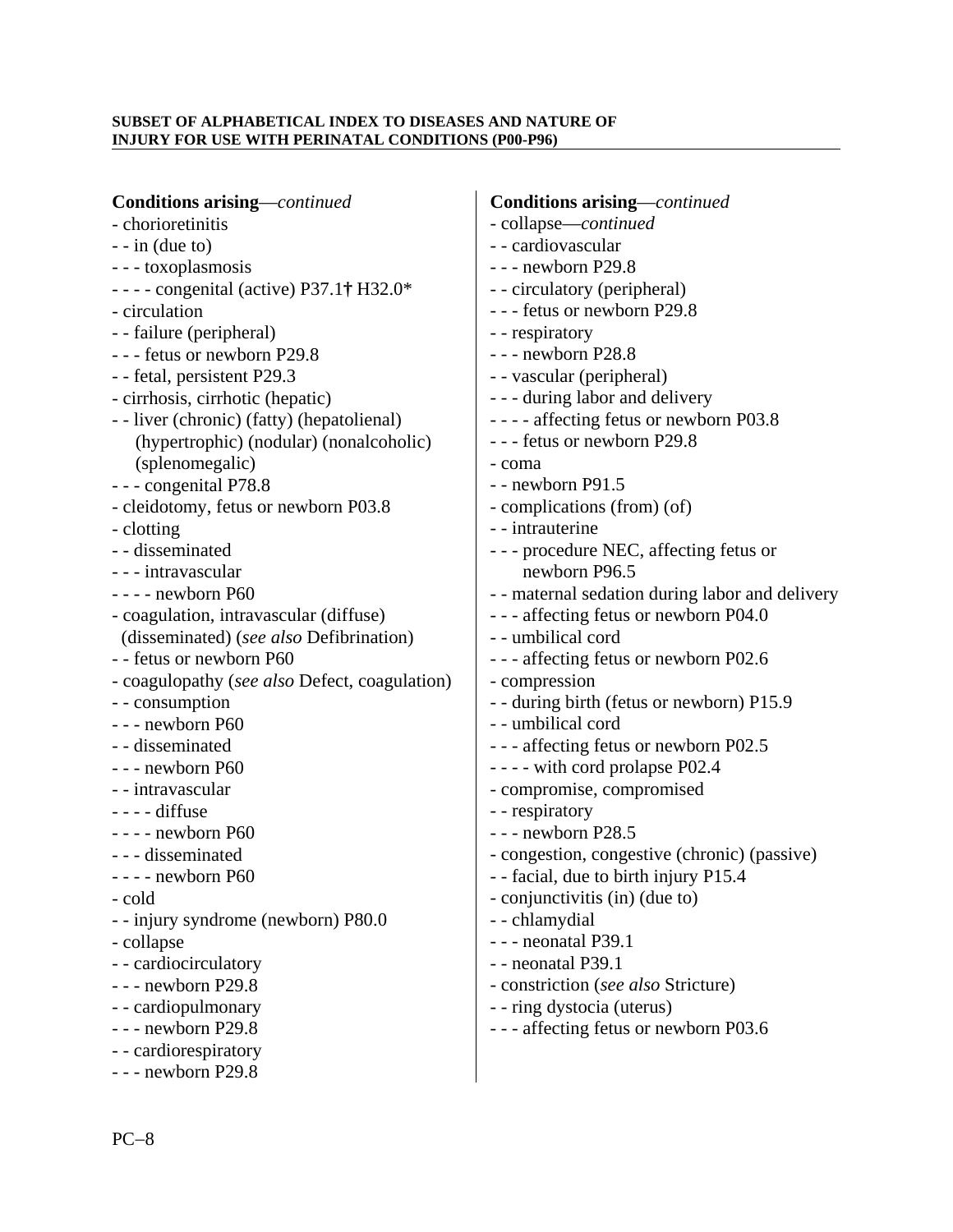| <b>Conditions arising</b> —continued             | <b>Conditions arising</b> —continued               |
|--------------------------------------------------|----------------------------------------------------|
| - contraction, contracture, contracted           | - cystocele(-urethrocele), maternal                |
| - - hourglass                                    | - - in pregnancy or childbirth                     |
| - - - uterus (complicating delivery)             | - - - affecting fetus or newborn P03.8             |
| - - - - affecting fetus or newborn P03.6         | - - - causing obstructed labor                     |
| - - pelvis, maternal (acquired) (general)        | - - - - affecting fetus or newborn P03.1           |
| - - - with disproportion (fetopelvic)            | - dacryocystitis (acute) (phlegmonous)             |
| - - - - affecting fetus or newborn P03.1         | - - neonatal P39.1                                 |
| - - ring (Bandl's) (complicating delivery)       | - damage                                           |
| - - - affecting fetus or newborn P03.6           | - - brain (nontraumatic)                           |
| - - uterus, maternal                             | - - - anoxic, hypoxic                              |
| --- abnormal NEC                                 | $--$ - at birth P21.9                              |
| - - - - affecting fetus or newborn P03.6         | - - - - fetal P20.9                                |
| - contusion (skin surface intact)                | - - - - intrauterine P20.9                         |
| - - fetus or newborn P54.5                       | $--$ - newborn P21.9                               |
| - - scalp                                        | - - - due to birth injury P11.2                    |
| - - - due to birth injury P12.3                  | - - - ischemic                                     |
| - convulsions (idiopathic) (see also Seizure(s)) | $--$ - newborn P91.0                               |
| - - newborn P90                                  | $--$ newborn P11.2                                 |
| - cord - see also condition                      | - - eye, birth injury P15.3                        |
| - - around neck (tightly) (with compression)     | - deadborn fetus NEC - see Death, fetus            |
| - - - affecting fetus or newborn P02.5           | - death                                            |
| - coupled rhythm                                 | - - fetus, fetal (cause not stated) (intrauterine) |
| - - fetal P20.9                                  | - - - in fetal death file P95                      |
| $-$ - newborn P29.1                              | - - - in mortality file P96.9                      |
| - cranioclasis, fetus P03.8                      | - - infant - from intrauterine coil P00.7          |
| - craniotabes (cause unknown)                    | - - neonatal NEC P96.8                             |
| - - neonatal P96.3                               | - - obstetric, maternal (cause unknown)            |
| - craniotomy, fetus P03.8                        | - - - affecting fetus or newborn P01.6             |
| - cretin, cretinism (congenital) (endemic)       | - debility (chronic) (general)                     |
| (nongoitrous) (sporadic)                         | - - congenital or neonatal NEC P96.9               |
| - - pelvis, maternal, with disproportion         | - decapitation                                     |
| (fetopelvic)                                     | - - fetal (to facilitate delivery) P03.8           |
| - - - affecting fetus or newborn P03.1           | - deciduitis (acute), affecting fetus or           |
| - cyst (colloid) (mucous) (retention) (simple)   | newborn P00.8                                      |
| - - periventricular, acquired, newborn P91.1     | - decompensation (see also Hypofunction)           |
| - cystitis, maternal (exudative) (hemorrhagic)   | - - lung                                           |
| (septic) (suppurative)                           | - - - newborn P28.8                                |
| - - complicating pregnancy                       | - - pulmonary                                      |
| - - - affecting fetus or newborn P00.1           | - - - newborn P28.8                                |
|                                                  |                                                    |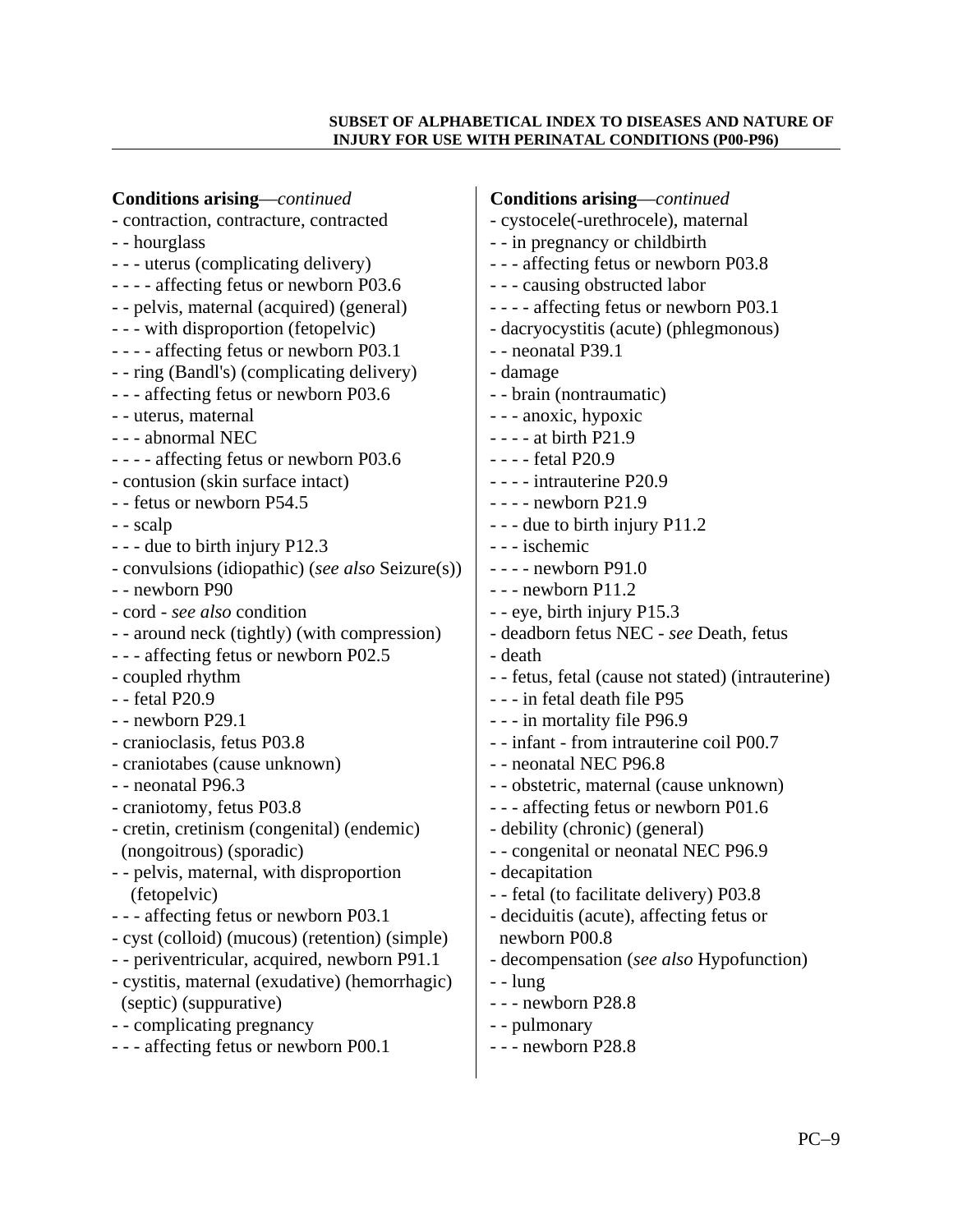| <b>Conditions arising</b> —continued                      | <b>Conditions arising</b> —continued                          |
|-----------------------------------------------------------|---------------------------------------------------------------|
| - defect, defective                                       | - delay, delayed-continued                                    |
| - - coagulation (factor) (see also Deficiency,<br>factor) | - - primary respiration (see also Asphyxia,<br>newborn) P21.9 |
| - - - antepartum with hemorrhage, maternal                | - delivery (single)                                           |
| - - - - affecting fetus or newborn P02.1                  | - - breech NEC                                                |
| - - - newborn, transient P61.6                            | --- affecting fetus or newborn P03.0                          |
| - defibrination (syndrome)                                | - - cesarean (for)                                            |
| - - antepartum, maternal                                  | - - - affecting fetus or newborn P03.4                        |
| --- affecting fetus or newborn P02.1                      | - - extremely rapid                                           |
| - - fetus or newborn P60                                  | $--$ newborn P03.5                                            |
| - deficiency, deficient                                   | - - forceps                                                   |
| - - coagulation                                           | - - - affecting fetus or newborn P03.2                        |
| - - - antepartum, maternal                                | - - precipitate                                               |
| ---- affecting fetus or newborn P02.1                     | - - - affecting fetus or newborn P03.5                        |
| - - - newborn, transient P61.6                            | - - premature or preterm NEC                                  |
| - - surfactant (disease) (lung) P28.0                     | --- affecting fetus or newborn P07.3                          |
| - - vitamin K                                             | - - vacuum extractor NEC                                      |
| $--$ of newborn P53                                       | - - - affecting fetus or newborn P03.3                        |
| - deformity                                               | - - ventouse NEC                                              |
| - - fetal                                                 | - - - affecting fetus or newborn P03.3                        |
| - - - causing obstructed labor                            | - demise                                                      |
| - - - - affecting fetus or newborn P03.1                  | - - fetal - see Death, fetal                                  |
| - - pelvis, pelvic, maternal (acquired) (bony)            | - dependence                                                  |
| - - - with disproportion (fetopelvic)                     | - - due to                                                    |
| - - - - affecting fetus or newborn P03.1                  | $--$ drug NEC                                                 |
| - - soft parts, maternal organs or tissues (of<br>pelvis) | - - - - maternal, complicating pregnancy or<br>childbirth     |
| - - - in pregnancy or childbirth NEC                      | ----- affecting fetus or newborn P04.4                        |
| - - - - affecting fetus or newborn P03.8                  | - - - - - withdrawal symptoms in newborn                      |
| - - - - causing obstructed labor                          | P96.1                                                         |
| ----- affecting fetus or newborn P03.1                    | - depression                                                  |
| - dehydration                                             | - - central nervous system (CNS) NEC                          |
| $-$ - newborn P74.1                                       | - - - newborn P91.4                                           |
| - delay, delayed                                          | - - cerebral                                                  |
| - - birth or delivery NEC                                 | $--$ newborn P91.4                                            |
| - - - affecting fetus or newborn P03.8                    | - - perinatal P96.8                                           |
| - - closure, ductus arteriosus (Botalli) P29.3            | - - respiration, respiratory                                  |
| - - delivery, second twin, triplet, etc.                  | $--$ newborn P28.8                                            |
| - - - affecting fetus or newborn P03.8                    | - - vital centers                                             |
|                                                           | $--$ newborn P91.4                                            |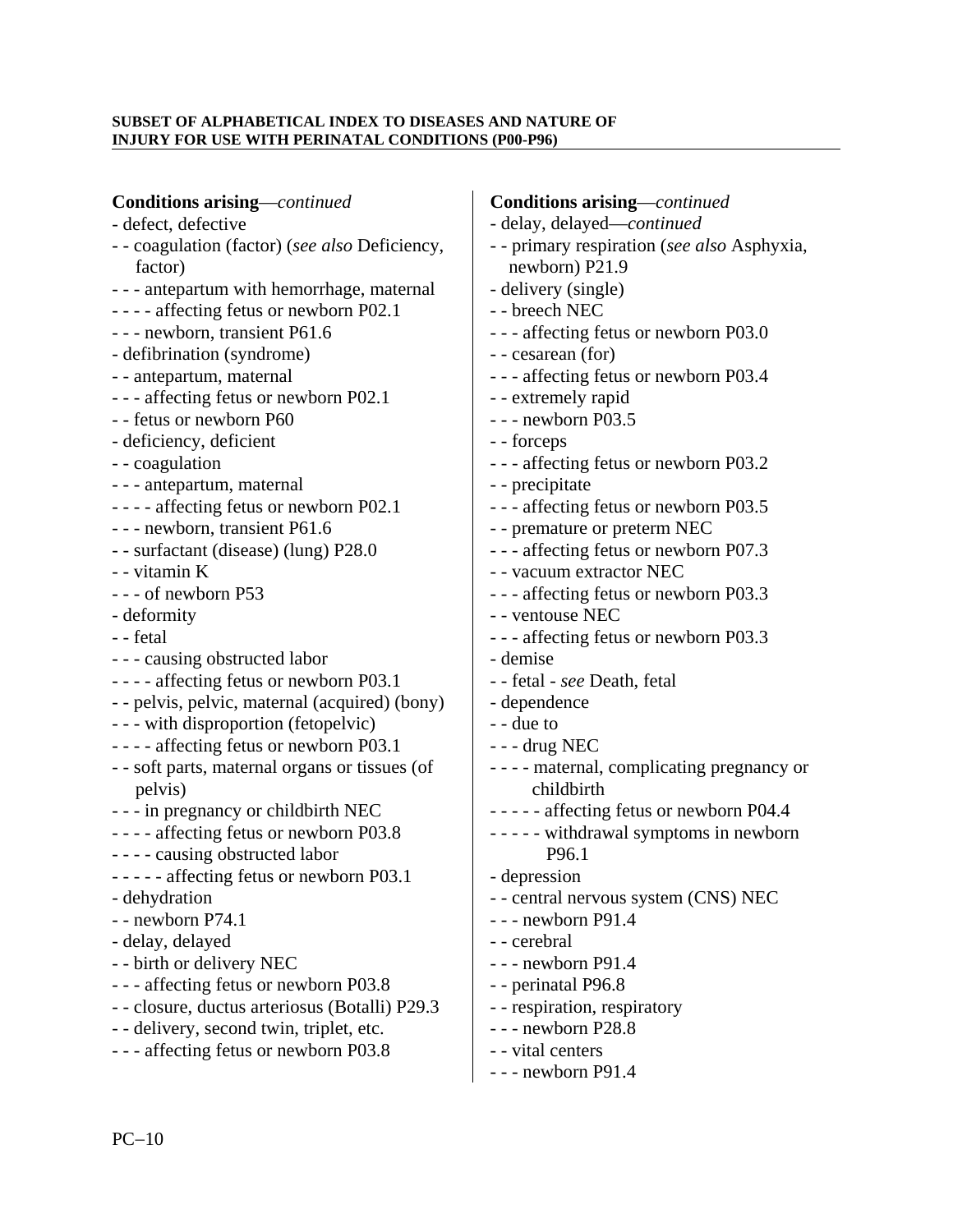| <b>Conditions arising</b> —continued<br>- destruction, destructive<br>- - live fetus to facilitate delivery<br>- - - fetus P03.8<br>- development<br>- - arrested<br>- - - fetus P05.9<br>- - incomplete P05.9<br>- - - organ or site not listed - see Hypoplasia,<br>by site<br>- device<br>- contraceptive - see Contraceptive, device<br>- - - intrauterine<br>- - - - affecting fetus or newborn P00.8<br>- diabetes, diabetic (controlled) (familial)<br>(mellitus) (on insulin) (severe) (uncontrolled)<br>- - arising in pregnancy, maternal<br>--- affecting fetus or newborn P70.0<br>- complicating pregnancy or childbirth,<br>maternal<br>- - - affecting fetus or newborn P70.1<br>- - - arising in pregnancy<br>- - - - affecting fetus or newborn P70.0<br>- - - gestational<br>- - - - affecting fetus or newborn P70.0<br>- - congenital<br>$--$ age less than 28 days P70.2<br>- - neonatal (transient) P70.2<br>- diarrhea, diarrheal (disease) (endemic)<br>(infantile) (summer) (see also Colitis,<br>Enteritis, Enterocolitis, Gastroenteritis)<br>- - neonatal (noninfective) P78.3<br>- difficult, difficulty (in)<br>- - birth, affecting fetus or newborn P03.9<br>- feeding<br>$--$ newborn P92.9<br>- - - - breast P92.5<br>$---$ specified NEC P92.8<br>- - respiratory<br>$--$ newborn P28.8 | <b>Conditions arising</b> —continued<br>- dilatation<br>- - cervix (uteri), maternal - see also<br>Incompetency, cervix<br>- - - incomplete, poor, slow<br>- - - - affecting fetus or newborn P03.6<br>- disease, diseased - see also Syndrome<br>- - breast<br>- - - inflammatory<br>$--$ - fetus or newborn P83.4<br>- - cardiorespiratory<br>- - - newborn P96.8<br>- - cardiovascular<br>- - - fetus or newborn P29.9<br>- - - - specified NEC P29.8<br>- - cerebrovascular<br>- - - hemorrhagic<br>$--$ - newborn P52.4<br>- - circulatory (system) NEC<br>- - - fetus or newborn P29.9<br>- - - maternal, affecting fetus or newborn P00.3<br>- - - facial nerve (seventh)<br>- - - newborn (birth injury) P11.3<br>- - heart (organic)<br>- - - congenital<br>- - - - maternal, affecting fetus or newborn P00.3<br>- - - rheumatic (chronic) (inactive) (old)<br>(quiescent) (with chorea)<br>- - - - maternal, affecting fetus or newborn<br>P <sub>00.3</sub><br>- - hemolytic (fetus) (newborn) P55.9<br>$- -$ - due to<br>- - - - incompatibility<br>$---ABO$ (blood group) P55.1<br>$---$ blood (group) (Duffy) (K(ell))<br>$(Kidd)$ (Lewis) $(M)$ $(S)$ NEC P55.8<br>$---$ Rh (blood group) (factor) P55.0<br>- - - - Rh-negative mother P55.0<br>--- specified type NEC P55.8<br>- - hemorrhagic<br>- - - fetus or newborn P53 |
|----------------------------------------------------------------------------------------------------------------------------------------------------------------------------------------------------------------------------------------------------------------------------------------------------------------------------------------------------------------------------------------------------------------------------------------------------------------------------------------------------------------------------------------------------------------------------------------------------------------------------------------------------------------------------------------------------------------------------------------------------------------------------------------------------------------------------------------------------------------------------------------------------------------------------------------------------------------------------------------------------------------------------------------------------------------------------------------------------------------------------------------------------------------------------------------------------------------------------------------------------------------------------------------------------------------------------|-----------------------------------------------------------------------------------------------------------------------------------------------------------------------------------------------------------------------------------------------------------------------------------------------------------------------------------------------------------------------------------------------------------------------------------------------------------------------------------------------------------------------------------------------------------------------------------------------------------------------------------------------------------------------------------------------------------------------------------------------------------------------------------------------------------------------------------------------------------------------------------------------------------------------------------------------------------------------------------------------------------------------------------------------------------------------------------------------------------------------------------------------------------------------------------------------------------------------------------------------------------------------------------------------------------------------------------------------|
|                                                                                                                                                                                                                                                                                                                                                                                                                                                                                                                                                                                                                                                                                                                                                                                                                                                                                                                                                                                                                                                                                                                                                                                                                                                                                                                            |                                                                                                                                                                                                                                                                                                                                                                                                                                                                                                                                                                                                                                                                                                                                                                                                                                                                                                                                                                                                                                                                                                                                                                                                                                                                                                                                               |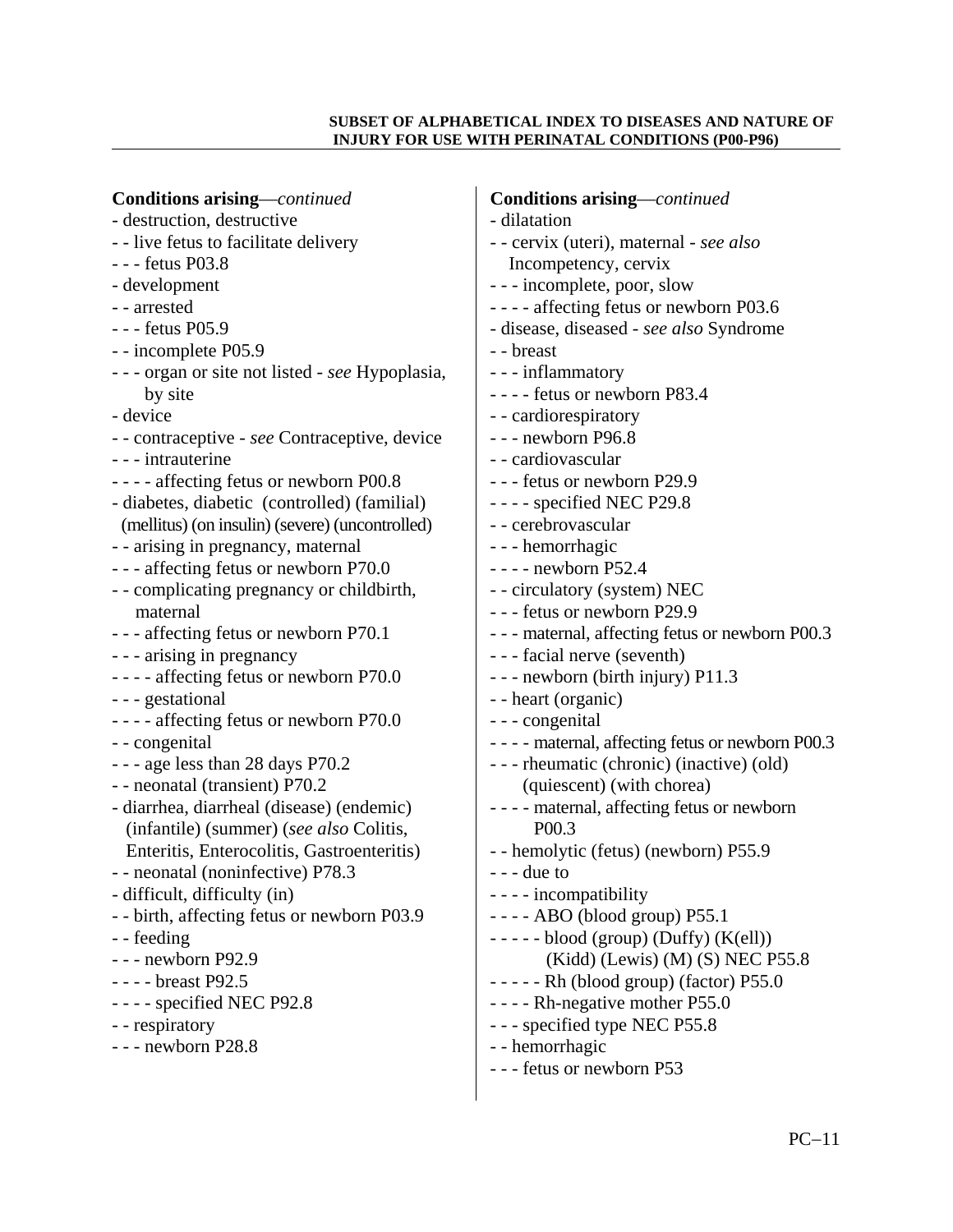| <b>Conditions arising</b> —continued<br>- disease, diseased-continued<br>- - hyaline (diffuse) (generalized)<br>- - - membrane (lung) (newborn) P22.0<br>- - infectious, infective<br>- - - congenital P37.9<br>- - - - specified NEC P37.8<br>- - - maternal, complicating pregnancy or<br>childbirth<br>- - - - affecting fetus or newborn P00.2<br>- - lung (acute) (chronic) (end-stage)<br>$- -$ newborn P28.9<br>- - maternal, unrelated to pregnancy NEC,<br>affecting fetus or newborn P00.9<br>- - pelvis, pelvic, maternal<br>- - - inflammatory (female)<br>- - - - complicating pregnancy<br>- - - - - affecting fetus or newborn P00.8<br>- - placenta<br>- - - affecting fetus or newborn P02.2<br>- - renal, maternal (functional) (pelvis)<br>- - - complicating pregnancy<br>- - - - affecting fetus or newborn P00.1<br>- - respiratory (tract)<br>- - - chronic NEC<br>- - - - fetus or newborn P27.9<br>$---$ specified NEC P27.8<br>- - - newborn P28.9<br>- - - - specified type NEC P28.8<br>- - viral, virus (see also Disease, by type of<br>virus)<br>- - - congenital P35.9<br>- - - - specified NEC P35.8 | <b>Conditions arising</b> —continued<br>- disorder (of) - see also Disease<br>- - amino-acid<br>- - - neonatal, transitory P74.8<br>- - coagulation (factor) (see also Defect,<br>coagulation)<br>- - - newborn, transient P61.6<br>- - digestive (system)<br>--- fetus or newborn P78.9<br>- - - - specified NEC P78.8<br>- - feeding<br>- - - newborn P92.9<br>- - fetus or newborn P96.9<br>--- specified NEC P96.8<br>- - hematological<br>--- fetus or newborn P61.9<br>- - - - specified NEC P61.8<br>- - hemorrhagic NEC<br>$--$ newborn P53<br>- - integument, fetus or newborn P83.9<br>- - - specified NEC P83.8<br>- - membranes or fluid, amniotic<br>--- affecting fetus or newborn P02.9<br>- - muscle<br>- - - tone, newborn P94.9<br>- - - - specified NEC P94.8<br>- - seizure<br>- - - newborn P90<br>- - skin<br>--- fetus or newborn P83.9<br>- - - - specified NEC P83.8<br>- - temperature regulation, fetus or newborn<br>P81.9<br>- - - specified NEC P81.8 |
|---------------------------------------------------------------------------------------------------------------------------------------------------------------------------------------------------------------------------------------------------------------------------------------------------------------------------------------------------------------------------------------------------------------------------------------------------------------------------------------------------------------------------------------------------------------------------------------------------------------------------------------------------------------------------------------------------------------------------------------------------------------------------------------------------------------------------------------------------------------------------------------------------------------------------------------------------------------------------------------------------------------------------------------------------------------------------------------------------------------------------------------|-------------------------------------------------------------------------------------------------------------------------------------------------------------------------------------------------------------------------------------------------------------------------------------------------------------------------------------------------------------------------------------------------------------------------------------------------------------------------------------------------------------------------------------------------------------------------------------------------------------------------------------------------------------------------------------------------------------------------------------------------------------------------------------------------------------------------------------------------------------------------------------------------------------------------------------------------------------------------------------|
|                                                                                                                                                                                                                                                                                                                                                                                                                                                                                                                                                                                                                                                                                                                                                                                                                                                                                                                                                                                                                                                                                                                                       | - - thyroid (gland)<br>- - - function NEC, neonatal, transitory P72.2                                                                                                                                                                                                                                                                                                                                                                                                                                                                                                                                                                                                                                                                                                                                                                                                                                                                                                               |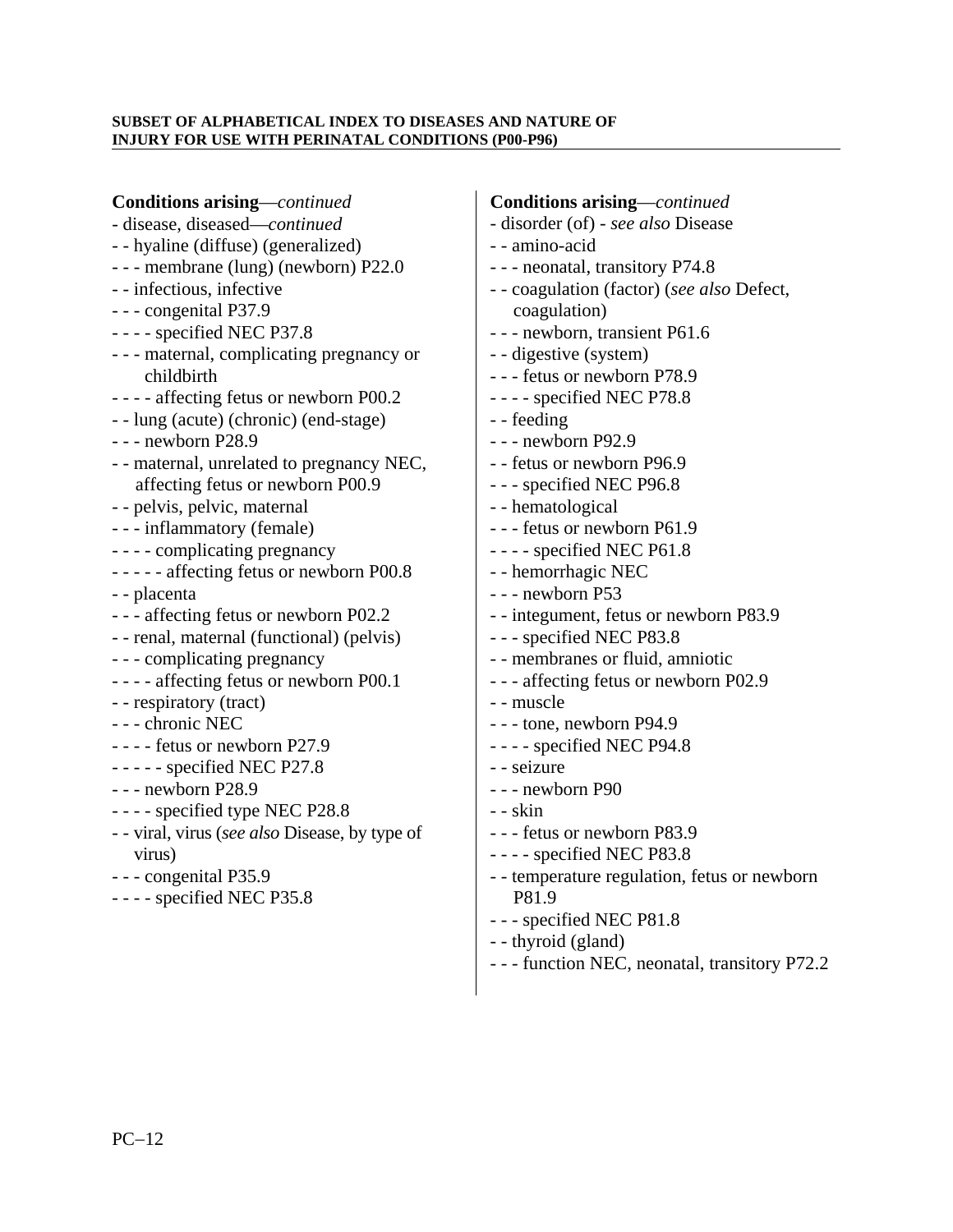| <b>Conditions arising</b> —continued     | <b>Conditions arising</b> —continued              |
|------------------------------------------|---------------------------------------------------|
| - disproportion (fetopelvic)             | - disturbance - see also Disease                  |
| - - affecting fetus or newborn P03.1     | - - cerebral                                      |
| - distortion (congenital)                | - - - status, newborn P91.9                       |
| - - lumbar spine, maternal               | $--$ specified NEC P91.8                          |
| - - - with disproportion                 | - - electrolyte (see also Imbalance, electrolyte) |
| - - - - affecting fetus or newborn P03.1 | - - - newborn, transitory P74.4                   |
| - distress                               | - - - - potassium balance P74.3                   |
| - -cardiac                               | - - - - sodium balance P74.2                      |
| - - - congenital P20.9                   | - - - - specified type NEC P74.4                  |
| $--$ newborn P29.8                       | - - endocrine (gland)                             |
| - - cardiopulmonary                      | - - - neonatal, transitory P72.9                  |
| $--$ newborn P96.8                       | - - - - specified NEC P72.8                       |
| - - cardiorespiratory                    | - - feeding                                       |
| $--$ newborn P96.8                       | - - - newborn P92.9                               |
| - - circulatory                          | - - metabolism                                    |
| $--$ newborn P96.8                       | - - - neonatal, transitory P74.9                  |
| - - fetal (syndrome) P20.-               | - - - - calcium and magnesium P71.9               |
| - - - first noted                        | - - - - - specified type NEC P71.8                |
| - - - - before onset of labor P20.0      | - - - - carbohydrate metabolism P70.9             |
| - - - - during labor and delivery P20.1  | - - - - - specified type NEC P70.8                |
| - - intrauterine - see Distress, fetal   | - - - - specified NEC P74.8                       |
| - - respiratory                          | - - potassium balance, newborn P74.3              |
| - - - adult (so stated)                  | - - sodium balance, newborn P74.2                 |
| $--$ - newborn P22.9                     | - - temperature                                   |
| $--$ newborn P22.9                       | - - - regulation, newborn P81.9                   |
| $--$ specified NEC P22.8                 | - - - - specified NEC P81.8                       |
| - - - syndrome (idiopathic)              | - double                                          |
| $---$ adult                              | - - uterus, maternal                              |
| $---$ newborn P22.0                      | - - - in pregnancy or childbirth                  |
| $--$ - newborn P22.0                     | ---- affecting fetus or newborn P03.8             |
|                                          | - Duchenne's                                      |
|                                          | - - paralysis                                     |
|                                          | - - - birth injury P14.0                          |
|                                          | - dyscrasia                                       |
|                                          | - - blood                                         |
|                                          | --- fetus or newborn P61.9                        |
|                                          | - - - - specified type NEC P61.8                  |
|                                          |                                                   |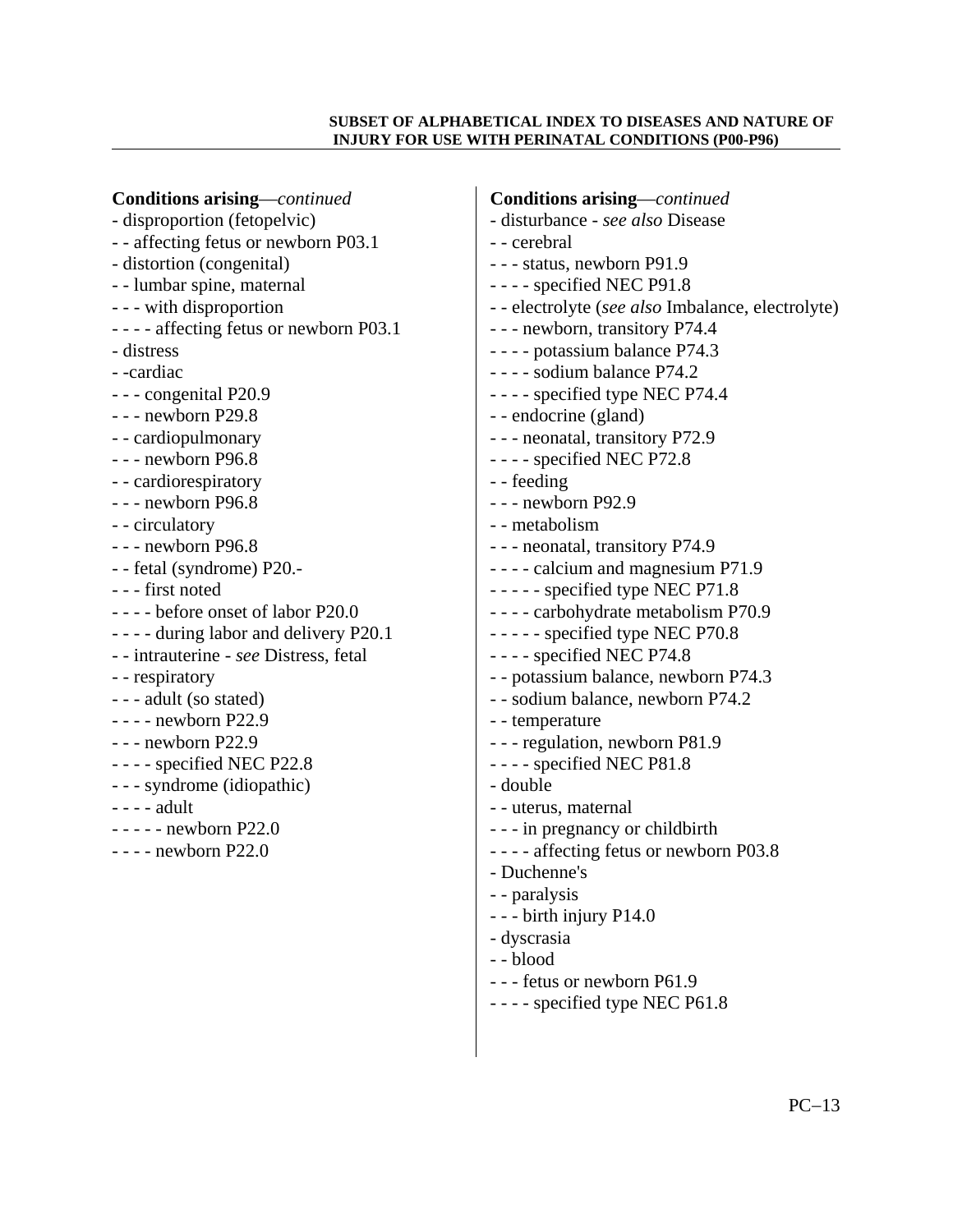| Conditions arising-continued                     | <b>Conditions arising</b> —continued               |
|--------------------------------------------------|----------------------------------------------------|
| - dysfunction                                    | - edema, edematous                                 |
| - - uterus, complicating delivery                | - brain                                            |
| --- affecting fetus or newborn P03.6             | - - - due to birth injury P11.0                    |
| - dysmaturity (see also Immaturity) P05.0        | - - - fetus or newborn (anoxia or hypoxia) P52.4   |
| - - pulmonary (newborn) (Wilson-Mikity) P27.0    | $---$ birth injury P11.0                           |
| - dysplasia - see also Anomaly                   | - - fetus or newborn NEC, classifiable to R60.-    |
| - - bronchopulmonary (perinatal) P27.1           | P83.3                                              |
| - - lung (congenital) (not associated with short | - - newborn, classifiable to R60.- P83.3           |
| gestation)                                       | - effect, adverse NEC                              |
| --- associated with short gestation P28.0        | - - anesthesia                                     |
| - dyspnea (nocturnal) (paroxysmal)               | $---in$                                            |
| $-$ - newborn P22.8                              | - - - - labor and delivery                         |
| - dysrhythmia (see also Arrhythmia)              | ----- affecting fetus or newborn P04.0             |
| - - cardiac                                      | - effusion                                         |
| $--$ newborn P29.1                               | - - pleura, pleurisy, pleuritic, pleuropericardial |
| $-$ - newborn P29.1                              | --- fetus or newborn P28.8                         |
| - dystocia                                       | - embarrassment                                    |
| - - affecting fetus or newborn P03.1             | - - respiratory                                    |
| - - cervical, maternal (hypotonic)               | --- newborn (see also Distress, respiratory)       |
| --- affecting fetus or newborn P03.6             | - embolism (septic)                                |
| - - contraction ring, maternal                   | - - air (any site) (traumatic)                     |
| --- affecting fetus or newborn P03.6             | - - - newborn NEC P25.8                            |
| - - fetal, fetus                                 | - embryotomy (to facilitate delivery)              |
| --- affecting fetus or newborn P03.1             | - - fetus P03.8                                    |
| - maternal                                       | - emphysema (atrophic) (chronic)                   |
| - - - affecting fetus or newborn P03.1           | (interlobular) (lung) (obstructive)                |
| - - positional                                   | (pulmonary) (senile)                               |
| --- affecting fetus or newborn P03.1             | - - congenital (interstitial) P25.0                |
| - - shoulder (girdle)                            | - - fetus or newborn (interstitial) P25.0          |
| --- affecting fetus or newborn P03.1             | - - interstitial                                   |
| - - uterine NEC, maternal                        | $-$ - congenital P25.0                             |
| - - - affecting fetus or newborn P03.6           | - - - perinatal period P25.0                       |
| - ecchymosis (see also Hemorrhage)               | - - mediastinal                                    |
| - - fetus or newborn P54.5                       | - - - fetus or newborn P25.2                       |
| - eclampsia, eclamptic (coma) (convulsions)      | - encephalitis                                     |
| (delirium) (with pre-existing or pregnancy-      | $-$ - in (due to)                                  |
| related hypertension) NEC                        | - - - toxoplasmosis (acquired)                     |
| - - pregnancy                                    | - - - - congenital P37.1† $G05.2*$                 |
| - - - affecting fetus or newborn P00.0           |                                                    |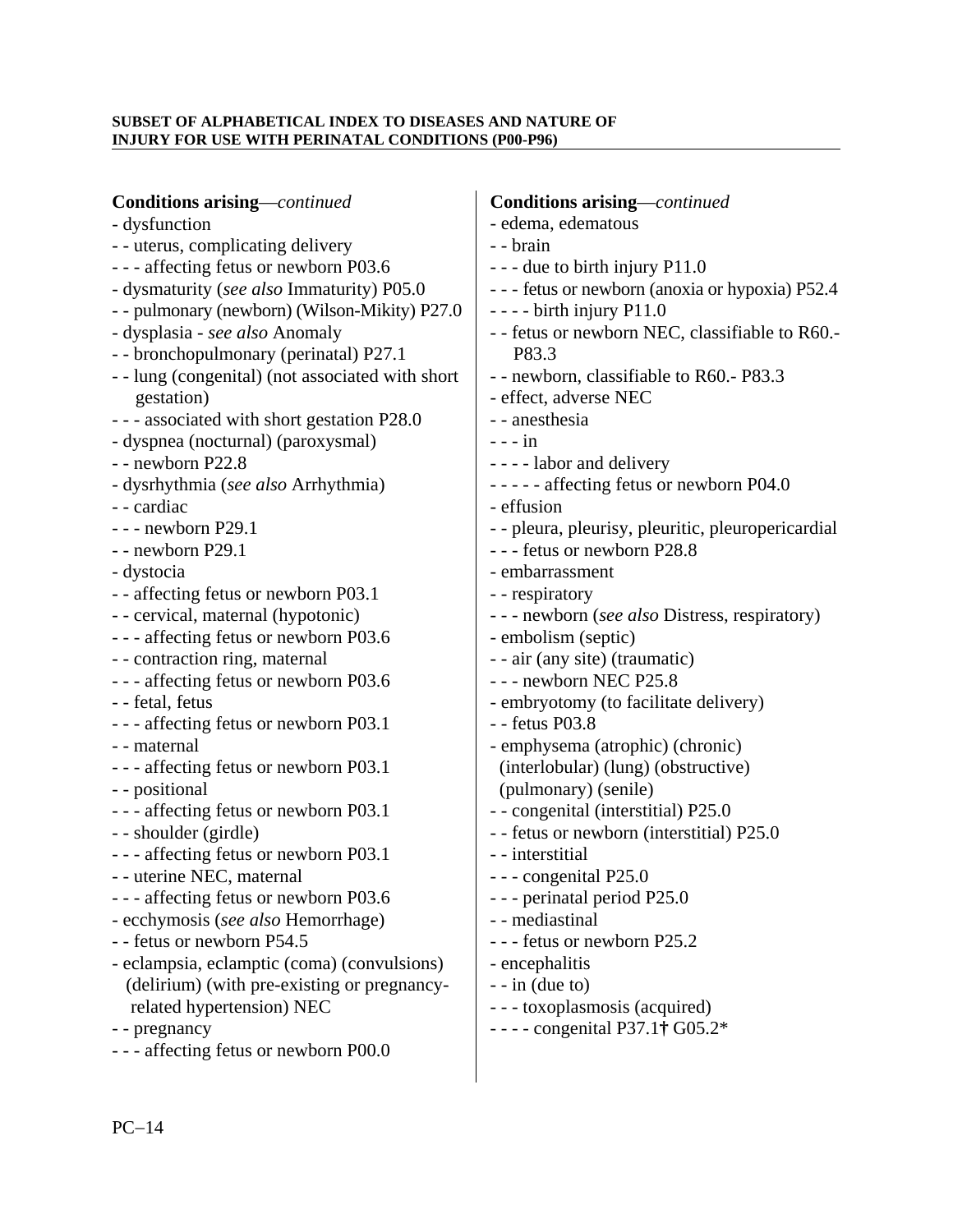| <b>Conditions arising</b> —continued          | <b>Conditions arising</b> —continued         |
|-----------------------------------------------|----------------------------------------------|
| - encephalopathia hyperbilirubinemica,        | - Erb's                                      |
| newborn P57.9                                 | - - palsy, paralysis (brachial) (birth)      |
| - - due to isoimmunization (conditions in     | $(newborn)$ P14.0                            |
| P55.-) P57.0                                  | - erythema, erythematous                     |
| - encephalopathy (acute) (cerebral)           | - - neonatorum P83.8                         |
| - - hyperbilirubinemic, newborn P57.9         | - - - toxic P83.1                            |
| - - - due to isoimmunization (conditions in   | - - rash, newborn P83.8                      |
| P55.-) P57.0                                  | - - toxic, toxicum NEC                       |
| - - hypoxic – see Damage, brain, anoxic       | $--$ newborn P83.1                           |
| - - - ischaemic of newborn P91.6              | - erythroblastosis (fetalis) (newborn) P55.9 |
| $-$ - in (due to)                             | - - due to                                   |
| $- -$ birth injury P11.1                      | - - - ABO (antibodies) (incompatibility)     |
| - - ischemic                                  | (isoimmunization) P55.1                      |
| - - - anoxic                                  | - - - Rh (antibodies) (incompatibility)      |
| $--$ - newborn P91.6                          | (isoimmunization) P55.0                      |
| - - - hypoxic                                 | - erythroderma (see also Erythema)           |
| $--$ - newborn P91.6                          | - - neonatorum P83.8                         |
| $--$ newborn P91.0                            | - evisceration                               |
| - endometritis (nonspecific) (purulent)       | - - birth injury P15.8                       |
| (septic) (suppurative)                        | - excess, excessive, excessively             |
| - - maternal, complicating pregnancy          | - - large                                    |
| - - - affecting fetus or newborn P00.8        | - - - fetus or infant P08.0                  |
| - engorgement                                 | $- - \text{long}$                            |
| - - breast                                    | - - - umbilical cord (entangled)             |
| $--$ newborn P83.4                            | ---- affecting fetus or newborn P02.5        |
| - entanglement                                | - - short                                    |
| - - umbilical cord(s)                         | --- umbilical cord                           |
| --- affecting fetus or newborn P02.5          | - - - - affecting fetus or newborn P02.6     |
| - enteritis (acute) (diarrheal) (hemorrhagic) | - exhaustion (physical NEC)                  |
| (see also Colitis, Diarrhea, Enterocolitis,   | - - fetus or newborn P96.8                   |
| Gastroenteritis)                              | - - maternal, complicating delivery          |
| - - necrotizing of fetus or newborn P77       | - - - affecting fetus or newborn P03.8       |
| - enterocolitis (see also Colitis, Diarrhea,  | - exsanguination - see Hemorrhage            |
| Enteritis, Gastroenteritis)                   | - - fetal P50.9                              |
| - - necrotizing (chronic)                     | - extraction                                 |
| - - - fetus or newborn P77                    | - - with hook (fetus) P03.8                  |
| - Erb(-Duchenne) paralysis (birth injury)     | - - breech NEC                               |
| $(newborn)$ P14.0                             | - - - affecting fetus or newborn P03.0       |
|                                               |                                              |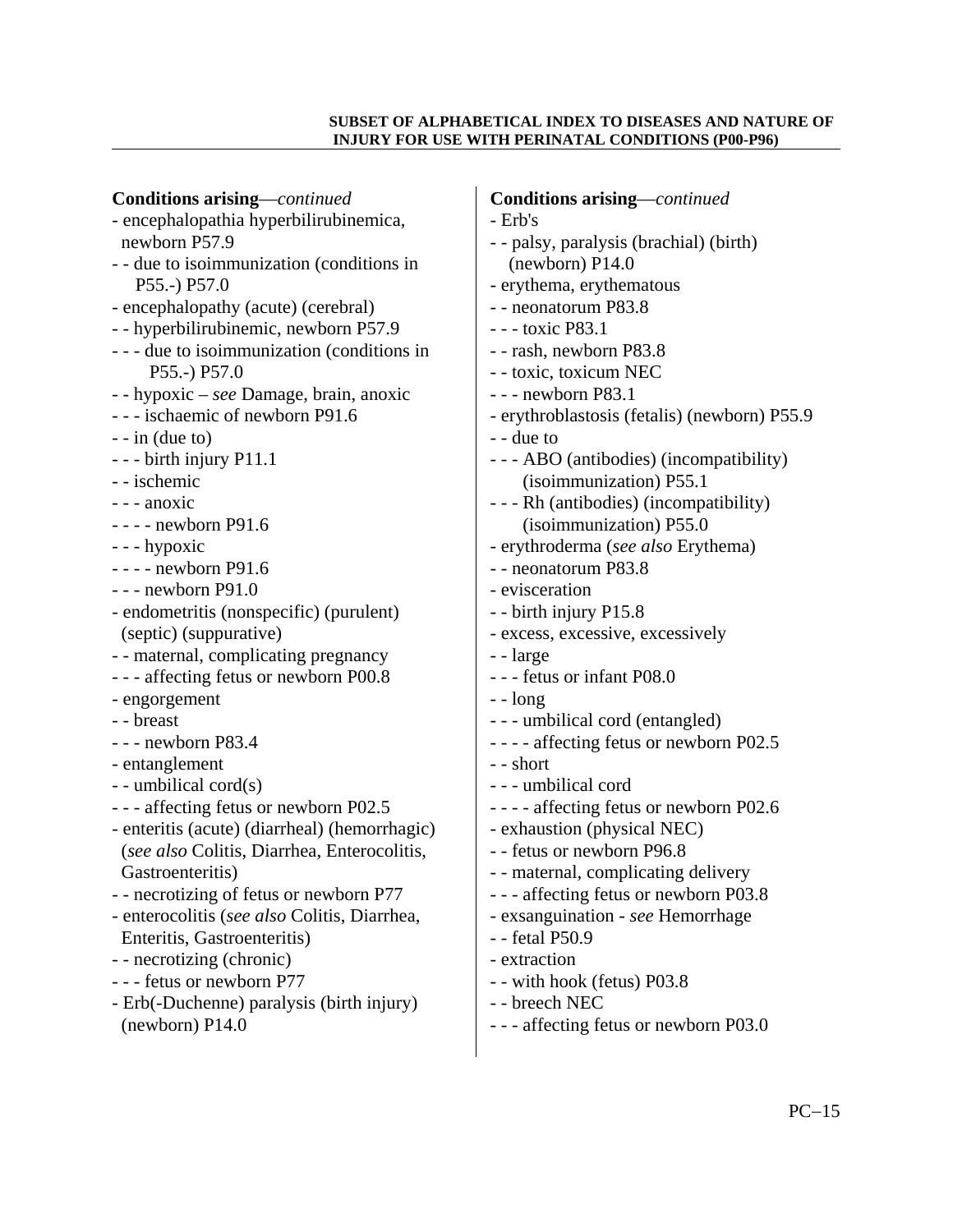| <b>Conditions arising</b> —continued               | <b>Conditions arising</b> —continued         |
|----------------------------------------------------|----------------------------------------------|
| - face, facial - see also condition                | - failure, failed-continued                  |
| - - presentation, affecting fetus or newborn P01.7 | - - trial of labor (with subsequent cesarean |
| - failure, failed                                  | section)                                     |
| - - cardiac (see also Failure, heart)              | - - - affecting fetus or newborn P03.1       |
| $--$ newborn P29.0                                 | - - vacuum extraction NEC (with subsequent   |
| - - cardiopulmonary (acute) (chronic) (see         | cesarean section)                            |
| also Failure, heart)                               | - - - affecting fetus or newborn P03.1       |
| $--$ newborn P29.0                                 | - - ventilatory                              |
| - - cardiorenal (chronic)                          | $--$ newborn P28.5                           |
| $--$ newborn P29.0                                 | - - ventouse NEC (with subsequent cesarean   |
| - - cervical dilatation in labor                   | section)                                     |
| - - - affecting fetus or newborn P03.6             | - - - affecting fetus or newborn P03.1       |
| - - descent of head (at term)                      | - - ventricular (see also Failure, heart)    |
| - - - affecting fetus or newborn P03.1             | - - - left                                   |
| - - expansion, terminal respiratory units          | $--$ - newborn P29.0                         |
| (newborn) (primary) P28.0                          | - - vital centers, fetus or newborn P91.8    |
| - - fetal head to enter pelvic brim                | - fecalith (impaction)                       |
| --- affecting fetus or newborn P03.1               | - - congenital P76.8                         |
| - - forceps NEC (with subsequent delivery by       | - feeding                                    |
| cesarean section)                                  | - - problem                                  |
| - - - affecting fetus or newborn P03.1             | - - - newborn P92.9                          |
| - - heart (acute) (sudden)                         | - - - - specified NEC P92.8                  |
| - - - congestive                                   | - fever                                      |
| $--$ - newborn P29.0                               | - - newborn P81.9                            |
| - - - left (ventricular) (see also Failure,        | - - - environmental P81.0                    |
| ventricular, left)                                 | - fibroid (tumor) (M8890/0), maternal - see  |
| - - - - newborn P29.0                              | also Neoplasm, connective tissue, benign     |
| $--$ newborn P29.0                                 | - - in pregnancy or childbirth               |
| - - pulmonary                                      | --- affecting fetus or newborn P03.8         |
| $--$ newborn P28.5                                 | - fibromyoma (M8890/0), maternal - see also  |
| - - renal                                          | Neoplasm, connective tissue, benign          |
| - - - congenital P96.0                             | - - uterus (corpus) (see also Leiomyoma)     |
| - - respiration, respiratory                       | - - - in pregnancy or childbirth             |
| $--$ newborn P28.5                                 | - - - - affecting fetus or newborn P03.8     |
| $- -10$                                            | - fibrosis, fibrotic                         |
| - - - take fluid                                   | - - lung (atrophic) (capillary) (chronic)    |
| $--$ - newborn P74.1                               | (confluent) (massive) (perialveolar)         |
|                                                    | (peribronchial)                              |
|                                                    | - - - congenital P27.8                       |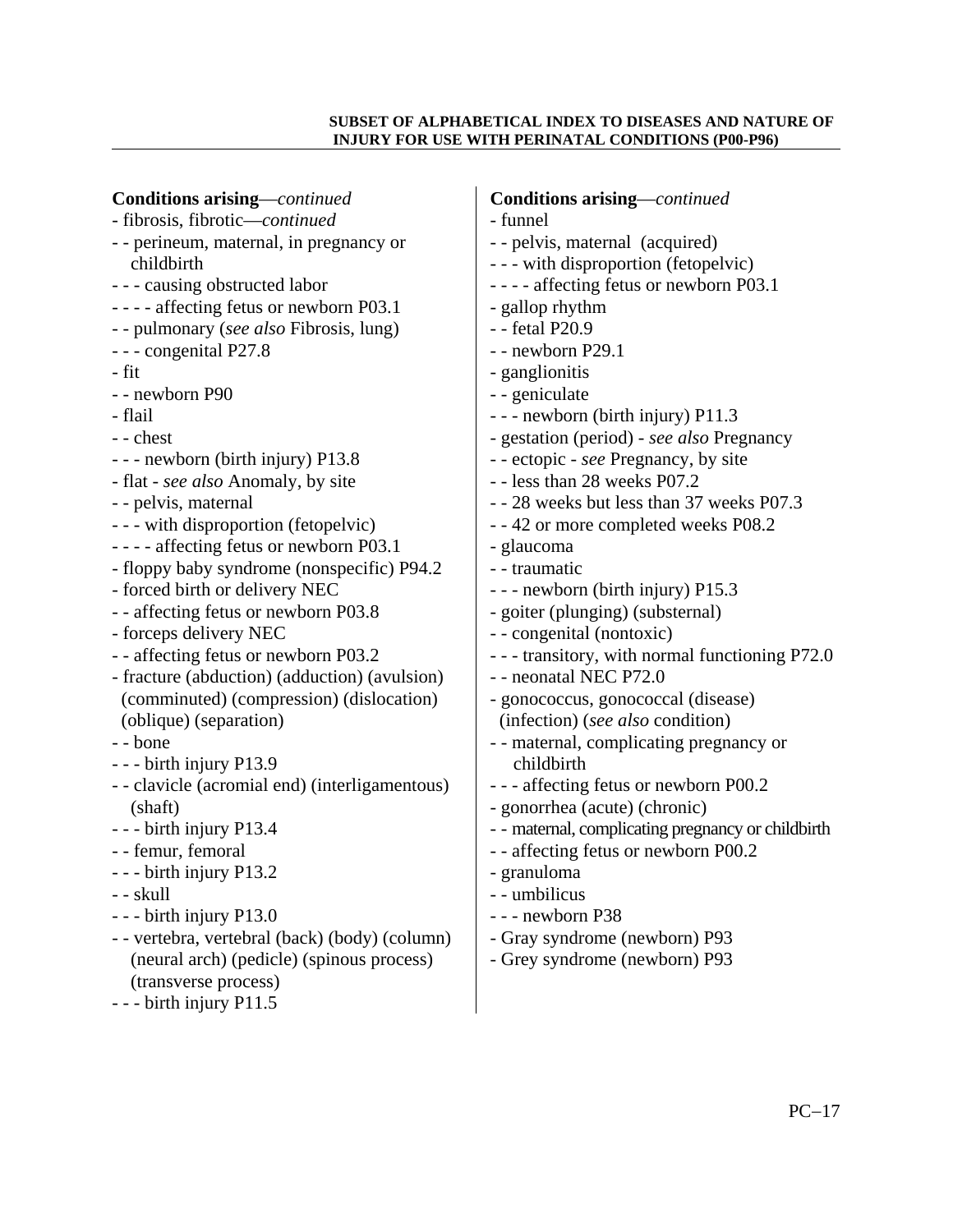| <b>Conditions arising</b> —continued                | <b>Conditions arising</b> —continued        |
|-----------------------------------------------------|---------------------------------------------|
| - heart beat                                        | - hematoma (traumatic)—continued            |
| - - abnormality                                     | - - subdural (traumatic)                    |
| - - - fetal P20.9                                   | - - - fetus or newborn (localized) P52.8    |
| $--$ newborn P29.1                                  | - - - - birth injury P10.0                  |
| - - awareness                                       | - - superficial, fetus or newborn P54.5     |
| - - - fetal P20.9                                   | - - testis (nontraumatic)                   |
| $--$ newborn P29.1                                  | - - - birth injury P15.5                    |
| - heavy-for-dates NEC (fetus or infant) P08.1       | - - umbilical cord, complicating delivery   |
| - - exceptionally (4500 g or more) P08.0            | - - - affecting fetus or newborn P02.6      |
| - hematemesis                                       | - - vulva (nonobstetric) (nontraumatic)     |
| - - newborn, neonatal P54.0                         | - - - fetus or newborn (birth injury) P15.5 |
| --- due to swallowed maternal blood P78.2           | - hematomyelia (central)                    |
| - hematoma (traumatic) (skin surface intact)        | - - fetus or newborn (birth injury) P11.5   |
| (see also Injury, superficial)                      | - hematorachis, hematorrhachis              |
| - - arachnoid                                       | - - fetus or newborn (birth injury) P11.5   |
| --- fetus or newborn (nontraumatic) P52.5           | - hemiplegia                                |
| $--$ birth injury P10.3                             | -- newborn NEC P91.8                        |
| - - birth injury NEC (see also Birth, injury) P15.8 | - - - birth injury P11.9                    |
| - - brain (traumatic)                               | - hemolysis                                 |
| --- fetus or newborn NEC P52.4                      | - - autoimmune                              |
| $--$ - birth injury P10.1                           | - - - newborn P55.9                         |
| - - face, birth injury P15.4                        | - - intravascular NEC                       |
| - - liver (subcapsular) (nontraumatic)              | - - - newborn P60                           |
| - - - birth injury P15.0                            | - - neonatal (excessive) P58.8              |
| - - penis (nontraumatic)                            | - hemopericardium                           |
| $- -$ birth injury P15.5                            | - - newborn P54.8                           |
| - - scrotum, superficial                            | - hemoptysis                                |
| $- -$ birth injury P15.5                            | - - newborn P26.9                           |
| - - spinal (cord) (meninges) (see also Injury,      | - hemorrhage, hemorrhagic                   |
| spinal cord, by region)                             | - - accidental antepartum                   |
| - - - fetus or newborn (birth injury) P11.5         | --- affecting fetus or newborn P02.1        |
| - - spine (see also Injury, spine)                  | - - adrenal (capsule) (gland)               |
| - - - fetus or newborn (birth injury) P11.5         | $--$ newborn P54.4                          |
| - - sternocleidomastoid, birth injury P15.2         | - - alveolar                                |
| - - sternomastoid, birth injury P15.2               | $- -$ lung                                  |
| - - subarachnoid (traumatic)                        | $--$ - newborn P26.8                        |
| - - - fetus or newborn (nontraumatic) P52.5         | - - - respiratory                           |
| $--$ birth injury P10.3                             | - - - - newborn P26.8                       |
|                                                     |                                             |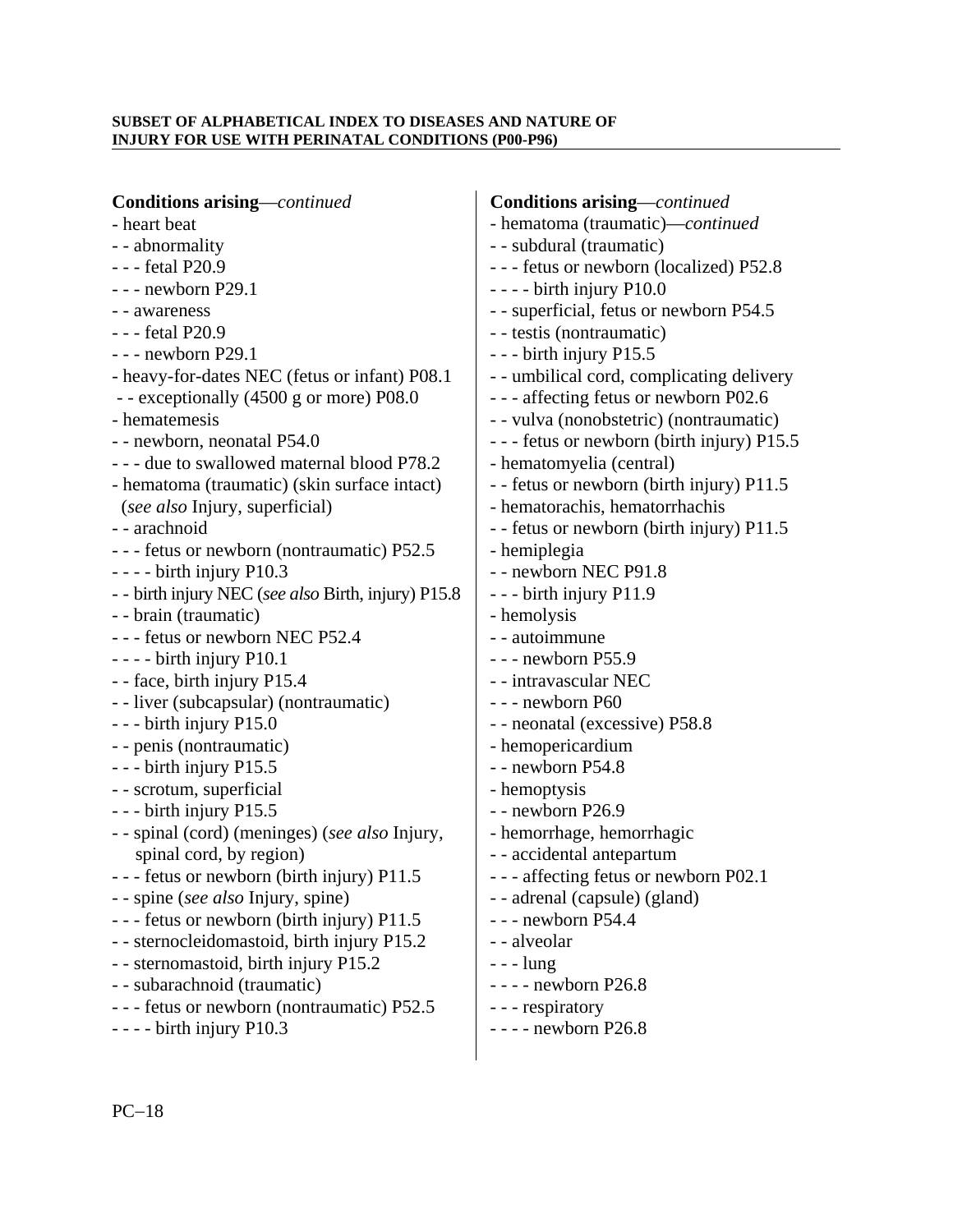| <b>Conditions arising</b> —continued            | <b>Conditions arising</b> —continued           |
|-------------------------------------------------|------------------------------------------------|
| - hemorrhage, hemorrhagic-continued             | - hemorrhage, hemorrhagic-continued            |
| - - antepartum (see also Hemorrhage, pregnancy) | - - conjunctiva                                |
| - - - affecting fetus or newborn P02.1          | $--$ newborn P54.8                             |
| - - bowel                                       | - - cord, newborn (stump) P51.9                |
| $--$ newborn P54.3                              | - - cutaneous                                  |
| - - brain (interparenchymal) (miliary)          | - - - fetus or newborn P54.5                   |
| (nontraumatic) (petechial)                      | - - disease                                    |
| $- -$ due to                                    | - - - fetus or newborn P53                     |
| $--$ - birth injury P10.1                       | - - epicranial subaponeurotic (massive), birth |
| --- fetus or newborn P52.4                      | injury P12.2                                   |
| $--$ - birth injury P10.1                       | - - extradural (traumatic)                     |
| - - - stem (basilar) (ganglia) (ganglion)       | - - - birth injury P10.8                       |
| $---$ newborn P52.4                             | - - - fetus or newborn (anoxic) (nontraumatic) |
| - - cerebellar, cerebellum (nontraumatic)       | P52.8                                          |
| --- fetus or newborn P52.6                      | - - fetal, fetus (specified sites NEC) P50.9   |
| - - cerebral, cerebrum (see also Hemorrhage,    | - - - from                                     |
| intracerebral)                                  | $---$ cut end of co-twin's cord P50.5          |
| --- fetus or newborn (anoxic) P52.4             | - - - - placenta P50.2                         |
| $--$ - birth injury P10.1                       | - - - - ruptured cord P50.1                    |
| - complicating                                  | $---$ vasa previa P50.0                        |
| - - - delivery                                  | $- - into$                                     |
| - - - - affecting fetus or newborn P02.1        | $---co-twin P50.3$                             |
| - - - - associated with coagulation defect,     | - - - - maternal circulation P50.4             |
| maternal                                        | - - - specified NEC P50.8                      |
| ----- affecting fetus or newborn P03.8          | - - fetal-maternal P50.4                       |
| - - - - - afibrinogenemia                       | - - gastroenteric                              |
| ------ affecting fetus or newborn P03.8         | $--$ newborn P54.3                             |
| $---$ due to                                    | - - gastrointestinal (tract)                   |
| - - - - - low-lying placenta                    | $--$ newborn P54.3                             |
| ------ affecting fetus or newborn P02.0         | - - internal (organs) NEC                      |
| - - - - - placenta previa                       | $--$ newborn P54.8                             |
| $---$ affecting fetus or newborn P02.0          | - - intestine                                  |
| - - - - - premature separation of placenta (see | $--$ newborn P54.3                             |
| <i>also</i> Abruptio placentae)                 | - - intra-alveolar (lung), newborn P26.8       |
| $---$ affecting fetus or newborn P02.1          | - - intracerebral (nontraumatic) (see also     |
| -  -  -  -  - trauma                            | Hemorrhage, brain)                             |
| ------ affecting fetus or newborn P03.8         | - - - fetus or newborn P52.4                   |
| - - - - - uterine leiomyoma                     | $- - -$ birth injury P10.1                     |
| ------ affecting fetus or newborn P03.8         |                                                |
|                                                 |                                                |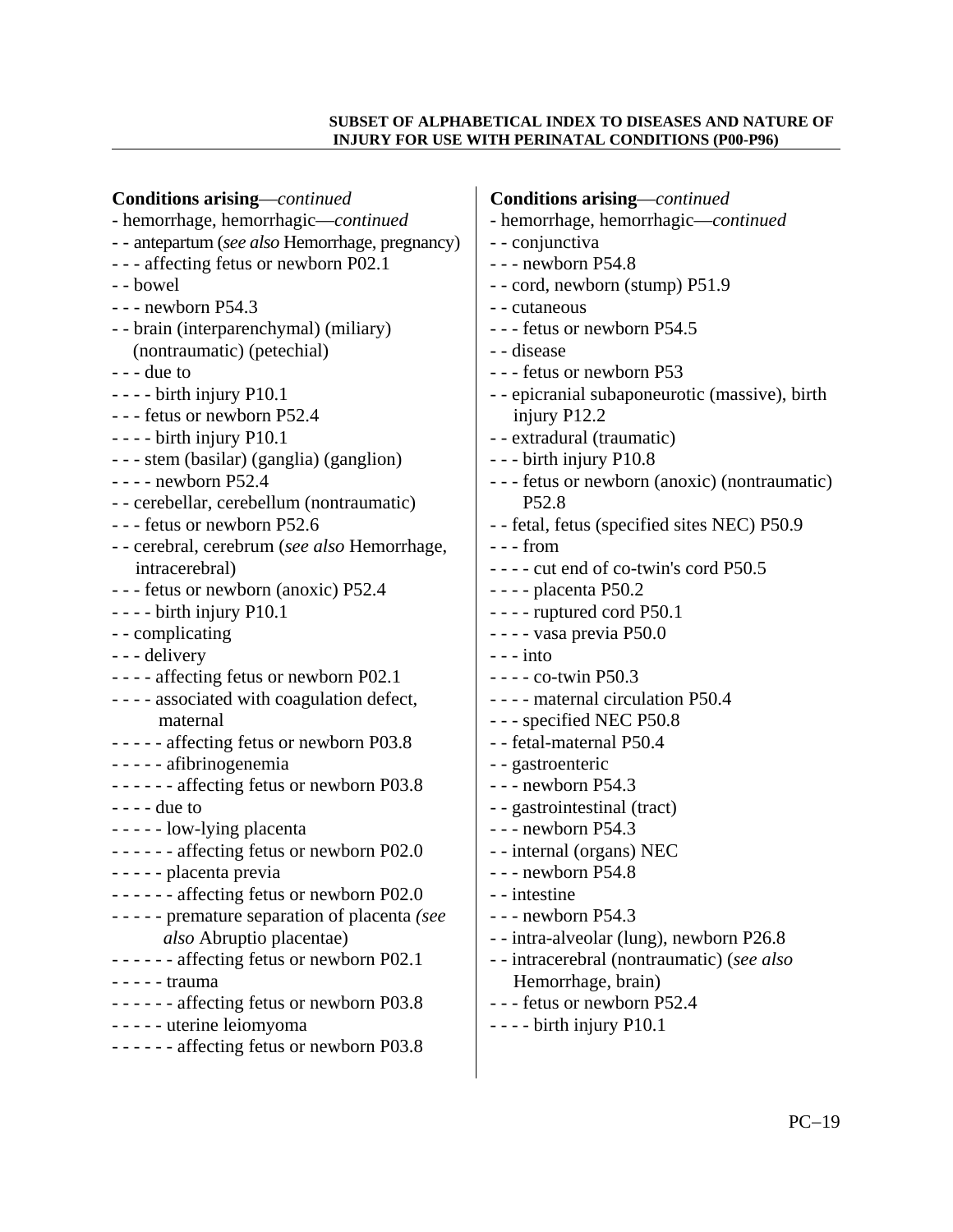**Conditions arising**—*continued*  - hemorrhage, hemorrhagic—*continued*  - - intracranial (nontraumatic) - - - birth injury P10.9 - - - fetus or newborn P52.9 - - - - specified NEC P52.8 - - intraventricular (*see also* Hemorrhage, brain) - - - fetus or newborn (nontraumatic) P52.3 - - - - birth injury P10.2 - - - - grade  $--- 1$  P52.0  $-- - 2$  P52.1  $-- - 3$  P52.2  $-- - - 4$  P52.3 - - lung - - - newborn P26.9 - - - - massive P26.1 - - - - specified NEC P26.8 - - massive umbilical, newborn P51.0 - - maternal, gestational, affecting fetus or newborn P02.1 - - mucous membrane NEC - - - newborn P54.8 - - nasal turbinate - - - newborn P54.8 - - navel, newborn P51.9 - - newborn P54.9 - - - specified NEC P54.8 - - nose - - - newborn P54.8 - - placenta NEC - - - affecting fetus or newborn P02.1 - - - from surgical or instrumental damage - - - - affecting fetus or newborn P02.1 - - - previa - - - - affecting fetus or newborn P02.0 - - posterior fossa (nontraumatic) (*see also* Hemorrhage, brain) - - - fetus or newborn P52.6

**Conditions arising**—*continued*  - hemorrhage, hemorrhagic—*continued*  - - pregnancy - *see also* Hemorrhage, antepartum  $- -$  due to - - - - abruptio placentae - - - - - affecting fetus or newborn P02.1 - - - - afibrinogenemia, or other coagulation defect (conditions in category D65-D68) - - - - - affecting fetus or newborn P02.1 - - - - leiomyoma, uterus - - - - - affecting fetus or newborn P02.1 - - - - placenta previa - - - - - affecting fetus or newborn P02.0 - - - - premature separation of placenta (normally implanted) - *see also* Abruptio placentae - - - - - affecting fetus or newborn P02.1 - - - - threatened abortion - - - - - affecting fetus or newborn P02.1 - - - - trauma, affecting fetus or newborn P02.1 - - - early - - - - affecting fetus or newborn P02.1 - - pulmonary - - - newborn P26.9 - - - - massive P26.1 - - - - specified NEC P26.8 - - rectum (sphincter) - - - newborn P54.2 - - renal - - - newborn P54.8 - - skin - - - fetus or newborn P54.5 - - slipped umbilical ligature P51.8 - - spinal (cord) - - - fetus or newborn (birth injury) P11.5 - - stomach - - - newborn P54.3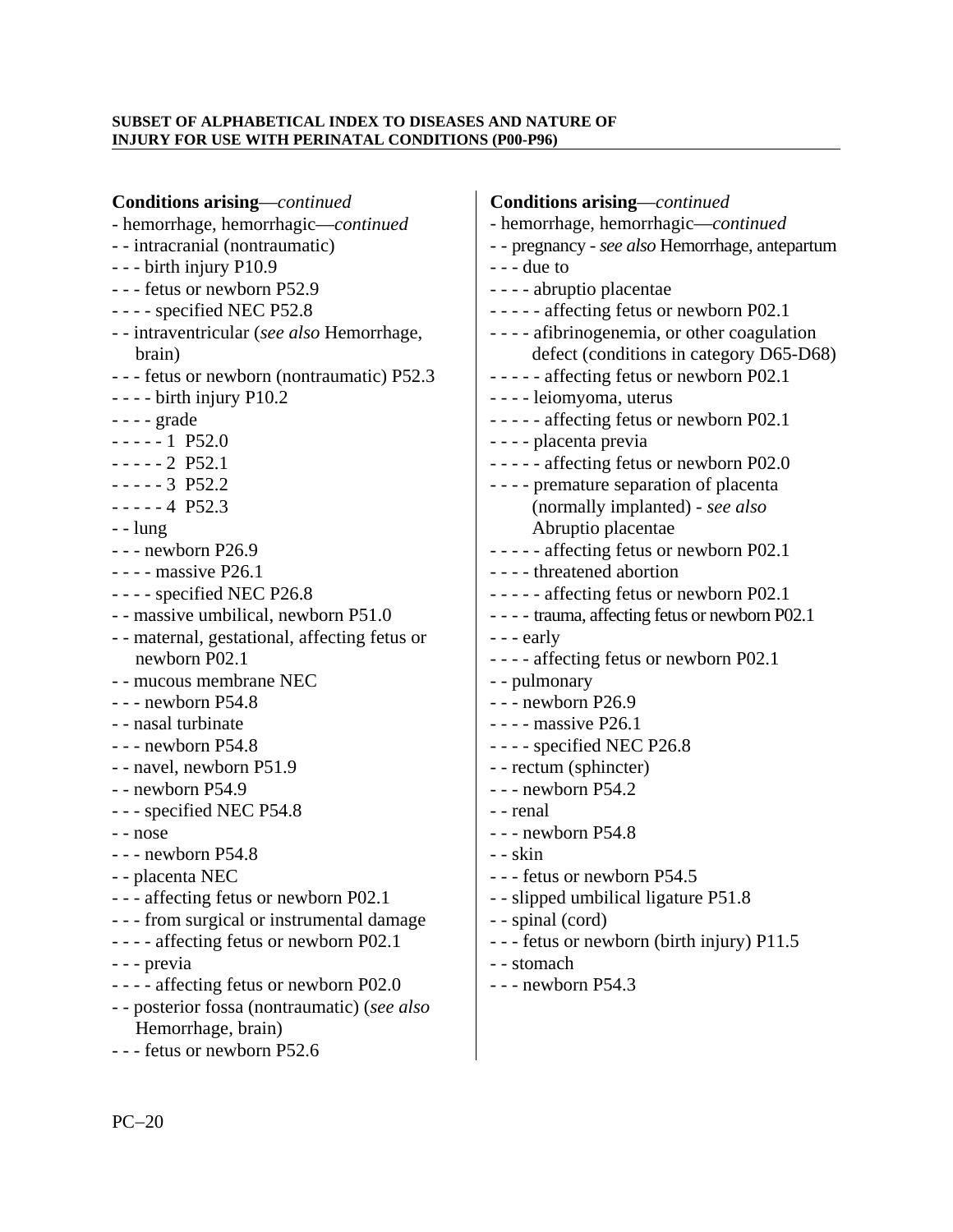| <b>Conditions arising</b> —continued          | <b>Conditions arising</b> —continued          |
|-----------------------------------------------|-----------------------------------------------|
| - hemorrhage, hemorrhagic-continued           | - hepatitis                                   |
| - - subarachnoid (nontraumatic)               | - - fetus or newborn P59.2                    |
| --- fetus or newborn P52.5                    | $-$ - in (due to)                             |
| $--$ birth injury P10.3                       | - - - toxoplasmosis                           |
| - - subconjunctival                           | - - - - congenital (active) P37.1† K77.0*     |
| - - - birth injury P15.3                      | - - neonatal (toxic) P59.2                    |
| - - subdural (acute) (nontraumatic)           | - - viral, virus (acute)                      |
| - - - birth injury P10.0                      | - - - congenital P35.3                        |
| - - - fetus or newborn (anoxic) (hypoxic)     | - herpes, herpetic                            |
| P <sub>52.8</sub>                             | - - simplex                                   |
| $--$ birth injury P10.0                       | - - - congenital P35.2                        |
| - - subependymal                              | - hyaline membrane (disease) (lung)           |
| --- fetus or newborn P52.0                    | (pulmonary) (newborn) P22.0                   |
| - - - - with intraventricular extension P52.1 | - hydramnios                                  |
| - - - - - and intracerebral extension P52.2   | - - affecting fetus or newborn P01.3          |
| - - suprarenal (capsule) (gland)              | - hydrocele (spermatic cord) (testis) (tunica |
| $--$ newborn P54.4                            | vaginalis)                                    |
| - - tentorium (traumatic) NEC                 | - - congenital P83.5                          |
| - - - fetus or newborn (birth injury) P10.4   | - - fetus or newborn P83.5                    |
| - - tracheobronchial                          | - hydrocephalus (acquired) (external)         |
| $--$ newborn P26.0                            | (internal) (malignant) (recurrent)            |
| - - umbilicus, umbilical                      | - - causing disproportion                     |
| - - - cord                                    | --- affecting fetus or newborn P03.1          |
| - - - - after birth, newborn P51.9            | - - due to toxoplasmosis (congenital) P37.1   |
| - - - - fetus, from ruptured cord P50.1       | - hydrops                                     |
| $--$ newborn $P51.9$                          | - fetal(is) or newborn (idiopathic) P83.2     |
| $---$ massive P51.0                           | $--$ due to                                   |
| - - - - slipped ligature P51.8                | - - - - ABO isoimmunization P56.0             |
| - - - stump P51.9                             | - - - - hemolytic disease NEC P56.9           |
| - - unavoidable (antepartum) (due to placenta | - - - - isoimmunization (ABO) (Rh) P56.0      |
| previa)                                       | - - - - Rh incompatibility P56.0              |
| - - - affecting fetus or newborn P02.0        | - hyperbilirubinemia NEC                      |
| - - vagina (abnormal)                         | - - neonatal (transient) (see also Jaundice,  |
| - - - newborn P54.6                           | fetus or newborn) P59.9                       |
| - - vasa previa                               | - - - of prematurity P59.0                    |
| - - - affecting fetus or newborn P50.0        | - hyperemesis (see also Vomiting)             |
| - - viscera NEC                               | - - gravidarum, maternal (mild)               |
| - - - newborn P54.8                           | --- affecting fetus or newborn P01.8          |
| - hemothorax (bacterial) (nontuberculous)     | - hypermagnesemia                             |
| - - newborn P54.8                             | - - neonatal P71.8                            |
|                                               |                                               |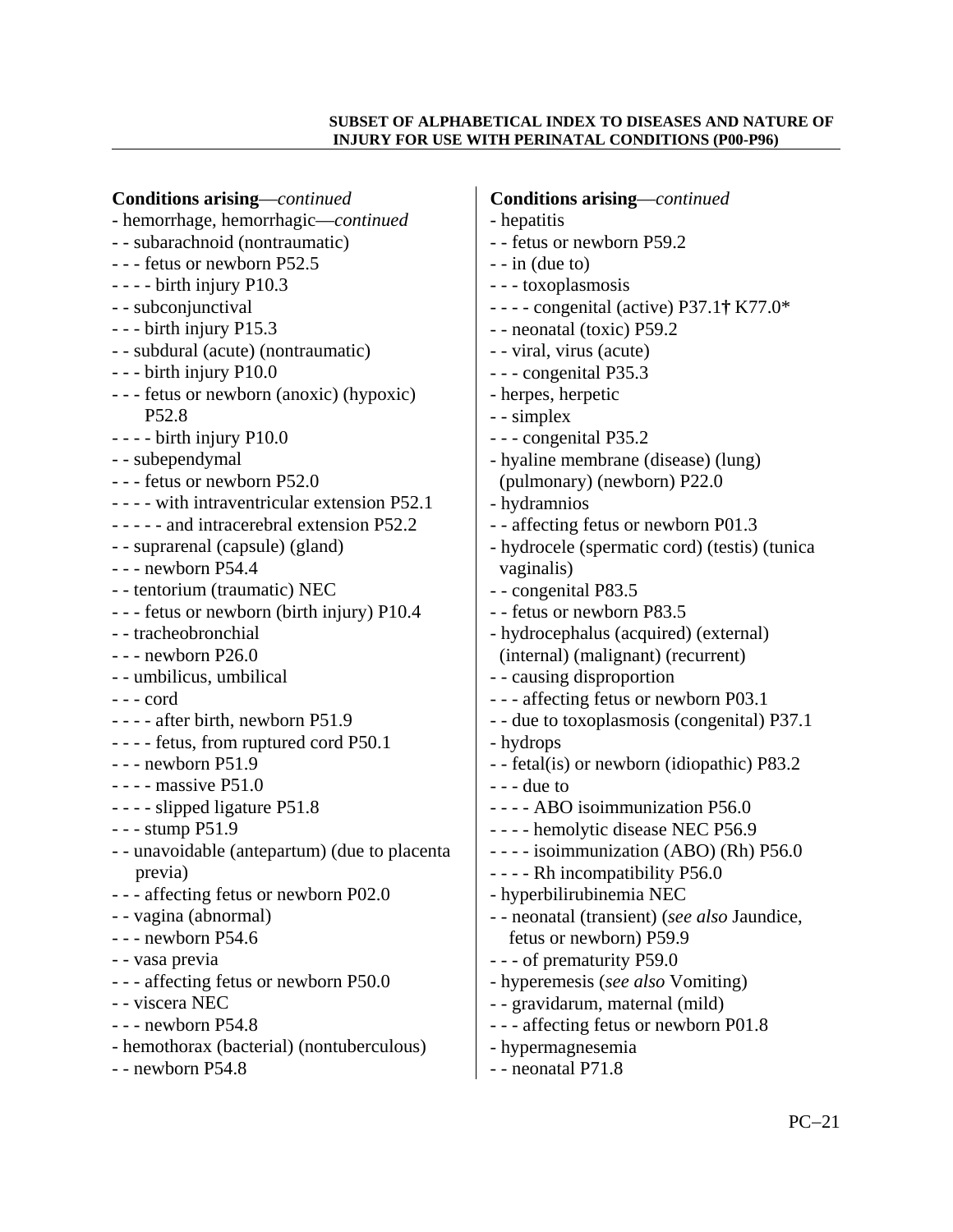| Conditions arising-continued                       | <b>Conditions arising</b> —continued             |
|----------------------------------------------------|--------------------------------------------------|
| - hypermaturity (fetus or newborn) P08.2           | - hypoparathyroidism                             |
| - hypertension, hypertensive (accelerated)         | - - neonatal, transitory P71.4                   |
| (benign) (essential) (idiopathic) (malignant)      | - hypoplasia, hypoplastic                        |
| (primary) (systemic)                               | - - lung (congenital) (lobe)                     |
| - - maternal, complicating pregnancy or            | - - - with immaturity, prematurity or low birth  |
| childbirth                                         | weight P28.0                                     |
| --- affecting fetus or newborn P00.0               | - - - associated with short gestation P28.0      |
| - - newborn P29.2                                  | - - pulmonary                                    |
| - - - pulmonary (persistent) P29.3                 | - - - associated with short gestation P28.0      |
| - - pulmonary (artery)                             | - hypoprothrombinemia (congenital)               |
| - - - of newborn (persistent) P29.3                | (hereditary) (idiopathic)                        |
| - hyperthermia (of unknown origin) (see also       | - - newborn, transient P61.6                     |
| Hyperpyrexia)                                      | - hypothermia (accidental) (due to)              |
| - - newborn, environmental P81.0                   | - - neonatal P80.9                               |
| - hyperthyroidism (apathetic) (latent)             | - - - environmental (mild) NEC P80.8             |
| (pre-adult) (recurrent)                            | - - - mild P80.8                                 |
| - - neonatal, transitory P72.1                     | - - - severe (chronic) (cold injury syndrome)    |
| - hypertony, hypertonia, hypertonicity             | P80.0                                            |
| - - congenital P94.1                               | - - - specified NEC P80.8                        |
| - - uterus, uterine (contractions) (complicating   | - hypothyroidism (acquired)                      |
| delivery)                                          | - - neonatal, transitory P72.2                   |
| --- affecting fetus or newborn P03.6               | - hypoxia - see also Anoxia                      |
| - hypertrophy, hypertrophic (see also Enlargement) | - - fetal - see Distress, fetal                  |
| - - breast                                         | - - intrauterine P20.9                           |
| - - - fetus or newborn P83.4                       | - - - first noted                                |
| - hypocalcemia                                     | ---- before onset of labor P20.0                 |
| - - neonatal P71.1                                 | - - - - during labor and delivery P20.1          |
| $- -$ - due to cow's milk P71.0                    | - - newborn (see also Asphyxia, newborn) P21.9   |
| - - phosphate-loading (newborn) P71.1              | - hysterotomy, affecting fetus or newborn P03.8  |
| - hypoglycemia (spontaneous)                       | - icterus (see also Jaundice)                    |
| - - in infant of diabetic mother P70.1             | - - neonatorum (see also Jaundice, fetus or      |
| - - - gestational diabetes P70.0                   | newborn) P59.9                                   |
| - - neonatal (transitory) P70.4                    | - ileus (bowel) (colon) (inhibitory) (intestine) |
| - - - iatrogenic P70.3                             | (neurogenic)                                     |
| - - - maternal diabetes P70.1                      | - - meconium E84.1† P75*                         |
| $---$ gestational P70.0                            | - - - meaning meconium plug (without cystic      |
| - - transitory neonatal P70.4                      | fribrosis) P76.0                                 |
| - hypomagnesemia                                   |                                                  |
| - - neonatal P71.2                                 |                                                  |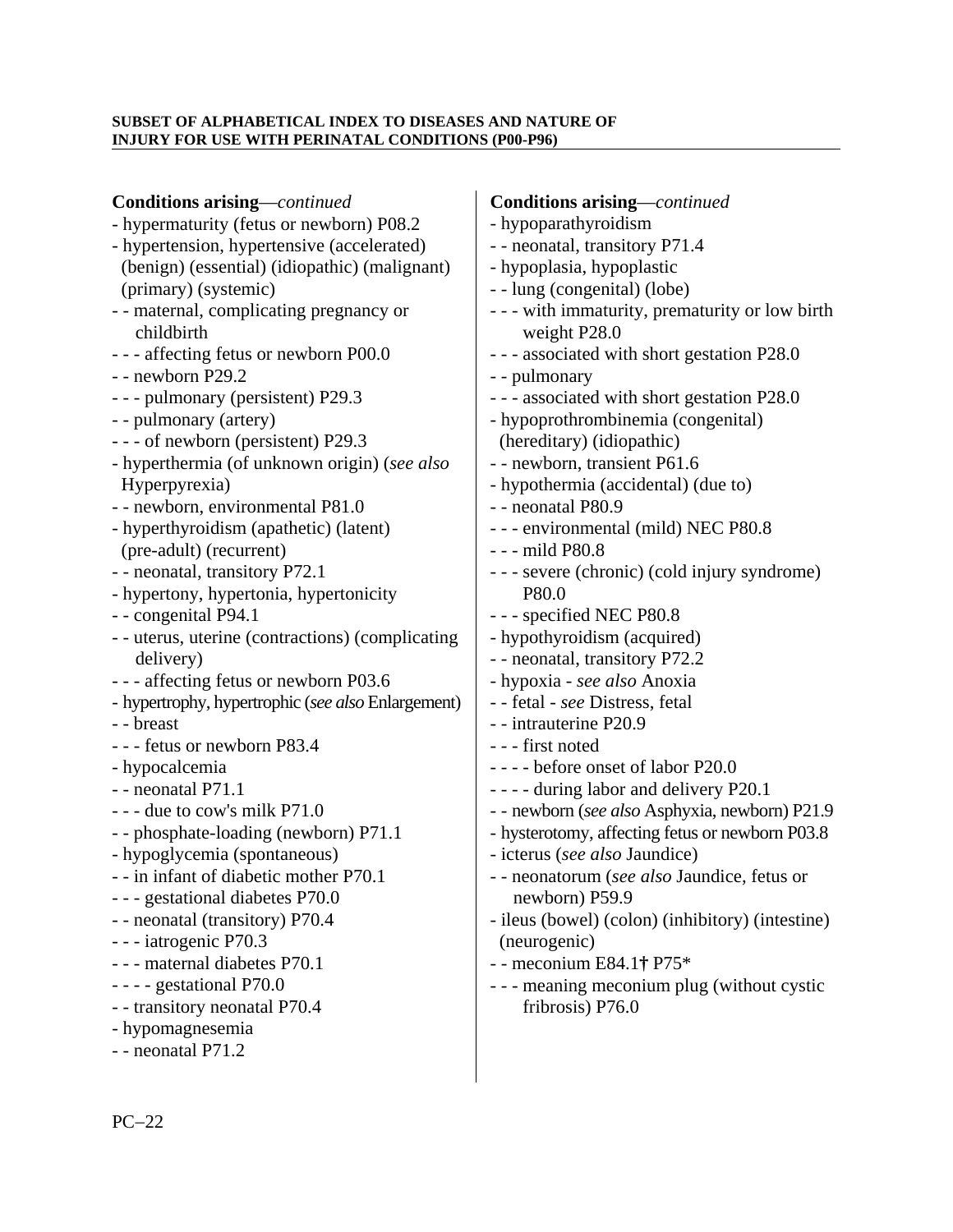| <b>Conditions arising</b> —continued             | <b>Conditions arising</b> —continued             |
|--------------------------------------------------|--------------------------------------------------|
| - ileus—continued                                | - inability                                      |
| - - newborn                                      | - - to breathe properly                          |
| - - - due to meconium E84.1† $P75*$              | $--$ newborn P28.8                               |
| - - - - meaning meconium plug (without           | - inadequate, inadequacy                         |
| cystic fibrosis) P76.0                           | - - development                                  |
| - - - transitory P76.1                           | - - - fetus P05.9                                |
| - imbalance                                      | $- -$ lungs                                      |
| - - electrolyte                                  | - - - - associated with short gestation P28.0    |
| - - - neonatal, transitory NEC P74.4             | - - pulmonary                                    |
| $--$ - potassium P74.3                           | - - - function                                   |
| $--$ sodium P74.2                                | $--$ - newborn P28.5                             |
| - immature - see also Immaturity                 | - - - ventilation, newborn P28.5                 |
| - - birth (28 completed weeks or more but less   | - ventilation                                    |
| than 37 completed weeks) P07.3                   | $--$ newborn P28.5                               |
| --- extremely (less than 28 completed weeks)     | - incompatibility                                |
| P <sub>07.2</sub>                                | $ ABO$                                           |
| - immaturity (28 completed weeks or more         | - - - fetus or newborn P55.1                     |
| but less than 37 completed weeks) (see also      | - - blood (group) (Duffy) (K(ell)) (Kidd)        |
| Prematurity) P07.3                               | ( Lewis) (M) (S) NEC                             |
| - - extreme (less than 28 completed weeks) P07.2 | - - - fetus or newborn P55.8                     |
| - - fetal, fetus P07.3                           | - - Rh (blood group) (factor)                    |
| - - fetus or infant light-for-dates - see        | --- fetus or newborn P55.0                       |
| Light-for-dates                                  | - incompatible with life (newborn)               |
| $-$ gross P07.2                                  | (nonviable) P07.2                                |
| - - infant P07.3                                 | - incompetency, incompetent                      |
| - - newborn P07.3                                | - - cervix, cervical (os), maternal              |
| - - organ or site NEC - see Hypoplasia           | - - - in pregnancy                               |
| - - pulmonary, fetus or newborn P28.0            | ---- affecting fetus or newborn P01.0            |
| - - respiratory P28.0                            | - incomplete - see also condition                |
| - immunization (see also Vaccination)            | - - expansion, lungs (newborn) NEC P28.1         |
| - - ABO (see also Isoimmunization, ABO)          | - incoordinate, incoordination                   |
| - - - affecting management of pregnancy          | - - uterus (action) (contractions) (complicating |
| $---$ in fetus or newborn P55.1                  | delivery)                                        |
| - impaction, impacted                            | - - - affecting fetus or newborn P03.6           |
| - - shoulder                                     | - induction of labor, affecting fetus or         |
| - - - affecting fetus or newborn P03.1           | newborn P03.8                                    |
| - imperfect                                      | - inertia                                        |
| - - aeration, lung (newborn) NEC P28.1           | - - uterus, uterine during labor                 |
| - improperly tied umbilical cord (causing        | - - - affecting fetus or newborn P03.6           |
| hemorrhage) P51.8                                |                                                  |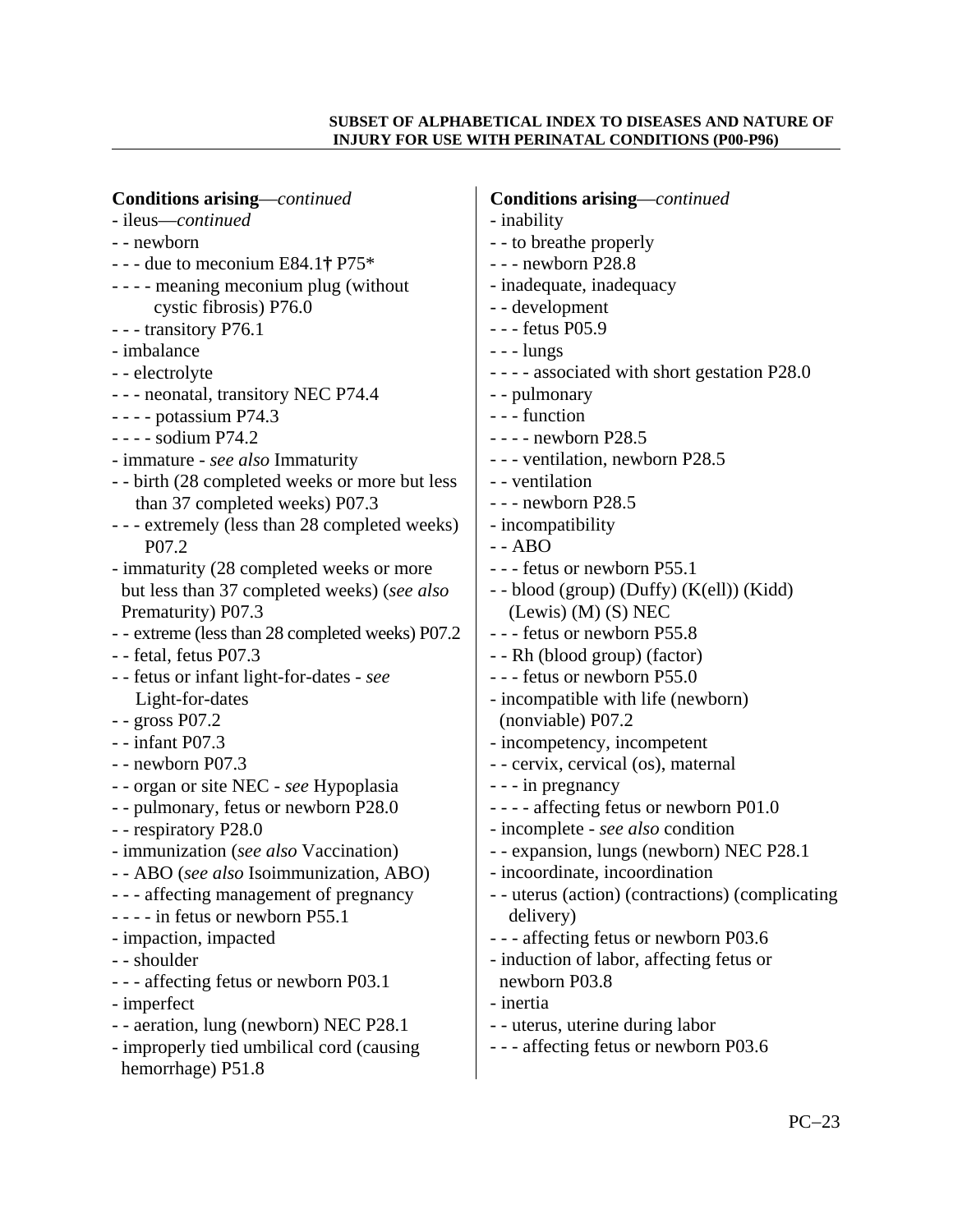| <b>Conditions arising</b> —continued              | <b>Conditions arising</b> —continued             |
|---------------------------------------------------|--------------------------------------------------|
| - infancy, infantile, infantilism - see also      | - infection, infected—continued                  |
| condition                                         | - - congenital NEC—continued                     |
| - - genitalia, genitals, maternal (after puberty) | - - - listeriosis (disseminated) P37.2           |
| - - - in pregnancy or childbirth NEC              | - - - malaria NEC P37.4                          |
| - - - - affecting fetus or newborn P03.8          | - - - - falciparum P37.3                         |
| - - pelvis, maternal                              | - - - mycotic P37.8                              |
| - - - with disproportion (fetopelvic)             | - - - Plasmodium falciparum P37.3                |
| - - - - affecting fetus or newborn P03.1          | - - - poliomyelitis P35.8                        |
| - infant(s) - see also Infancy                    | - - - polymicrobial P37.9                        |
| - - of diabetic mother (syndrome of) P70.1        | - - - rubella P35.0                              |
| - - - gestational diabetes P70.0                  | - - - salmonella P39.8                           |
| - infarct, infarction (of)                        | - - - skin P39.4                                 |
| - - placenta (complicating pregnancy)             | - - - streptococcal NEC P39.8                    |
| - - - affecting fetus or newborn P02.2            | - - - - sepsis P36.1                             |
| - infection, infected (opportunistic) (see also   | $-- -$ = group B P36.0                           |
| Inflammation)                                     | - - - toxoplasmosis (acute) (chronic)            |
| - - amniotic fluid, sac or cavity                 | (subacute) P37.1                                 |
| - - - affecting fetus or newborn P02.7            | - - - tuberculosis P37.0                         |
| - - Candida (albicans) (tropicalis) (see also     | - - - urinary (tract) P39.3                      |
| Candidiasis)                                      | - - - vaccinia P35.8                             |
| $--$ neonatal P37.5                               | - - - virus P35.9                                |
| - - Citrobacter, Citobacter (braakii) (freundii)  | - - - - specified type NEC P35.8                 |
| (koseri)                                          | - - cytomegalovirus, cytomegaloviral             |
| $--$ newborn P37.8                                | - - - congenital P35.1                           |
| - - Clostridium, clostridium                      | - - Enterobacter (cloacae)                       |
| - - - congenital P39.8                            | $--$ newborn P39.8                               |
| - - congenital NEC P39.9                          | - - Escherichia (E.) coli NEC                    |
| - - - bacterial P39.8                             | - - - congenital P39.8                           |
| - - - Candida (albicans) P37.5                    | - - - - sepsis P36.4                             |
| - - - clostridium, other than Clostridium tetani  | - - fetus (see also Infection, congenital) P39.9 |
| P39.8                                             | - - - intra-amniotic NEC P39.2                   |
| - - - cytomegalovirus P35.1                       | - - fungus NEC                                   |
| - - - Escherichia coli P39.8                      | - - - newborn P37.8                              |
| - - - - sepsis P36.4                              | - - genital organ or tract, maternal             |
| - - - fungus P37.8                                | - - - complicating pregnancy                     |
| - - - hepatitis, viral P35.3                      | - - - - affecting fetus or newborn P00.8         |
| $--$ herpes (simplex) P35.2                       |                                                  |
| - - - infectious or parasitic disease P37.9       |                                                  |
| - - - - specified NEC P37.8                       |                                                  |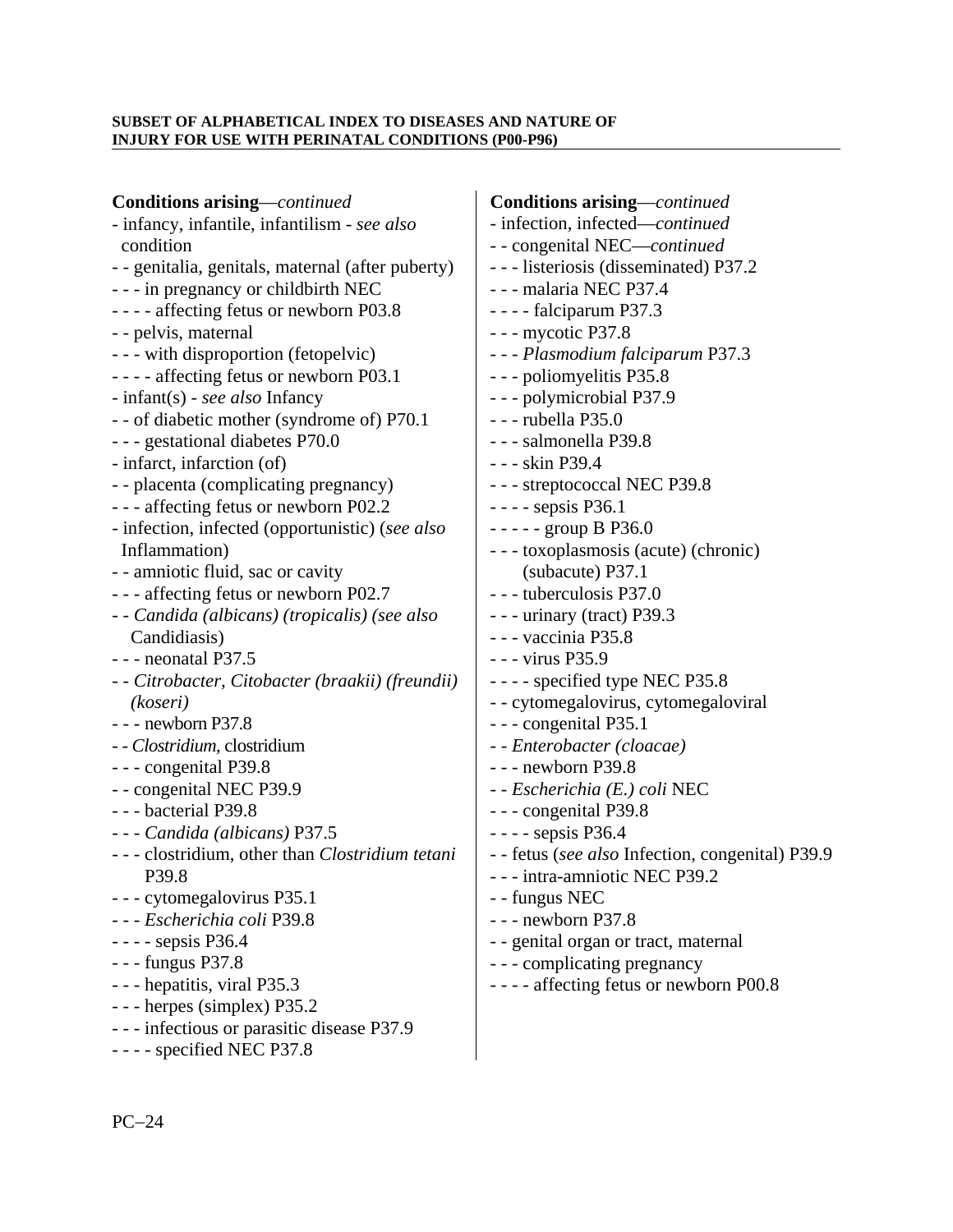| <b>Conditions arising</b> —continued              | <b>Conditions arising</b> —continued                |
|---------------------------------------------------|-----------------------------------------------------|
| - infection, infected-continued                   | - infection, infected—continued                     |
| - - herpes (simplex) (see also Herpes)            | - - umbilicus                                       |
| - - - congenital P35.2                            | - - - newborn P38                                   |
| - - intra-amniotic, fetus P39.2                   | - - urinary (tract) NEC                             |
| - - intrauterine (complicating pregnancy)         | - - - maternal, complicating pregnancy              |
| --- fetus or newborn P00.8                        | ---- affecting fetus or newborn P00.1               |
| - - - specified infection NEC, fetus P39.2        | $--$ newborn P39.3                                  |
| - - kidney, maternal (cortex) (hematogenous)      | - inflammation, inflamed, inflammatory              |
| - - - complicating pregnancy                      | (with exudation) (see also Infection)               |
| - - - - affecting fetus or newborn P00.1          | - - navel                                           |
| - - Listeria monocytogenes (see also Listeriosis) | $--$ newborn P38                                    |
| - - - congenital P37.2                            | - - umbilicus                                       |
| - <i>Monilia</i> (see also Candidiasis)           | - - - newborn P38                                   |
| $--$ neonatal P37.5                               | - influenza (specific virus not identified)         |
| - - navel                                         | - - maternal, affecting fetus or newborn P00.2      |
| - - - newborn P38                                 | - inhalation                                        |
| - - newborn P39.9                                 | - - meconium (newborn) P24.0                        |
| - - - skin P39.4                                  | - injury, injuries (see also specified injury type) |
| - - - specified type NEC (see also Infection,     | - - birth (see also Birth injury) P15.9             |
| congenital) P39.8                                 | - - brachial plexus                                 |
| - - perinatal period P39.9                        | $--$ newborn P14.3                                  |
| - - - specified type NEC P39.8                    | - - brain                                           |
| - - polymicrobial                                 | - - - anoxic                                        |
| $--$ newborn P37.9                                | $---$ at birth P21.9                                |
| - - respiratory (tract) NEC                       | $--$ - newborn P21.9                                |
| - - - fetus P28.8                                 | - - childbirth (fetus or newborn) (see also         |
| - - - newborn, neonatal P28.8                     | Birth, injury) P15.9                                |
| - - rubella (see also Rubella)                    | - - delivery (fetus or newborn) P15.9               |
| - - - congenital P35.0                            | - - ischemic (see also Ischemia)                    |
| - - Salmonella (arizonae) (cholerae-suis)         | - - - hypoxic, newborn P21.9                        |
| (enteritidis) (typhimurium)                       | - - maternal, during pregnancy, affecting fetus     |
| - - - congenital P39.8                            | or newborn P00.5                                    |
| - - skin (local) (staphylococcal) (streptococcal) | - - nerve                                           |
| - - - newborn P39.4                               | - - - facial                                        |
| - - staphylococcal NEC (hemolytic)                | $--$ - newborn P11.3                                |
| $--$ newborn P39.8                                | - - scalp                                           |
| - - streptococcal NEC (hemolytic)                 | - - - fetus or newborn (birth injury) P12.9         |
| - - - congenital P39.8                            | - - - - due to monitoring (electrode) (sampling     |
| $--$ sepsis P36.1                                 | incision) P12.4                                     |
| $---$ group B P36.0                               | - - - - specified NEC P12.8                         |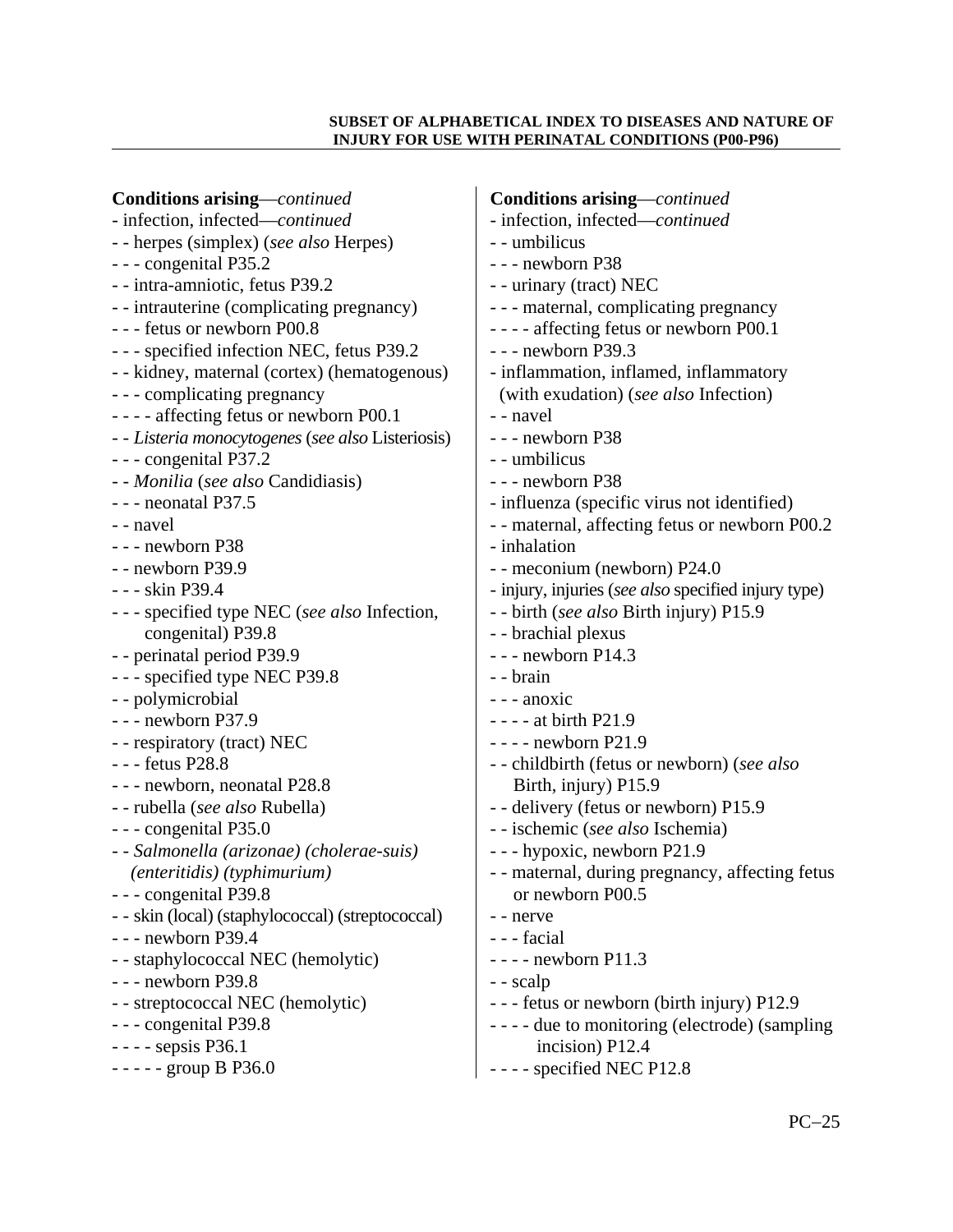| <b>Conditions arising</b> —continued           | <b>Conditions arising</b> —continued                |
|------------------------------------------------|-----------------------------------------------------|
| - injury, injuries— <i>continued</i>           | - ischemia, ischemic                                |
| - - skeleton, skeletal                         | - - cerebral (chronic) (generalized)                |
| - - - birth injury P13.9                       | $--$ newborn P91.0                                  |
| - - - - specified part NEC P13.8               | $--$ prenatal P91.0                                 |
| - inspissated bile syndrome (newborn) P59.1    | - - myocardium, myocardial                          |
| - insufficiency, insufficient                  | - - - transient, of newborn P29.4                   |
| - - circulatory NEC                            | - isoimmunization NEC (see also Incompatibility)    |
| --- fetus or newborn P29.8                     | - - fetus or newborn P55.9                          |
| - - heart (see also Insufficiency, myocardial) | $- -$ with                                          |
| $--$ newborn P29.0                             | - - - - hydrops fetalis P56.0                       |
| - - lung (see also Insufficiency, pulmonary)   | - - - - kernicterus P57.0                           |
| $--$ newborn P28.5                             | $--$ ABO P55.1                                      |
| - - myocardial, myocardium (acute) (chronic)   | $- -$ Rh P55.0                                      |
| $--$ newborn P29.0                             | - - - specified type NEC P55.8                      |
| - - placental                                  | - jaundice (yellow)                                 |
| - - - affecting fetus or newborn P02.2         | - - breast-milk (inhibitor) P59.3                   |
| - - pulmonary                                  | - - due to or associated with                       |
| $--$ newborn P28.5                             | - - - delayed conjugation P59.8                     |
| - - respiratory (acute)                        | - - - preterm delivery P59.0                        |
| $--$ newborn P28.5                             | - - fetus or newborn (physiological) P59.9          |
| - - ventilation, ventilatory                   | --- due to or associated with                       |
| $--$ newborn P28.8                             | $---ABO$                                            |
| - insufficiently                               | $---$ antibodies P55.1                              |
| - - tied umbilical cord P51.8                  | - - - - - incompatibility, maternal/fetal P55.1     |
| - interruption (of)                            | - - - - - isoimmunization P55.1                     |
| - - oxygen cycle                               | - - - - absence or deficiency of enzyme system      |
| $--$ newborn P28.8                             | for bilirubin conjugation (congenital)              |
| - - respiration                                | P <sub>59.8</sub>                                   |
| $--$ newborn P28.8                             | $--$ bleeding P58.1                                 |
| - intoxication NEC                             | - - - - breast milk inhibitors to conjugation P59.3 |
| - - drug                                       | $--$ - bruising P58.0                               |
| $--$ newborn P93                               | - - - - delayed conjugation P59.8                   |
| - intrauterine contraceptive device (IUD)      | - - - - - associated with preterm delivery P59.0    |
| - - affecting fetus or newborn P01.8           | $---$ drugs or toxins                               |
| - irritable, irritability                      | - - - - - given to newborn P58.4                    |
| - - cerebral, in newborn P91.3                 | - - - - - transmitted from mother P58.4             |
|                                                | ---- excessive hemolysis NEC P58.9                  |
|                                                | $---$ specified type NEC P58.8                      |
|                                                | - - - - hepatocellular damage P59.2                 |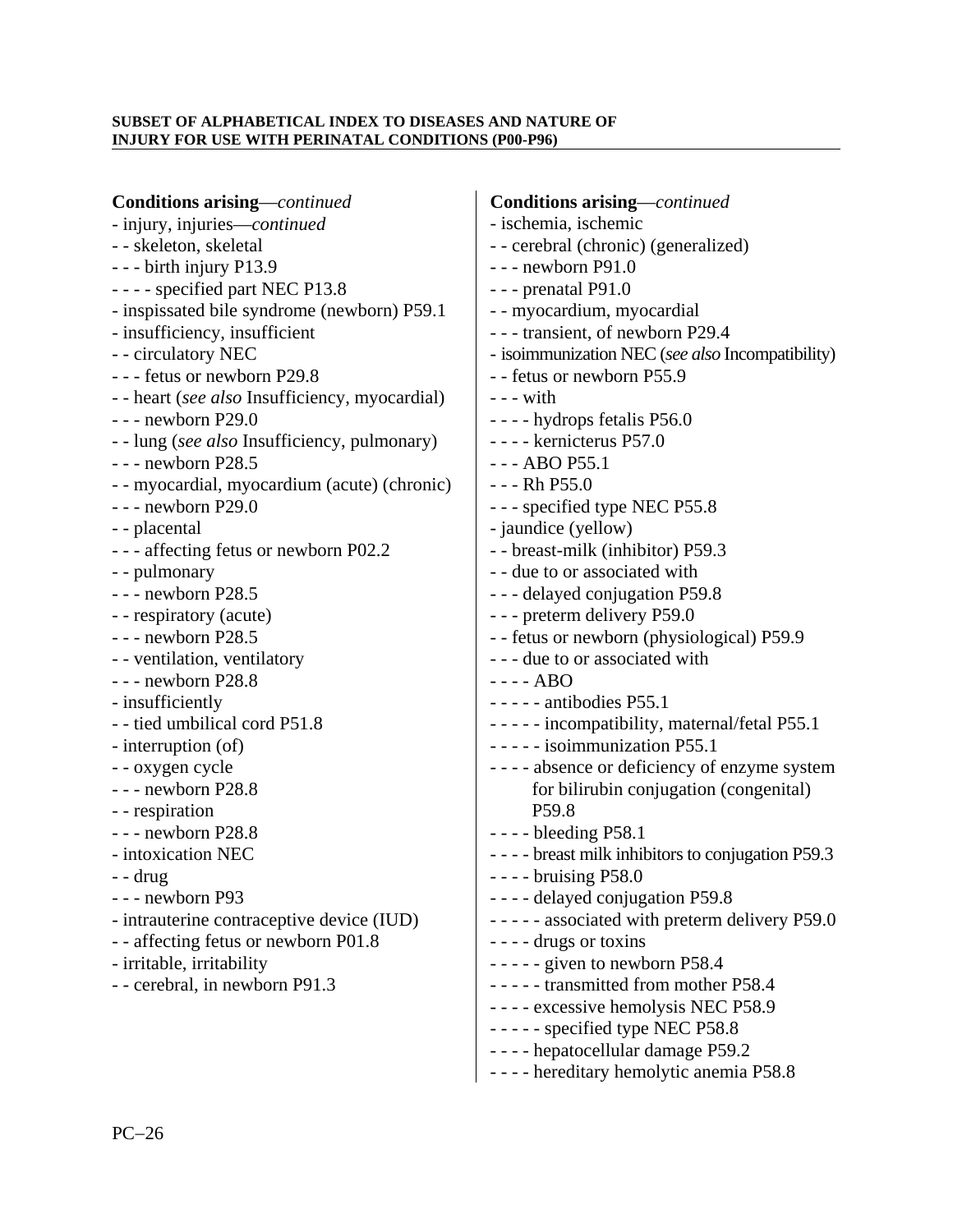| <b>Conditions arising</b> —continued<br>- jaundice (yellow)—continued<br>- - fetus or newborn-continued | <b>Conditions arising</b> —continued<br>- labor (see also Delivery)—continued<br>- - hypertonic |
|---------------------------------------------------------------------------------------------------------|-------------------------------------------------------------------------------------------------|
| --- due to or associated with-continued<br>- - - - incompatibility, maternal/fetal NEC                  | - - - affecting fetus or newborn P03.6<br>- - hypotonic                                         |
| P <sub>55.9</sub>                                                                                       | --- affecting fetus or newborn P03.6                                                            |
| - - - - infection P58.2                                                                                 | - - incoordinate                                                                                |
| - - - - inspissated bile syndrome P59.1                                                                 | --- affecting fetus or newborn P03.6                                                            |
| - - - - isoimmunization NEC P55.9                                                                       | - - irregular                                                                                   |
| - - - - polycythemia P58.3                                                                              | - - - affecting fetus or newborn P03.6                                                          |
| - - - - preterm delivery P59.0                                                                          | - - obstructed                                                                                  |
| - - - - Rh<br>$---$ antibodies P55.0                                                                    | --- affecting fetus or newborn P03.1                                                            |
| - - - - - incompatibility, maternal/fetal P55.0                                                         | $- -$ by or due to<br>- - - - abnormal                                                          |
| - - - - - isoimmunization P55.0                                                                         | $---$ pelvis (bony)                                                                             |
| - - - - swallowed maternal blood P58.5                                                                  | ------ affecting fetus or newborn P03.1                                                         |
| - - - specified cause NEC P59.8                                                                         | - - - - - presentation or position                                                              |
| - - nuclear, newborn (see also Kernicterus of                                                           | ------ affecting fetus or newborn P03.1                                                         |
| newborn) P57.9                                                                                          | $---size$ , fetus                                                                               |
| - kernicterus                                                                                           | ------ affecting fetus or newborn P03.1                                                         |
| - - newborn P57.9                                                                                       | - - - - cephalopelvic disproportion (normally                                                   |
| - - - due to isoimmunization (conditions in                                                             | formed fetus)                                                                                   |
| P55.-) P57.0                                                                                            | - - - - - affecting fetus or newborn P03.1                                                      |
| - - - specified type NEC P57.8                                                                          | - - - - disproportion, fetopelvic NEC                                                           |
| - Klumpke(-Déjerine) palsy, paralysis (birth)                                                           | ----- affecting fetus or newborn P03.1                                                          |
| $(newborn)$ P14.1                                                                                       | - - - - malpresentation                                                                         |
| - knot (true), umbilical cord<br>- - affecting fetus or newborn P02.5                                   | - - - - - affecting fetus or newborn P03.1<br>- - precipitate                                   |
| - labor (see also Delivery)                                                                             | --- affecting fetus or newborn P03.5                                                            |
| - - abnormal NEC                                                                                        | - - prolonged or protracted                                                                     |
| - - - affecting fetus or newborn P03.6                                                                  | --- affecting fetus or newborn P03.8                                                            |
| - - arrested active phase                                                                               | - laceration (see also Wound)                                                                   |
| - - - affecting fetus or newborn P03 6                                                                  | - - brain (any part) (cortex) (diffuse)                                                         |
| - - desultory                                                                                           | (membrane)                                                                                      |
| - - - affecting fetus or newborn P03.6                                                                  | - - - during birth P10.8                                                                        |
| - - dyscoordinate                                                                                       | $--$ with hemorrhage P10.1                                                                      |
| --- affecting fetus or newborn P03.6                                                                    | - - cerebral (diffuse)                                                                          |
| - - forced or induced, affecting fetus or                                                               | - - - during birth P10.8                                                                        |
| newborn P03.8                                                                                           | - - - - with hemorrhage P10.1                                                                   |
|                                                                                                         |                                                                                                 |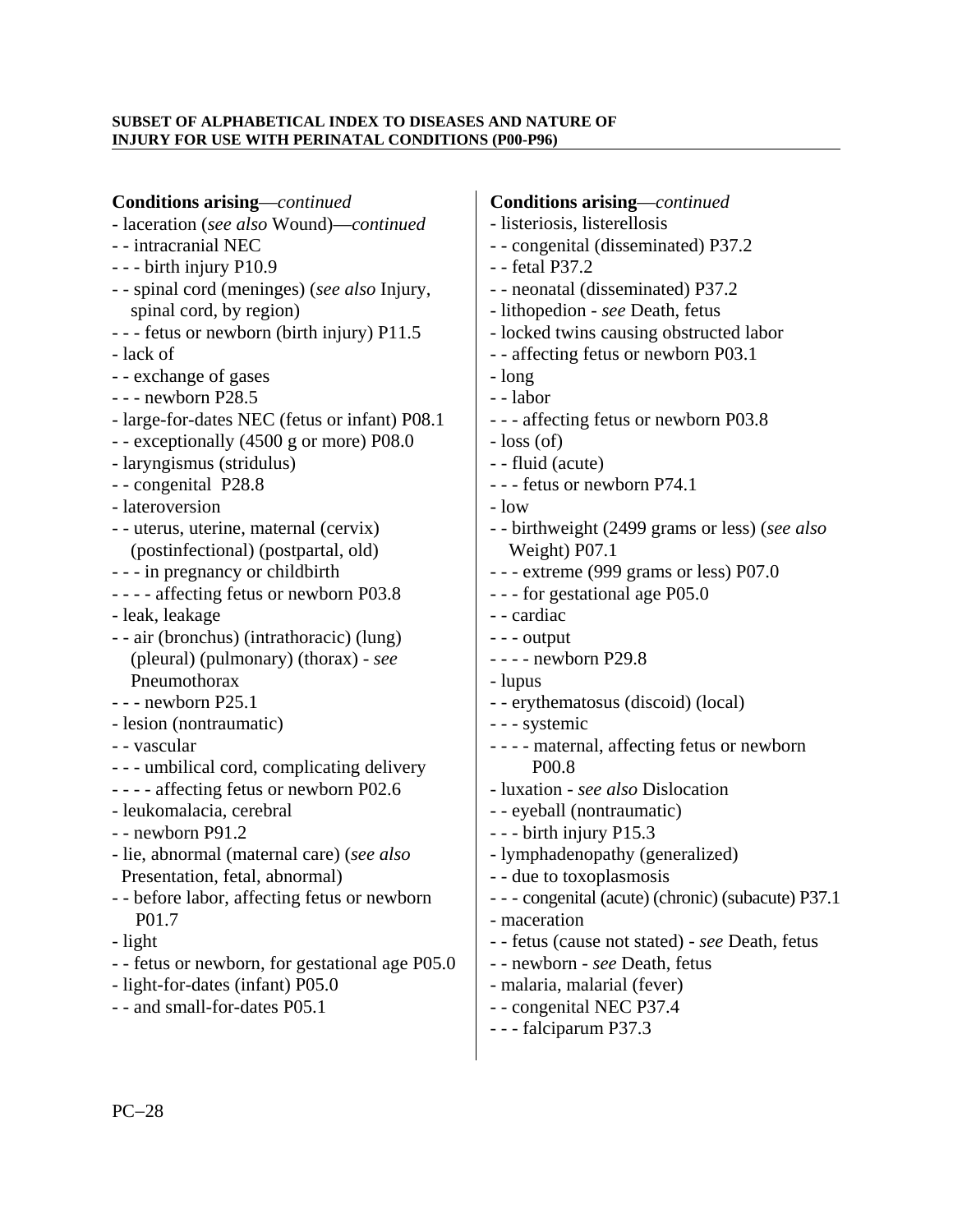| <b>Conditions arising</b> —continued            | Conditions arising-continued                  |
|-------------------------------------------------|-----------------------------------------------|
| - male type pelvis, maternal                    | - maternal condition-continued                |
| - - with disproportion (fetopelvic)             | - - diabetes mellitus (conditions in E10-E14) |
| - - - affecting fetus or newborn P03.1          | P70.1                                         |
| - malformation (congenital) - see also Anomaly  | - - disease NEC P00.9                         |
| - - pelvic organs or tissues NEC, maternal      | - - drug abuse P04.4                          |
| - - - in pregnancy or childbirth                | - - eclampsia P00.0                           |
| - - - - affecting fetus or newborn P03.8        | - - exposure to environmental chemical        |
| - - - - causing obstructed labor                | substances P04.6                              |
| - - - - - affecting fetus or newborn P03.1      | - - genital tract infections NEC P00.8        |
| - - umbilical cord NEC (complicating            | - - glomerular diseases (conditions in N00-   |
| delivery)                                       | N08) P00.1                                    |
| --- affecting fetus or newborn P02.6            | - - hemorrhage, gestational P02.1             |
| - malnutrition                                  | - - hepatitis, acute, malignant or subacute   |
| - - intrauterine or fetal P05.2                 | P <sub>00.8</sub>                             |
| - - - light-for-dates P05.0                     | - - hyperemesis (gravidarum) P01.8            |
| --- small-for-dates P05.1                       | - - hypertension (conditions in O10-O11,      |
| - - maternal, affecting fetus or newborn P00.4  | O13-O16) P00.0                                |
| - mastitis (acute) (infective) (nonpuerperal)   | - - infectious and parasitic diseases         |
| (subacute)                                      | (conditions in A00-B99, J10-J11) P00.2        |
| - - infective                                   | - - influenza P00.2                           |
| $--$ newborn P39.0                              | - - - manifest influenza in the infant P35.8  |
| - - neonatal (noninfective) P83.4               | - - injury (conditions in S00-T79) P00.5      |
| $- -$ infective P39.0                           | - - intrauterine coil P01.8                   |
| - maternal condition, affecting fetus or        | - - malaria P00.2                             |
| newborn P00.9                                   | - - - manifest malaria NEC in infant or fetus |
| - - acute yellow atrophy of liver P00.8         | P37.4                                         |
| - - alcohol use P04.3                           | - - - - falciparum P37.3                      |
| - - anesthesia or analgesia P04.0               | - - malnutrition P00.4                        |
| - - blood loss (gestational) P02.1              | - - necrosis of liver P00.8                   |
| - - cancer chemotherapy P04.1                   | - - nephritis, nephrotic syndrome and         |
| - - chorioamnionitis P02.7                      | nephrosis (conditions in N00-N08) P00.1       |
| - - circulatory disease (conditions in I00-I99, | - - noxious influence transmitted via breast  |
| Q20-Q28) P00.3                                  | milk or placenta P04.9                        |
| - - complication of pregnancy NEC P01.9         | - - - specified NEC P04.8                     |
| - - congenital heart disease (conditions in     | - - nutritional disorder (conditions in E40-  |
| Q20-Q24) P00.3                                  | E64) P00.4                                    |
| - - cortical necrosis of kidney P00.1           | - - operation unrelated to current pregnancy  |
| - - cytotoxic drug P04.1                        | P <sub>00.6</sub>                             |
| $-$ - death P01.6                               | - - pre-eclampsia P00.0                       |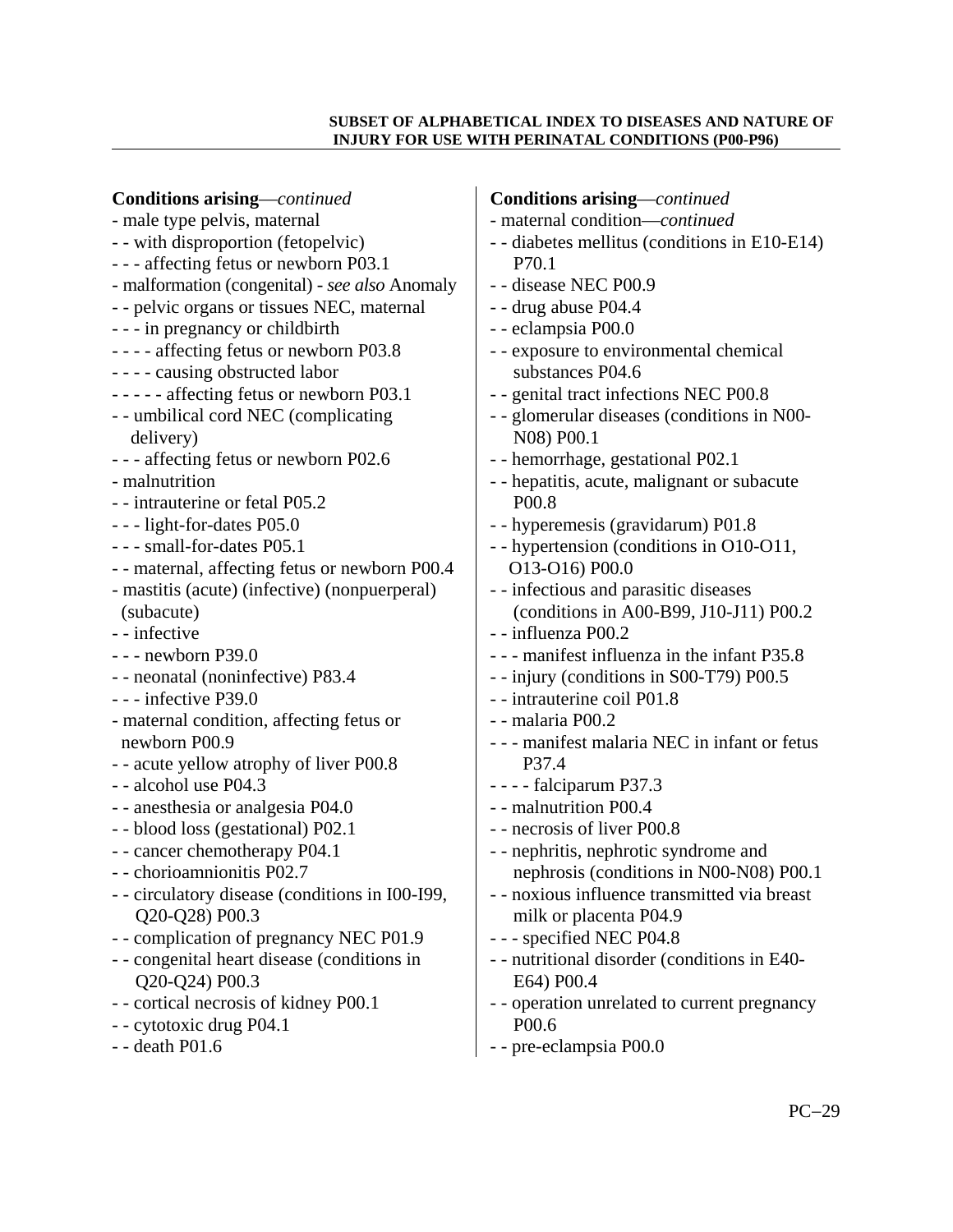| <b>Conditions arising</b> —continued             | <b>Conditions arising</b> —continued          |
|--------------------------------------------------|-----------------------------------------------|
| - maternal condition-continued                   | - melena                                      |
| - - previous surgery, uterus or pelvic organs    | - - newborn, neonatal P54.1                   |
| P <sub>0</sub> 3.8                               | - - - due to swallowed maternal blood P78.2   |
| - - proteinuria P00.1                            | - membranitis                                 |
| - - pyelitis or pyelonephritis P00.1             | - - affecting fetus or newborn P02.7          |
| - - renal disease or failure P00.1               | - meningoencephalitis (see also Encephalitis) |
| - - respiratory disease (conditions in J00-J99,  | $-$ - in (due to)                             |
| Q30-Q34) P00.3                                   | - - - toxoplasmosis                           |
| - - rheumatic heart disease (chronic)            | - - - - congenital P37.1† $G05.2^*$           |
| (conditions in I05-I09) P00.3                    | - meningoencephalomyelitis (see also          |
| - - rubella (conditions in B06) P00.2            | Meningoencephalitis)                          |
| --- manifest rubella in the infant or fetus      | - - due to                                    |
| P35.0                                            | - - - toxoplasma or toxoplasmosis             |
| - - septate vagina P03.8                         | - - - - congenital P37.1† G05.2*              |
| - - stenosis or stricture of vagina P03.8        | - microcephalus, microcephalic, microcephaly  |
| - - surgery unrelated to current pregnancy P00.6 | - - due to toxoplasmosis (congenital) P37.1   |
| - - - to uterus or pelvic organs P03.8           | - Mikity-Wilson disease or syndrome P27.0     |
| - - syphilis (conditions in A50-A53) P00.2       | - molding, head (during birth) P13.1          |
| - - thrombophlebitis P00.3                       | - mole (pigmented) (M8720/0) - see also       |
| - - tobacco use P04.2                            | <b>Nevus</b>                                  |
| - - toxemia (of pregnancy) P00.0                 | - - hydatid, hydatidiform (benign)            |
| - - toxoplasmosis (conditions in B58.-) P00.2    | (complicating pregnancy) (delivered)          |
| - - - manifest toxoplasmosis (acute) (chronic)   | (undelivered) $(M9100/0)$                     |
| (subacute) in the infant or fetus P37.1          | $--$ newborn P02.2                            |
| - - transmission of chemical substance           | - moniliasis (see also Candidiasis)           |
| through the placenta (see also Absorption,       | - - neonatal P37.5                            |
| chemical, through placenta) P04.8                | - mucus                                       |
| - - uremia P00.1                                 | - - asphyxia or suffocation (see also         |
| - - urinary tract conditions (conditions in N00- | Asphyxia, mucus)                              |
| N39) P00.1                                       | $--$ newborn P24.1                            |
| - - vomiting (pernicious) (persistent) (vicious) | - - plug (see also Asphyxia, mucus)           |
| P <sub>01.8</sub>                                | - - - aspiration, newborn P24.1               |
| - meconium                                       | - - - tracheobronchial                        |
| - - in liquor - see also Distress, fetal         | - - - - newborn P24.1                         |
| - - obstruction, fetus or newborn P76.0          | - multiple, multiplex - see also condition    |
| - - peritonitis P78.0                            | - - birth, affecting fetus or newborn P01.5   |
| - - plug syndrome (newborn) NEC P76.0            | - myasthenia, myasthenic                      |
| - - stain                                        | - - gravis                                    |
| --- fetus or newborn P20.9                       | - - - neonatal, transient P94.0               |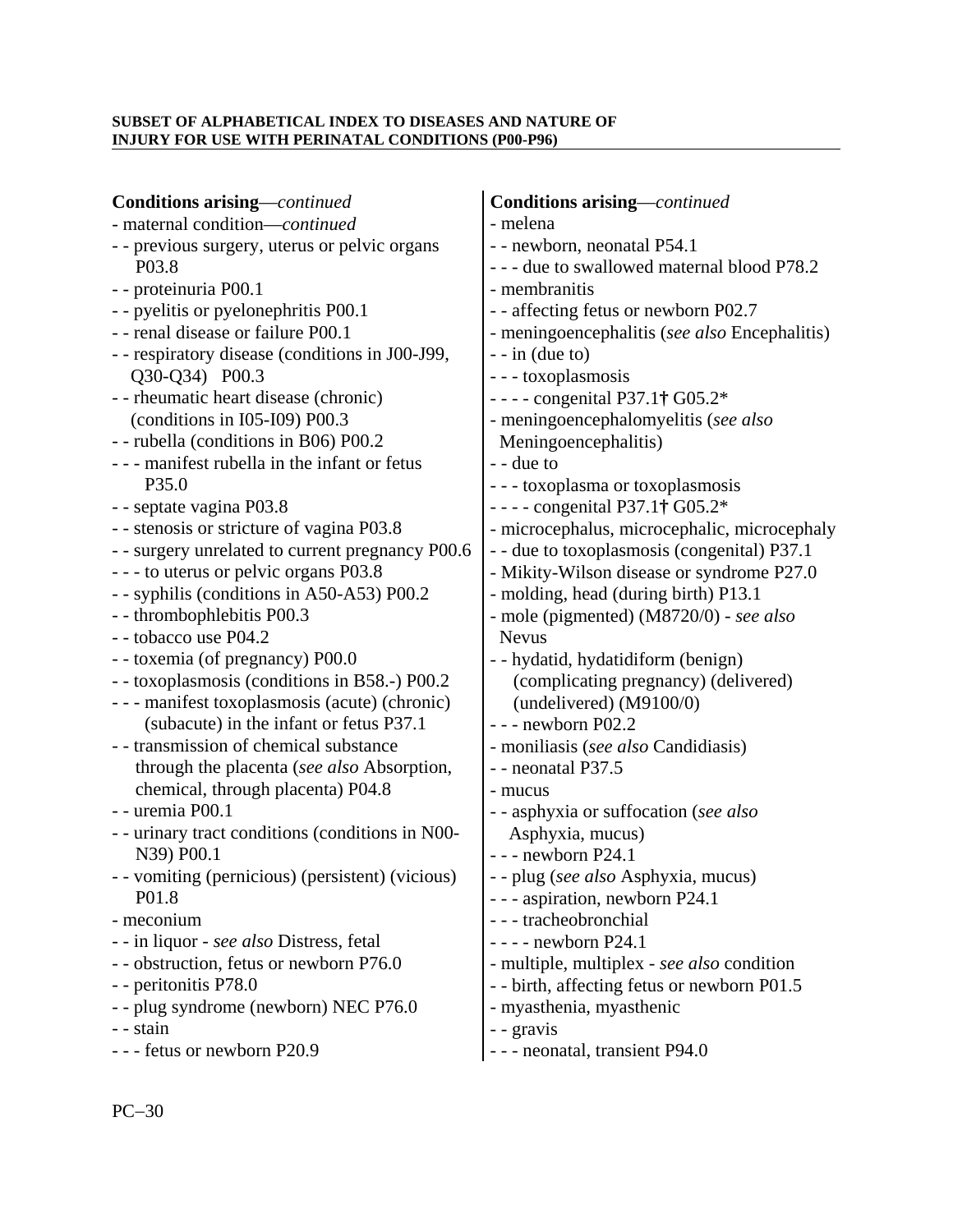| <b>Conditions arising</b> —continued            | <b>Conditions arising</b> —continued             |
|-------------------------------------------------|--------------------------------------------------|
| - necrosis, necrotic (ischemic) (necrotizing)   | - obstruction, obstructed, obstructive (see      |
| (see also Gangrene)                             | also Blockage)                                   |
| - - fat (generalized)                           | - - intestine (mechanical) (neurogenic)          |
| - - - subcutaneous, due to birth injury P15.6   | (paroxysmal) (postinfective) (reflex)            |
| - - kidney (bilateral)                          | - - - newborn P76.9                              |
| - - - tubular                                   | $---$ due to                                     |
| - - - - complicating pregnancy                  | $---$ fecaliths P76.8                            |
| ----- affecting fetus or newborn P00.1          | - - - - - inspissated milk P76.2                 |
| - - liver (cell), maternal                      | $---$ meconium (plug) P76.0                      |
| - - - complicating pregnancy or childbirth      | - - - - specified NEC P76.8                      |
| ---- affecting fetus or newborn P00.8           | -- labor (see also Labor, obstructed)            |
| - - subcutaneous fat, fetus or newborn P83.8    | - - - affecting fetus or newborn P03.1           |
| - - umbilical cord, affecting fetus or newborn  | - - meconium plug, newborn P76.0                 |
| P <sub>02.6</sub>                               | - oligohydramnios                                |
| - nephritis, nephritic, maternal                | - - affecting fetus or newborn P01.2             |
| - - complicating pregnancy or childbirth        | - omphalitis (congenital) (newborn) (with        |
| - - - with secondary hypertension, pre-existing | mild hemorrhage) P38                             |
| - - - - affecting fetus or newborn P00.0        | - omphalorrhagia, newborn P51.9                  |
| - - - affecting fetus or newborn P00.1          | - operation                                      |
| - neuritis                                      | - - for delivery, affecting fetus or newborn     |
| - - cranial nerve                               | (see also Delivery, by type, affecting fetus)    |
| - - - seventh or facial                         | P <sub>0</sub> 3.8                               |
| $---$ newborn (birth injury) P11.3              | - - maternal, unrelated to current delivery,     |
| - - facial                                      | affecting fetus or newborn P00.6                 |
| - - - newborn (birth injury) P11.3              | - ophthalmia                                     |
| - neutropenia, neutropenic (congenital)         | - - neonatorum, newborn P39.1                    |
| (cyclic) (drug-induced) (periodic) (primary)    | - overfeeding                                    |
| (splenic) (toxic)                               | - - newborn P92.4                                |
| - - neonatal, transitory (isoimmune) (maternal  | - oversize fetus P08.1                           |
| transfer) P61.5                                 | - - causing disproportion                        |
| - nonexpansion, lung (newborn) P28.0            | - - - affecting fetus or newborn P03.1           |
| - nonviable P07.2                               | - - exceptionally large (more than 4500 g) P08.0 |
| - nuchal cord                                   | - palpitations (heart)                           |
| - - newborn P02.5                               | - - fetal P20.9                                  |
| - obstetric trauma NEC (complicating            | - - newborn P29.1                                |
| delivery)                                       | - palsy (see also Paralysis)                     |
| - - affecting fetus or newborn P03.8            | - - brachial plexus NEC                          |
|                                                 | - - - fetus or newborn (birth injury) P14.3      |

 $\overline{\phantom{a}}$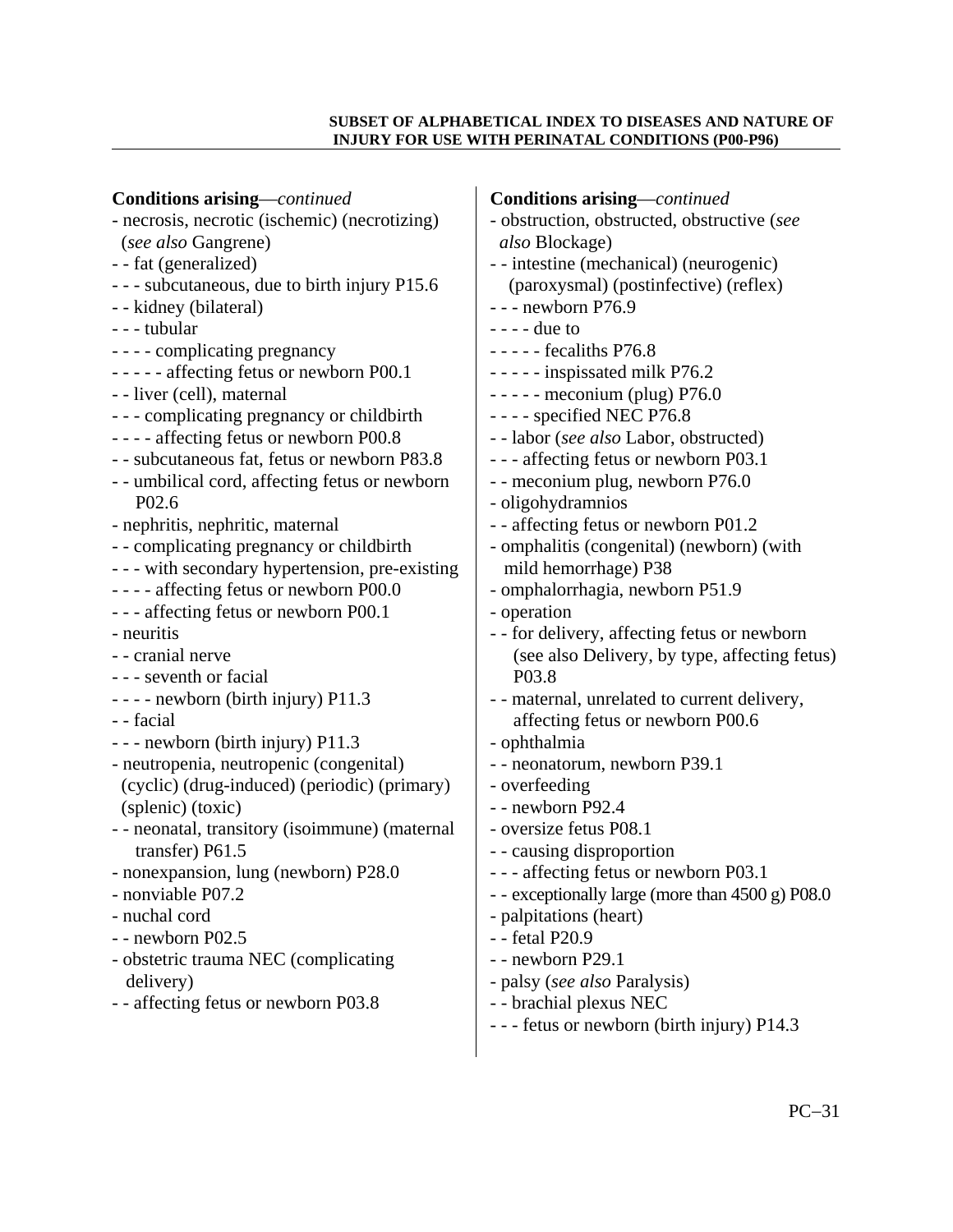| <b>Conditions arising</b> —continued           | <b>Conditions arising</b> —continued           |
|------------------------------------------------|------------------------------------------------|
| - palsy-continued                              | - patent - see also Imperfect, closure         |
| - - Erb's P14.0                                | - - cervix, maternal                           |
| - - facial                                     | - - - complicating pregnancy                   |
| - - - newborn (birth injury) P11.3             | - - - - affecting fetus or newborn P01.0       |
| - - Klumpke(-Déjerine) P14.1                   | - pendulous                                    |
| - papyraceous fetus - see Death, fetus         | - - abdomen, maternal, in pregnancy or         |
| - paralysis, paralytic (complete) (incomplete) | childbirth                                     |
| (see also Paresis)                             | - - - affecting fetus or newborn P03.8         |
| - - birth injury P14.9                         | - perforation, perforated (nontraumatic) (see  |
| - - brachial plexus NEC                        | also Rupture)                                  |
| - - - birth injury P14.3                       | - - bowel                                      |
| $--$ newborn P14.3                             | --- fetus or newborn P78.0                     |
| - - Duchenne's                                 | - - colon                                      |
| - - - birth injury P14.0                       | - - - fetus or newborn P78.0                   |
| - - Erb(-Duchenne) (birth) (newborn) P14.0     | - - ileum                                      |
| - - facial (nerve)                             | --- fetus or newborn P78.0                     |
| - - - birth injury P11.3                       | - - intestine, unspecified part                |
| $--$ newborn P11.3                             | --- fetus or newborn P78.0                     |
| - - Klumpke(-Déjerine) (birth injury)          | - - - ulcerative NEC                           |
| (newborn) P14.1                                | - - - - fetus or newborn P78.0                 |
| - - nerve - see also Disorder, nerve           | - - jejunum, jejunal                           |
| - - - birth injury P14.9                       | --- fetus or newborn P78.0                     |
| - - - facial                                   | - - rectum                                     |
| $--$ birth injury P11.3                        | - - - fetus or newborn P78.0                   |
| $---$ newborn P11.3                            | - - sigmoid (see also Perforation, colon)      |
| - - - newborn (birth injury) P14.9             | --- fetus or newborn P78.0                     |
| - - - phrenic (birth injury) P14.2             | - peritonitis (adhesive) (fibrinous) (with     |
| - - - radial                                   | effusion)                                      |
| $--$ - birth injury P14.3                      | - - congenital NEC P78.1                       |
| $--$ - newborn P14.3                           | - - meconium (newborn) P78.0                   |
| - - - seventh or facial                        | - - neonatal P78.1                             |
| $---$ newborn (birth injury) P11.3             | - - - meconium P78.0                           |
| - - newborn P91.8                              | - persistence, persistent (congenital)         |
| - - - birth injury P11.9                       | - - fetal                                      |
| - - radial nerve                               | - - - circulation P29.3                        |
| $-$ - birth injury P14.3                       | - - occipitoposterior or transverse (position) |
| - paraplegia (lower)                           | --- affecting fetus or newborn P03.1           |
| - - newborn P91.8                              | - - occipitotransverse (position)              |
| - - - birth injury P11.9                       | --- affecting fetus or newborn P03.1           |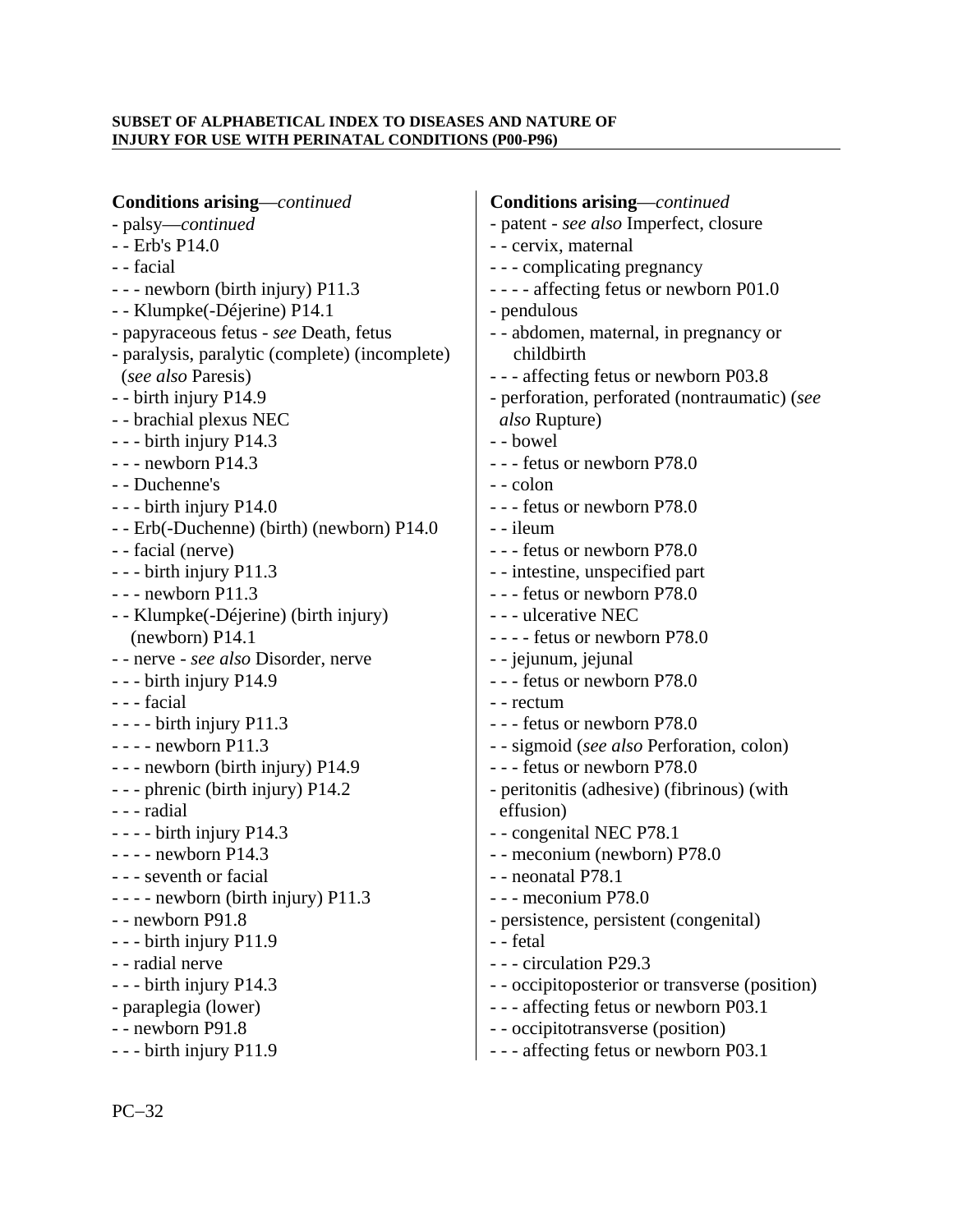| <b>Conditions arising</b> —continued<br>- petechia, petechiae<br>- - fetus or newborn P54.5<br>- pithecoid maternal pelvis<br>- - with disproportion (fetopelvic)<br>- - - affecting fetus or newborn P03.1<br>- placenta, placental (see also condition)<br>- - ablatio (see also Abruptio placentae)<br>- - - affecting fetus or newborn P02.1<br>- - abnormal, abnormality NEC<br>- - - with hemorrhage<br>---- affecting fetus or newborn P02.1<br>--- affecting fetus or newborn P02.2<br>- - abruptio (see also Abruptio placentae)<br>--- affecting fetus or newborn P02.1<br>- - disease NEC<br>--- affecting fetus or newborn P02.2<br>- - infarction<br>--- affecting fetus or newborn P02.2<br>- - insufficiency<br>- - - affecting fetus or newborn P02.2<br>- - marginal (hemorrhage) (rupture)<br>- - - affecting fetus or newborn P02.0<br>- - previa (central) (complete) (marginal)<br>(partial) (total) (with hemorrhage)<br>- - - affecting fetus or newborn P02.0<br>- placentitis<br>- - affecting fetus or newborn P02.7<br>- platypelloid maternal pelvis<br>- - with disproportion (fetopelvic)<br>- - - affecting fetus or newborn P03.1<br>- plug<br>- - meconium (newborn), syndrome P76.0<br>- pneumomediastinum | <b>Conditions arising</b> —continued<br>- pneumonia— <i>continued</i><br>- - aspiration<br>$--$ newborn P24.9<br>$--$ meconium P24.0<br>- - chlamydial<br>- - - congenital P23.1<br>- - congenital (infective) P23.9<br>$--$ due to<br>- - - - bacterium NEC P23.6<br>- - - - Candida P37.5<br>- - - - Chlamydia P23.1<br>- - - - Escherichia coli P23.4<br>- - - - Haemophilus influenzae P23.6<br>- - - - infective organism NEC P23.8<br>- - - - Klebsiella pneumoniae P23.6<br>- - - - Mycoplasma P23.6<br>- - - - Pseudomonas P23.5<br>- - - - staphylococcus P23.2<br>- - - - streptococcus (except group B) P23.6<br>- - - - - group B P23.3<br>$--$ viral agent P23.0<br>--- specified NEC P23.8<br>$-$ - in (due to)<br>- - - Chlamydia<br>$--$ - neonatal P23.1<br>- - meconium P24.0<br>- - neonatal (see also Pneumonia, congenital)<br>P <sub>23.9</sub><br>- - - aspiration P24.9<br>- - viral, virus (broncho) (interstitial)<br>(lobar)<br>- - - congenital P23.0<br>- pneumonitis (acute) (primary) (see also |
|----------------------------------------------------------------------------------------------------------------------------------------------------------------------------------------------------------------------------------------------------------------------------------------------------------------------------------------------------------------------------------------------------------------------------------------------------------------------------------------------------------------------------------------------------------------------------------------------------------------------------------------------------------------------------------------------------------------------------------------------------------------------------------------------------------------------------------------------------------------------------------------------------------------------------------------------------------------------------------------------------------------------------------------------------------------------------------------------------------------------------------------------------------------------------------------------------------------------------------------------|--------------------------------------------------------------------------------------------------------------------------------------------------------------------------------------------------------------------------------------------------------------------------------------------------------------------------------------------------------------------------------------------------------------------------------------------------------------------------------------------------------------------------------------------------------------------------------------------------------------------------------------------------------------------------------------------------------------------------------------------------------------------------------------------------------------------------------------------------------------------------------------------------------------------------------------------------------------------------------------------------------------------------------|
|                                                                                                                                                                                                                                                                                                                                                                                                                                                                                                                                                                                                                                                                                                                                                                                                                                                                                                                                                                                                                                                                                                                                                                                                                                              |                                                                                                                                                                                                                                                                                                                                                                                                                                                                                                                                                                                                                                                                                                                                                                                                                                                                                                                                                                                                                                |
| - - congenital or perinatal P25.2<br>$-$ - newborn P25.2<br>- pneumonia (acute) (community acquired)<br>(double) (hemorrhagic) (lobe) (migratory)<br>(nosocomial) (post obstructive) (primary)<br>(purulent) (septic) (unresolved) (see also<br>Pneumonitis)                                                                                                                                                                                                                                                                                                                                                                                                                                                                                                                                                                                                                                                                                                                                                                                                                                                                                                                                                                                 | Pneumonia)<br>- - due to<br>- - - toxoplasmosis<br>- - - - congenital P37.1† J17.3*                                                                                                                                                                                                                                                                                                                                                                                                                                                                                                                                                                                                                                                                                                                                                                                                                                                                                                                                            |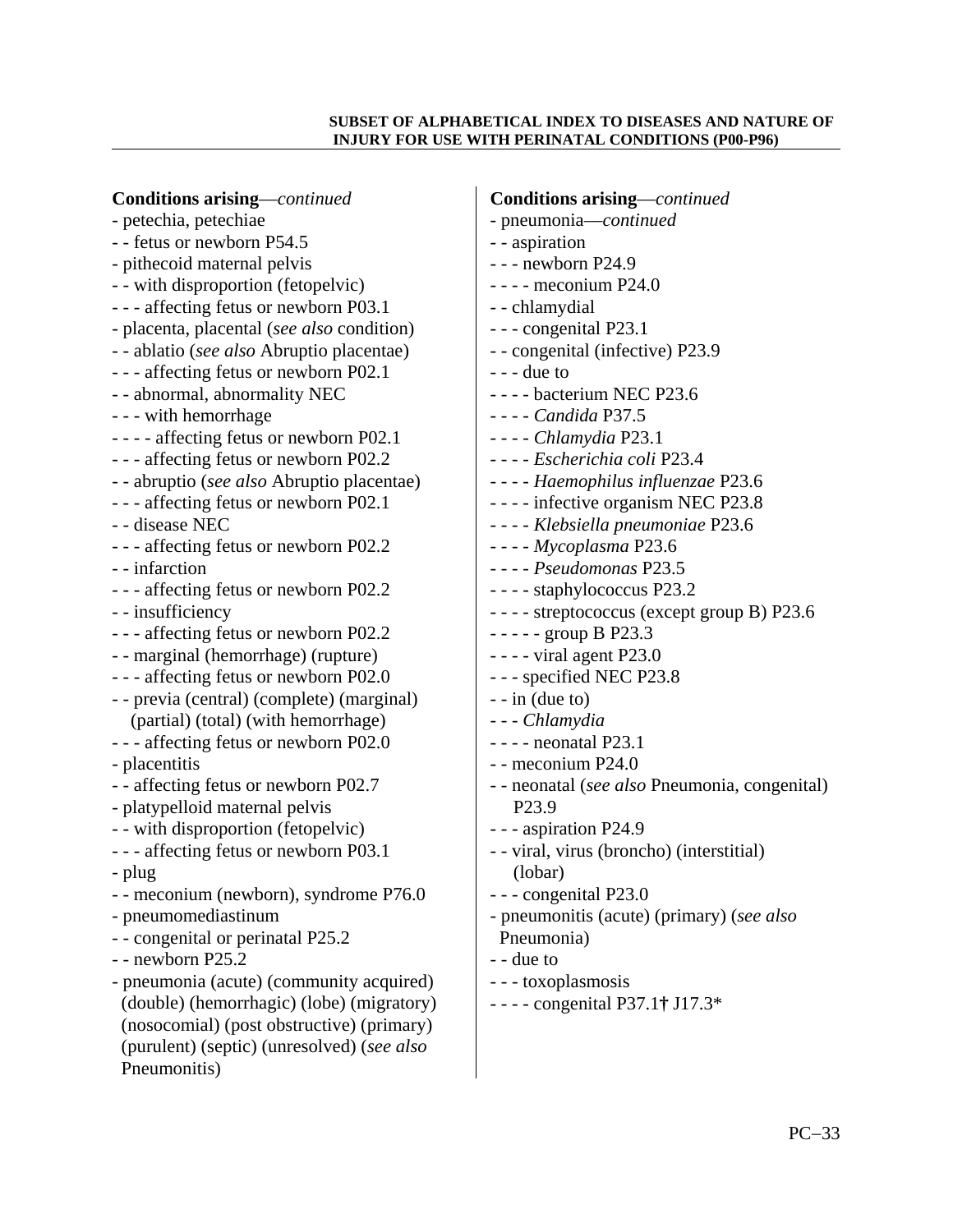| <b>Conditions arising</b> —continued                                                                                                                                                                                                                                                                                                                                                                                                                                                                                                                                                                                                                                    | <b>Conditions arising</b> —continued                                                                                                                                                                                                                                                                                                                                                                                                                                                                                                                                                                     |
|-------------------------------------------------------------------------------------------------------------------------------------------------------------------------------------------------------------------------------------------------------------------------------------------------------------------------------------------------------------------------------------------------------------------------------------------------------------------------------------------------------------------------------------------------------------------------------------------------------------------------------------------------------------------------|----------------------------------------------------------------------------------------------------------------------------------------------------------------------------------------------------------------------------------------------------------------------------------------------------------------------------------------------------------------------------------------------------------------------------------------------------------------------------------------------------------------------------------------------------------------------------------------------------------|
| - pneumonitis—continued                                                                                                                                                                                                                                                                                                                                                                                                                                                                                                                                                                                                                                                 | - pre-eclampsia                                                                                                                                                                                                                                                                                                                                                                                                                                                                                                                                                                                          |
| - - meconium P24.0                                                                                                                                                                                                                                                                                                                                                                                                                                                                                                                                                                                                                                                      | - - affecting fetus or newborn P00.0                                                                                                                                                                                                                                                                                                                                                                                                                                                                                                                                                                     |
| - - neonatal aspiration P24.9                                                                                                                                                                                                                                                                                                                                                                                                                                                                                                                                                                                                                                           | - pregnancy (single) (uterine)                                                                                                                                                                                                                                                                                                                                                                                                                                                                                                                                                                           |
| - - rubella, congenital P35.0                                                                                                                                                                                                                                                                                                                                                                                                                                                                                                                                                                                                                                           | - - abdominal (ectopic)                                                                                                                                                                                                                                                                                                                                                                                                                                                                                                                                                                                  |
| - pneumopericardium (see also Pericarditis)                                                                                                                                                                                                                                                                                                                                                                                                                                                                                                                                                                                                                             | - - - affecting fetus or newborn P01.4                                                                                                                                                                                                                                                                                                                                                                                                                                                                                                                                                                   |
| - - congenital P25.3                                                                                                                                                                                                                                                                                                                                                                                                                                                                                                                                                                                                                                                    | - - complicated by (see also Pregnancy,                                                                                                                                                                                                                                                                                                                                                                                                                                                                                                                                                                  |
| - - fetus or newborn P25.3                                                                                                                                                                                                                                                                                                                                                                                                                                                                                                                                                                                                                                              | management, affected by)                                                                                                                                                                                                                                                                                                                                                                                                                                                                                                                                                                                 |
| - pneumothorax                                                                                                                                                                                                                                                                                                                                                                                                                                                                                                                                                                                                                                                          | - - - pelvic organs or tissues                                                                                                                                                                                                                                                                                                                                                                                                                                                                                                                                                                           |
| - - congenital P25.1                                                                                                                                                                                                                                                                                                                                                                                                                                                                                                                                                                                                                                                    | - - - - affecting fetus or newborn P03.8                                                                                                                                                                                                                                                                                                                                                                                                                                                                                                                                                                 |
| $-$ - newborn P25.1                                                                                                                                                                                                                                                                                                                                                                                                                                                                                                                                                                                                                                                     | - - - - causing obstructed labor                                                                                                                                                                                                                                                                                                                                                                                                                                                                                                                                                                         |
| - - perinatal period P25.1                                                                                                                                                                                                                                                                                                                                                                                                                                                                                                                                                                                                                                              | - - - - - affecting fetus or newborn P03.1                                                                                                                                                                                                                                                                                                                                                                                                                                                                                                                                                               |
| - - spontaneous NEC                                                                                                                                                                                                                                                                                                                                                                                                                                                                                                                                                                                                                                                     | - - cornual                                                                                                                                                                                                                                                                                                                                                                                                                                                                                                                                                                                              |
| - - - fetus or newborn P25.1                                                                                                                                                                                                                                                                                                                                                                                                                                                                                                                                                                                                                                            | --- fetus or newborn P01.4                                                                                                                                                                                                                                                                                                                                                                                                                                                                                                                                                                               |
| - poliomyelitis (acute) (anterior) (epidemic)                                                                                                                                                                                                                                                                                                                                                                                                                                                                                                                                                                                                                           | - - ectopic (ruptured)                                                                                                                                                                                                                                                                                                                                                                                                                                                                                                                                                                                   |
| - - congenital P35.8                                                                                                                                                                                                                                                                                                                                                                                                                                                                                                                                                                                                                                                    | - - - affecting fetus or newborn P01.4                                                                                                                                                                                                                                                                                                                                                                                                                                                                                                                                                                   |
| - polycythemia (primary) (rubra) (vera) M9950/1)                                                                                                                                                                                                                                                                                                                                                                                                                                                                                                                                                                                                                        | - - multiple NEC                                                                                                                                                                                                                                                                                                                                                                                                                                                                                                                                                                                         |
| - - neonatorum P61.1                                                                                                                                                                                                                                                                                                                                                                                                                                                                                                                                                                                                                                                    | --- affecting fetus or newborn P01.5                                                                                                                                                                                                                                                                                                                                                                                                                                                                                                                                                                     |
| - polyhydramnios<br>- - affecting fetus or newborn P01.3<br>- polyp, polypus<br>- - cervix (uteri), maternal<br>- - - in pregnancy or childbirth<br>- - - - affecting fetus or newborn P03.8<br>- - umbilical, newborn P83.6<br>- - uterus (body) (corpus) (mucous), maternal<br>- - - in pregnancy or childbirth<br>- - - - affecting fetus or newborn P03.8<br>- poor<br>- - contractions, labor<br>--- affecting fetus or newborn P03.6<br>- - fetal growth NEC P05.9<br>- postmaturity, postmature (fetus or newborn)<br>P <sub>08.2</sub><br>- postterm (pregnancy)<br>$-$ infant P08.2<br>- precipitate labor or delivery<br>- - affecting fetus or newborn P03.5 | - - mural<br>- - - fetus or newborn P01.4<br>- - ovarian<br>- - - fetus or newborn P01.4<br>- - quadruplet<br>- - - affecting fetus or newborn P01.5<br>- - quintuplet<br>--- affecting fetus or newborn P01.5<br>- - sextuplet<br>--- affecting fetus or newborn P01.5<br>- - triplet<br>- - - affecting fetus or newborn P01.5<br>- - tubal (with abortion) (with rupture)<br>--- affecting fetus or newborn P01.4<br>- - twin<br>- - - affecting fetus or newborn P01.5<br>- premature - see also condition (see also<br>Prematurity)<br>- - birth NEC P07.3<br>- - delivery<br>--- newborn NEC P07.3 |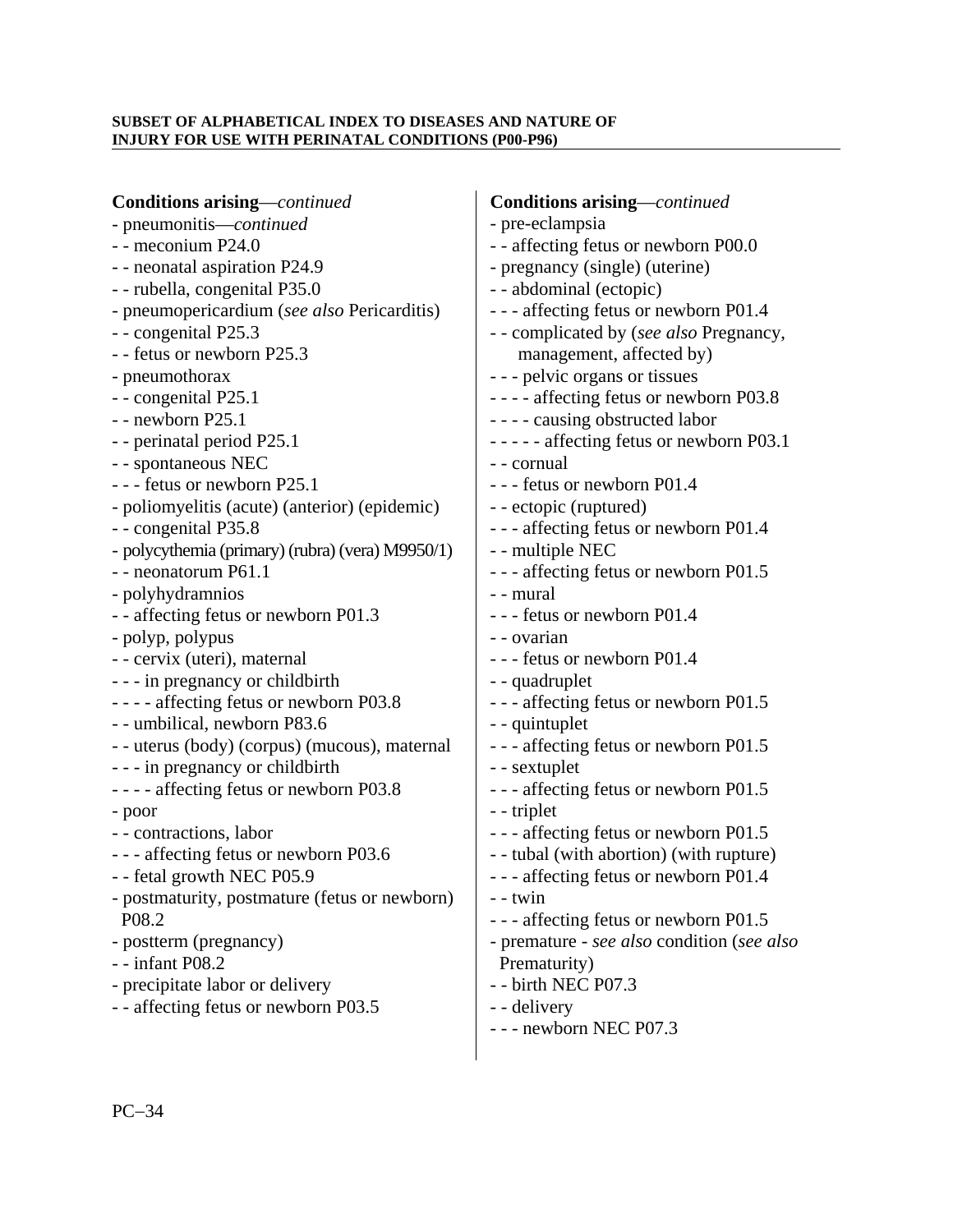| <b>Conditions arising</b> —continued                  | <b>Conditions arising</b> —continued             |
|-------------------------------------------------------|--------------------------------------------------|
| - premature-continued                                 | - preterm infant, newborn NEC P07.3              |
| - - infant NEC P07.3                                  | - previa                                         |
| - - - light-for-dates P05.0                           | - - placenta (with hemorrhage) (see also         |
| - - labor                                             | Placenta, previa)                                |
| - - - newborn NEC P07.3                               | - - - affecting fetus or newborn P02.0           |
| - - lungs P28.0                                       | - - vasa                                         |
| - - rupture, membranes or amnion (see also            | --- affecting fetus or newborn P02.6             |
| Rupture, membranes, premature)                        | - previable P07.2                                |
| - - - affecting fetus or newborn P01.1                | - problem (related to) (with) (see also          |
| - prematurity NEC (less than 37 completed             | Disease)                                         |
| weeks) (see also Immaturity) P07.3                    | - - feeding                                      |
| - - extreme (less than 28 completed weeks) P07.2      | $--$ newborn P92.9                               |
| - - gross P07.2                                       | - - - - breast P92.5                             |
| - - marked P07.2                                      | $--$ overfeeding P92.4                           |
| $-$ - severe P07.2                                    | $---$ slow P92.2                                 |
| - presentation, fetal                                 | - - - - specified NEC P92.8                      |
| - - abnormal                                          | - - - - underfeeding P92.3                       |
| - - - before labor, affecting fetus or newborn P01.7- | - procedure (surgical)                           |
| - - causing obstructed labor                          | - - maternal (unrelated to current delivery),    |
| - - - - affecting fetus or newborn (any, except       | affecting fetus or newborn P00.6                 |
| breech) P03.1                                         | - - - nonsurgical (medical) P00.7                |
| $---$ breech P03.0                                    | - prolapse, prolapsed                            |
| - - breech                                            | - - arm or hand                                  |
| - - - with external version before labor,             | - - - in fetus or newborn P03.1                  |
| affecting fetus or newborn P01.7                      | - - cord - see Prolapse, umbilical cord          |
| --- before labor, affecting fetus or newborn          | - - fetal limb NEC                               |
| P <sub>01.7</sub>                                     | - - - in fetus or newborn P03.1                  |
| - - - causing obstructed labor                        | $-$ - leg                                        |
| - - - - fetus or newborn P03.0                        | - - - in fetus or newborn P03.1                  |
| - pressure                                            | - - umbilical cord                               |
| - - birth, fetus or newborn, NEC P15.9                | - - - affecting fetus or newborn P02.4           |
| - - brain                                             | - - uterus (with prolapse of vagina)             |
| - - - injury at birth NEC P11.1                       | - - - pregnant, affecting fetus or newborn P03.8 |
| - - increased                                         | - prolonged                                      |
| - - - intracranial (benign)                           | - - labor                                        |
| $--$ injury at birth P11.0                            | - - - affecting fetus or newborn P03.8           |
|                                                       | - - uterine contractions in labor                |
|                                                       | - - - affecting fetus or newborn P03.6           |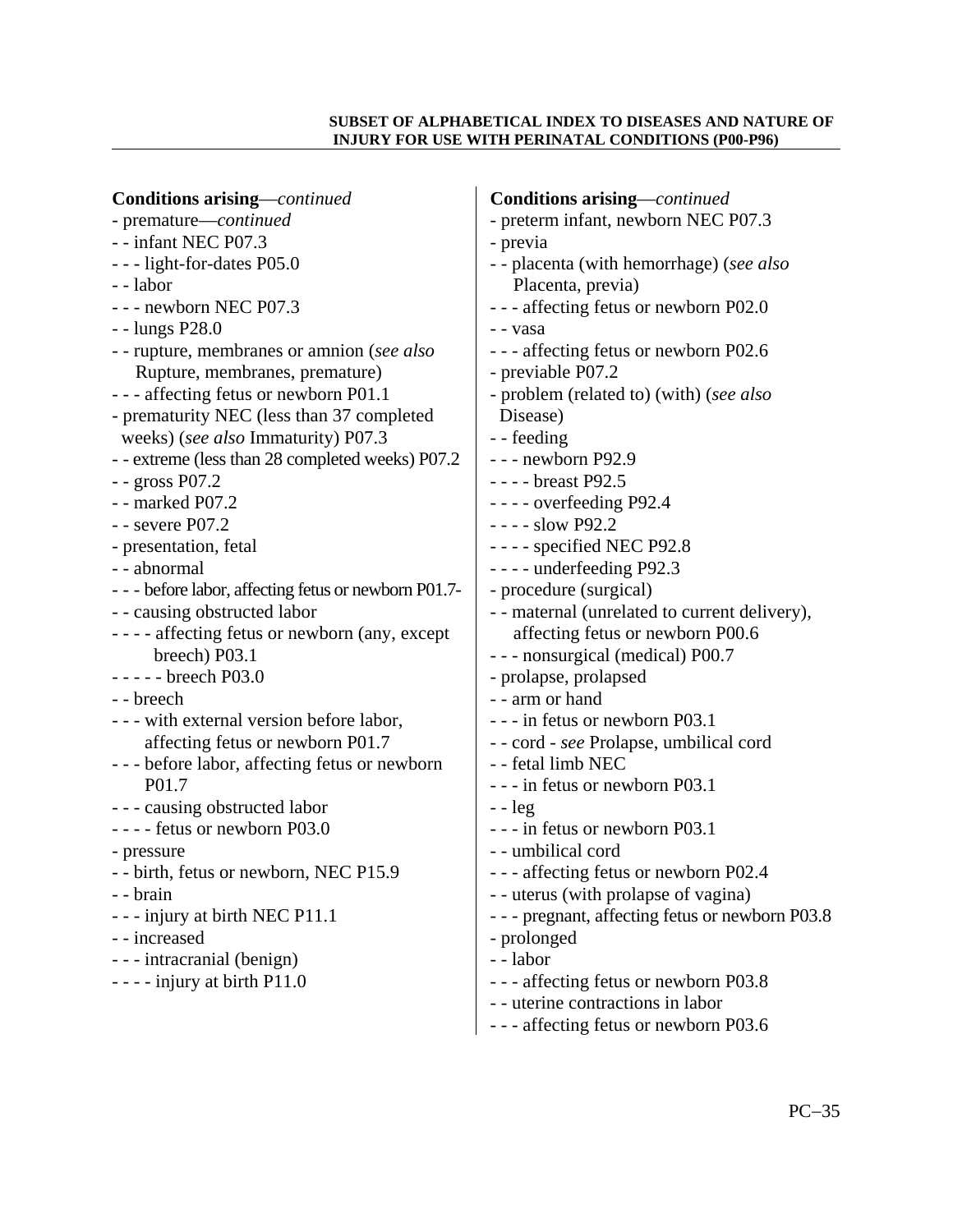| <b>Conditions arising</b> —continued            | <b>Conditions arising</b> —continued           |
|-------------------------------------------------|------------------------------------------------|
| - prominent ischial spine or sacral promontory  | - quadruplet, affecting fetus or newborn P01.5 |
| - - with disproportion (fetopelvic)             | - quintuplet, affecting fetus or newborn P01.5 |
| - - - affecting fetus or newborn P03.1          | - rachitic - see also condition                |
| - proteinuria                                   | - - pelvis, maternal (late effect)             |
| - - pre-eclamptic (see also Pre-eclampsia)      | - - - with disproportion (fetopelvic)          |
| - - - affecting fetus or newborn P00.0          | - - - - affecting fetus or newborn P03.1       |
| - pseudomenses (newborn) P54.6                  | - radiology, maternal, affecting fetus or      |
|                                                 | newborn P00.7                                  |
| - pseudomenstruation (newborn) P54.6            |                                                |
| - pseudoparalysis                               | - rapid                                        |
| - - atonic, congenital P94.2                    | - - heart(beat)                                |
| - pseudosclerema, newborn P83.8                 | - - - fetal P20.9                              |
| - pulse                                         | $--$ newborn P29.1                             |
| - alternating                                   | - - second stage (delivery)                    |
| - - - fetal P20.9                               | - - - affecting fetus or newborn P03.5         |
| $--$ newborn P29.1                              | - R.D.S. (newborn) (see also Syndrome,         |
| - - bigeminal                                   | respiratory distress) P22.0                    |
| - - - fetal P20.9                               | - reaction - see also Disorder                 |
| $--$ newborn P29.1                              | - - drug NEC                                   |
| - pulsus alternans or trigeminus                | - - - newborn P93                              |
| - - fetal P20.9                                 | - - - withdrawal                               |
| $-$ - newborn P29.1                             | - - - - infant of dependent mother P96.1       |
| - purpura                                       | $--$ - newborn P96.1                           |
| - - thrombocytopenic (congenital) (hereditary)  | - rectocele, maternal                          |
| (see also Thrombocytopenia)                     | - - in pregnancy or childbirth                 |
| - - - neonatal, transitory P61.0                | - - - causing obstructed labor                 |
| - pyelitis, maternal (congenital) (uremic) (see | - - - - affecting fetus or newborn P03.1       |
| <i>also</i> Pyelonephritis)                     | - regurgitation                                |
| - - complicating pregnancy                      | - - food (see also Vomiting)                   |
| --- affecting fetus or newborn P00.1            | $--$ newborn P92.1                             |
| - pyelonephritis, maternal (see also Nephritis, | - respiration                                  |
| tubulo-interstitial)                            | - - insufficient, or poor                      |
| - - complicating pregnancy                      | --- newborn NEC P28.5                          |
| - - - affecting fetus or newborn P00.1          | - retardation                                  |
| - pyoderma, pyodermia NEC                       | - - growth (see also Retardation, physical)    |
| - - newborn P39.4                               | - - - fetus P05.9                              |
| - pyrexia (of unknown origin)                   | - - intrauterine growth P05.9                  |
| - - newborn, environmentally-induced P81.0      | - - physical (child)                           |
| - quadriplegia                                  | - - - fetus P05.9                              |
| -- newborn NEC P11.9                            |                                                |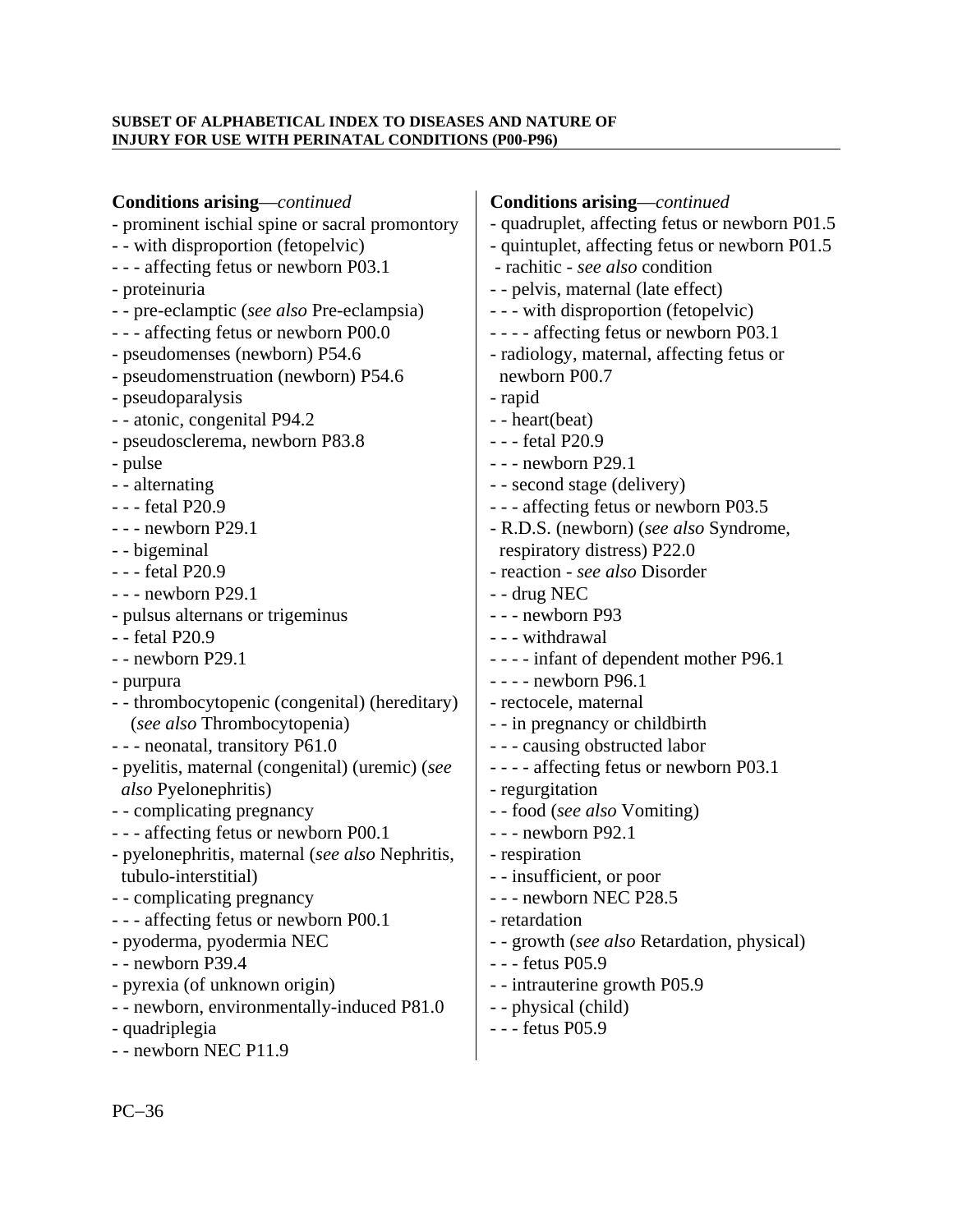| <b>Conditions arising</b> —continued           | <b>Conditions arising</b> —continued         |
|------------------------------------------------|----------------------------------------------|
| - retraction                                   | $-$ ring(s)                                  |
| - - ring, uterus (Bandl's) (pathological)      | - - Bandl's                                  |
| - - - affecting fetus or newborn P03.6         | --- fetus or newborn P03.6                   |
| - retroversion, retroverted                    | - - contraction, complicating delivery       |
| - - uterus, uterine, maternal                  | --- affecting fetus or newborn P03.6         |
| - - - in pregnancy or childbirth               | - - retraction, uterus, pathological         |
| - - - - causing obstructed labor               | --- affecting fetus or newborn P03.6         |
| - - - - - affecting fetus or newborn P03.1     | - rotation                                   |
| - Rh (factor)                                  | - - manual, affecting fetus or newborn P03.8 |
| - - hemolytic disease (fetus or newborn)       | - rubella                                    |
| P <sub>55.0</sub>                              | - - congenital P35.0                         |
| - - incompatibility, immunization or           | - - maternal                                 |
| sensitization                                  | --- affecting fetus or newborn P00.2         |
| --- fetus or newborn P55.0                     | - - - - manifest rubella in infant P35.0     |
| - - negative mother affecting fetus or newborn | - rumination                                 |
| P <sub>55.0</sub>                              | - - newborn P92.1                            |
| - rigid, rigidity - see also condition         | - rupture, ruptured (see also Perforation)   |
| - - cervix, maternal (uteri)                   | - - fontanelle P13.1                         |
| - - - in pregnancy or childbirth               | - - kidney                                   |
| - - - - affecting fetus or newborn P03.8       | - - - birth injury P15.8                     |
| - - - - causing obstructed labor               | - - liver                                    |
| - - - - - affecting fetus or newborn P03.1     | - - - birth injury P15.0                     |
| - - pelvic floor, maternal                     | - - marginal sinus (placental) (with         |
| - - - in pregnancy or childbirth               | hemorrhage)                                  |
| - - - - affecting fetus or newborn P03.8       | - - - with placenta previa                   |
| - - - - causing obstructed labor               | ---- affecting fetus or newborn P02.0        |
| - - - - - affecting fetus or newborn P03.1     | --- affecting fetus or newborn P02.1         |
| - - perineum or vulva, maternal                | - - membranes (spontaneous)                  |
| - - - in pregnancy or childbirth               | - - - artificial                             |
| - - - - causing obstructed labor               | - - - - delayed delivery following           |
| ----- affecting fetus or newborn P03.1         | ----- affecting fetus or newborn P01.1       |
| - - vagina, maternal                           | --- delayed delivery following               |
| - - - in pregnancy or childbirth               | ---- affecting fetus or newborn P01.1        |
| - - - - causing obstructed labor               | - - - premature                              |
| ----- affecting fetus or newborn P03.8         | - - - - affecting fetus or newborn P01.1     |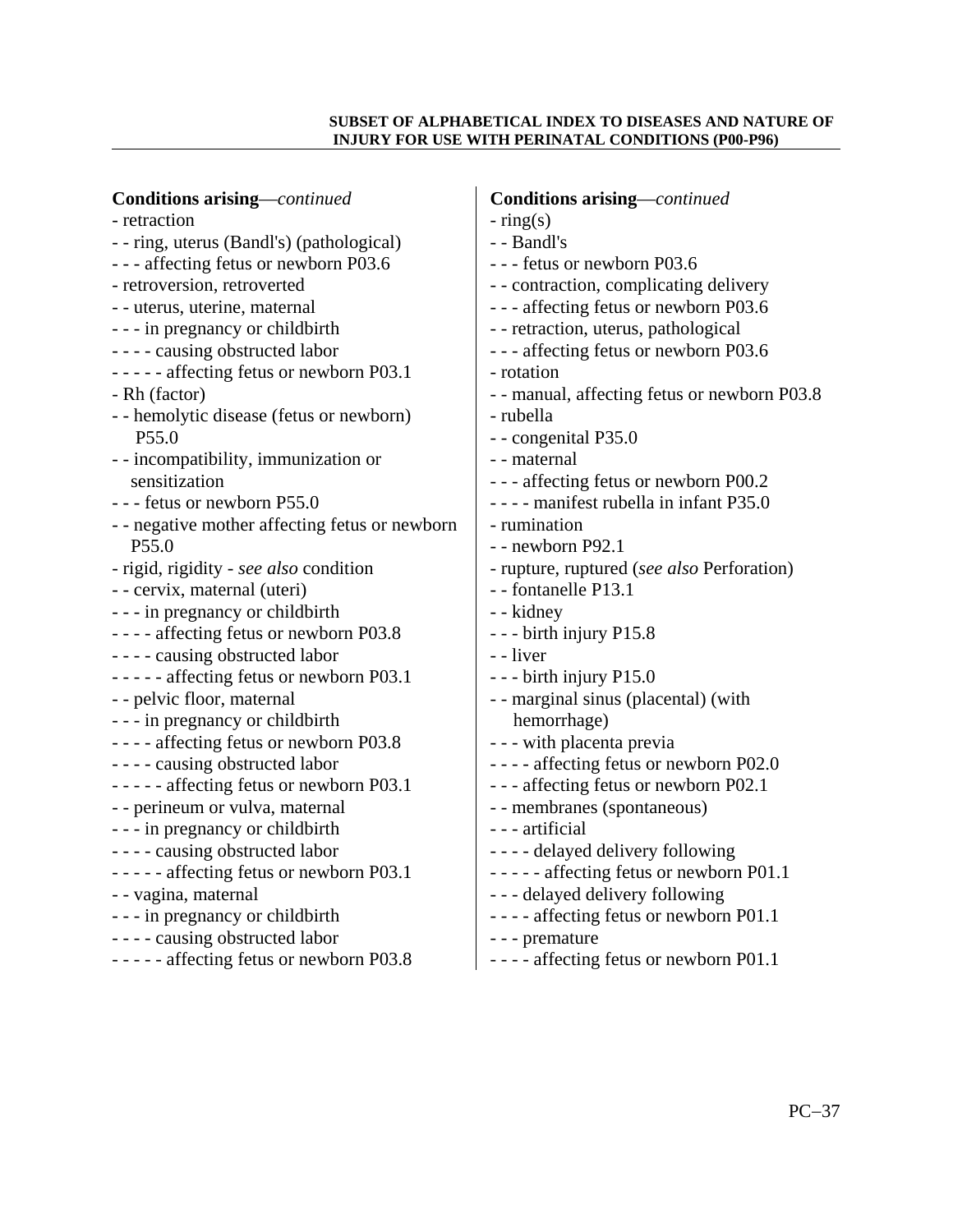| <b>Conditions arising</b> —continued              | Conditions arising-continued                   |
|---------------------------------------------------|------------------------------------------------|
| - rupture, ruptured—continued                     | - scoliotic maternal pelvis with disproportion |
| - - spinal cord (see also Injury, spinal cord, by | (fetopelvic)                                   |
| region)                                           | - - affecting fetus or newborn P03.1           |
| - - - fetus or newborn (birth injury) P11.5       | - section                                      |
| - - spleen (traumatic)                            | - - cesarean (see also Delivery, cesarean)     |
| $-$ - birth injury P15.1                          | - - - affecting fetus or newborn P03.4         |
| - - - congenital (birth injury) P15.1             | - - - postmortem, affecting fetus or newborn   |
| - - umbilical cord, complicating delivery         | P01.6                                          |
| --- affecting fetus or newborn P50.1              | - - - previous, in pregnancy or childbirth     |
| - - uterus, maternal (traumatic)                  | ---- affecting fetus or newborn P03.8          |
| - - - affecting fetus or newborn P03.8            | - seizure(s) (see also Convulsions)            |
| - - during or after labor                         | - - newborn P90                                |
| - - - affecting fetus or newborn P03.8            | - sepsis (generalized) (see also Septicemia)   |
| - salpingo-oophoritis, maternal (purulent)        | - - bacterial, newborn P36.9                   |
| (ruptured) (septic) (suppurative)                 | $- -$ due to                                   |
| - - complicating pregnancy                        | - - - - anaerobes NEC P36.5                    |
| --- affecting fetus or newborn P00.8              | - - - - Escherichia coli P36.4                 |
| - scar, scarring (see also Cicatrix)              | - - - - Staphylococcus NEC P36.3               |
| - - cervix, maternal                              | $---aureus P36.2$                              |
| - - - in pregnancy or childbirth                  | - - - - streptococcus NEC P36.1                |
| ---- affecting fetus or newborn P03.8             | $---$ group B P36.0                            |
| - - due to                                        | - - - specified type NEC P36.8                 |
| - - - previous cesarean section, complicating     | - - newborn NEC P36.9                          |
| pregnancy or childbirth                           | $- -$ - due to                                 |
| - - - - affecting fetus or newborn P03.8          | - - - - anaerobes NEC P36.5                    |
| - - uterus, maternal                              | - - - - Escherichia coli P36.4                 |
| - - - in pregnancy or childbirth                  | - - - - Staphylococcus NEC P36.3               |
| - - - - affecting fetus or newborn P03.8          | $---aureus P36.2$                              |
| - scleredema                                      | - - - - streptococcus NEC P36.1                |
| - - newborn P83.0                                 | $---$ group B P36.0                            |
| - sclerema                                        | - - - specified NEC P36.8                      |
| - - adiposum (newborn) P83.0                      | - - umbilical (newborn) (organism              |
| - - edematosum (newborn) P83.0                    | unspecified) P38                               |
| - - newborn P83.0                                 | - septic - see also condition                  |
| - scleroderma, sclerodermia (diffuse)             | - - umbilical cord P38                         |
| (generalized)                                     | - septicemia, septicemic (generalized)         |
| - - newborn P83.8                                 | (suppurative) (see also Sepsis)                |
|                                                   | -- Actinobacter                                |
|                                                   | - - - newborn P36.8                            |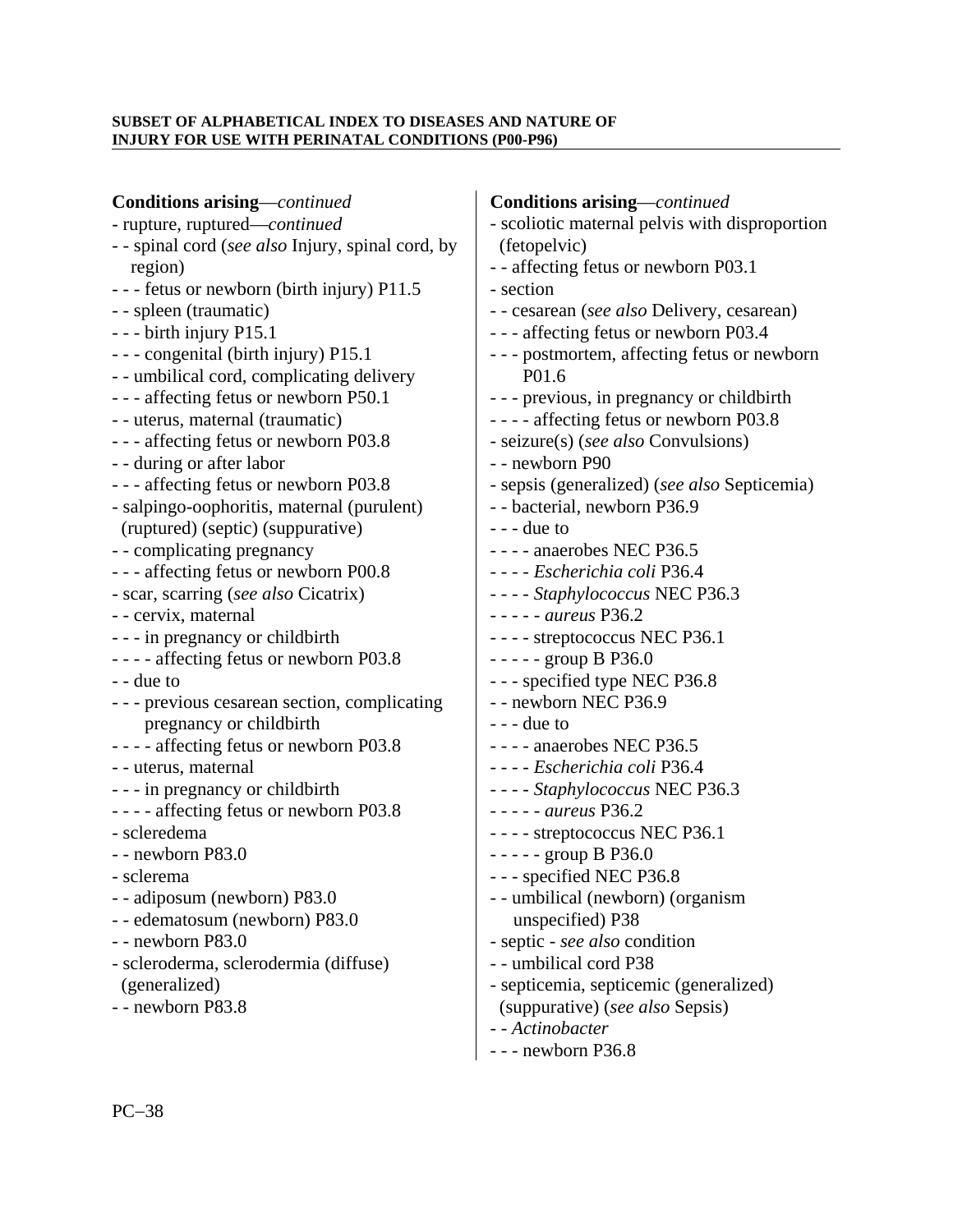| <b>Conditions arising</b> —continued            | <b>Conditions arising</b> —continued           |
|-------------------------------------------------|------------------------------------------------|
| - septicemia, septicemic-continued              | - slipped, slipping                            |
| - - Bacillus coli                               | - - ligature, umbilical P51.8                  |
| $--$ newborn P36.8                              | - slow                                         |
| - - Citobacter Citrobacter (braakii) (freundii) | - - feeding, newborn P92.2                     |
| (koseri)                                        | - - fetal growth NEC P05.9                     |
| $--$ newborn P36.8                              | - - heart(beat)                                |
| - - Enterobacter (aerogenes) (clocae)           | - - - fetal P20.9                              |
| $--$ newborn P36.8                              | $--$ newborn P29.1                             |
| - - Friedlanders'                               | - small(ness)                                  |
| $--$ newborn P36.8                              | - - fetus or newborn for gestational age P05.1 |
| - - gram-negative (organism)                    | - - pelvis, maternal                           |
| $--$ newborn P36.9                              | - - - with disproportion (fetopelvic)          |
| - - newborn NEC (see also Sepsis, newborn)      | - - - - affecting fetus or newborn P03.1       |
| P36.9                                           | - small-and-light-for-dates (infant) P05.1     |
| - - Streptococcus, streptococcal                | - small-for-dates (infant) P05.1               |
| $--$ neonatal P36.1                             | - snuffles (non-syphilitic)                    |
| - sextuplet, affecting fetus or newborn P01.5   | - - newborn P28.8                              |
| - shock (acute)                                 | - spasm(s), spastic, spasticity (see also      |
| - - birth, fetus or newborn NEC P96.8           | condition)                                     |
| $- -$ lung                                      | - - cervix, maternal, complicating delivery    |
| $--$ newborn P22.0                              | --- affecting fetus or newborn P03.6           |
| - - septic (see also Septicemia)                | - - uterus, maternal                           |
| $--$ newborn P36.9                              | - - - complicating labor                       |
| - - septicemic                                  | - - - - affecting fetus or newborn P03.6       |
| $--$ newborn P36.9                              | - spondylolisthesis, maternal (acquired)       |
| - short, shortening, shortness                  | - - with disproportion (fetopelvic)            |
| - - cord (umbilical), complicating delivery     | - - - affecting fetus or newborn P03.1         |
| - - - affecting fetus or newborn P02.6          | - spondylolysis, maternal                      |
| - - umbilical cord                              | - - lumbosacral region                         |
| - - - complicating delivery                     | - - - with disproportion (fetopelvic)          |
| ---- affecting fetus or newborn P02.6           | - - - - affecting fetus or newborn P03.1       |
| - sinus - <i>see also</i> Fistula               | - spondylosis, maternal                        |
| - - marginal, ruptured or bleeding              | - - with                                       |
| - - - with placenta previa                      | - - - disproportion (fetopelvic)               |
| - - - - affecting fetus or newborn P02.0        | - - - - affecting fetus or newborn P03.1       |
| - - - affecting fetus or newborn P02.1          | - standstill                                   |
| - sleep                                         | - - respiration, respiratory                   |
| - - apnea                                       | - - - newborn P28.5                            |
| $--$ newborn P28.3                              |                                                |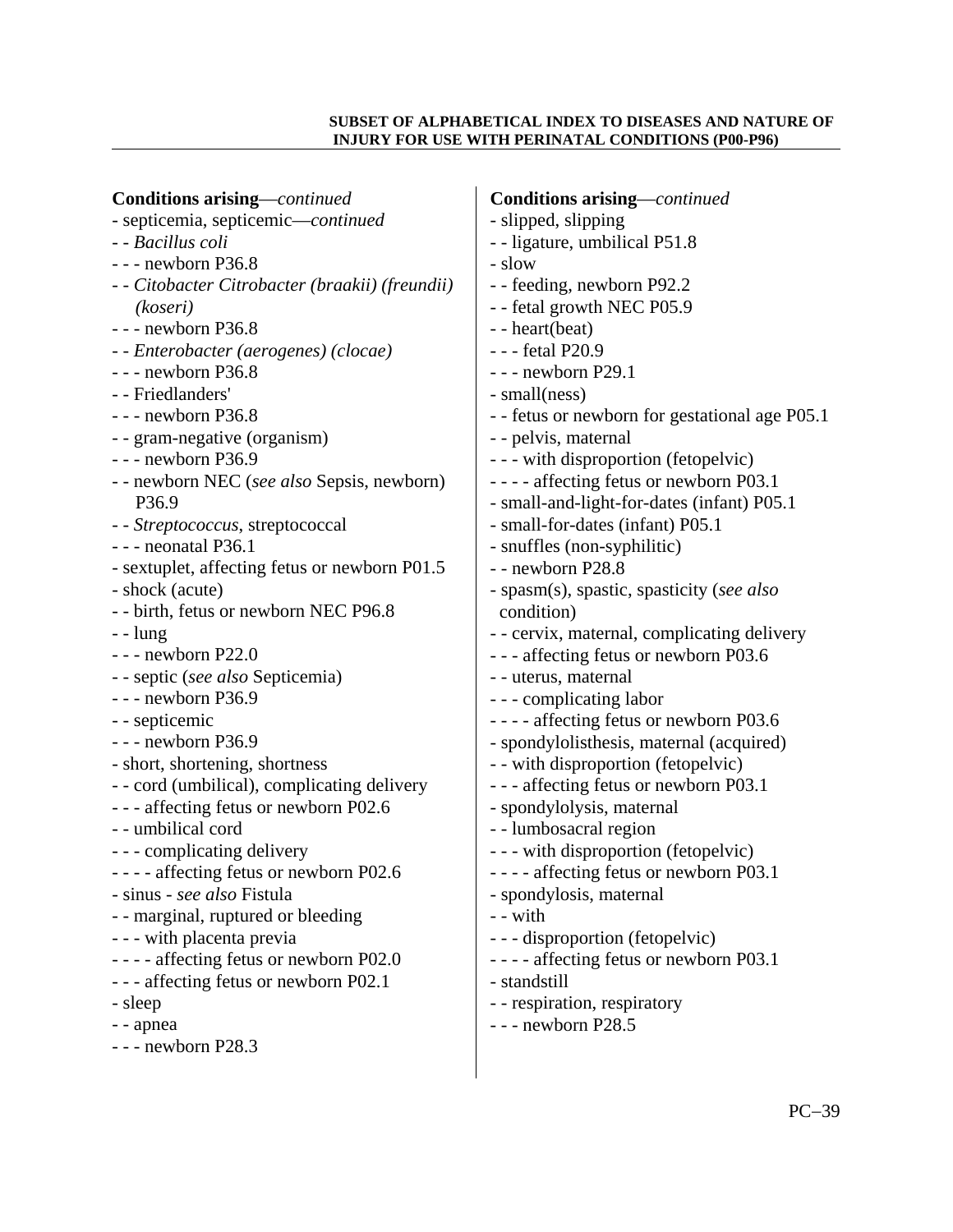**Conditions arising**—*continued*  - stenosis (cicatricial) - *see also* Stricture - - cervix, cervical (canal), maternal - - - in pregnancy or childbirth - - - - affecting fetus or newborn P03.8 - - - - causing obstructed labor - - - - - affecting fetus or newborn P03.1 - - vagina, maternal - - - in pregnancy or childbirth - - - - affecting fetus or newborn P03.8 - - - - causing obstructed labor - - - - - affecting fetus or newborn P03.1 - stillbirth NEC - *see* Death, fetus - strangulation, strangulated - - umbilical cord - *see also* Compression, umbilical cord P02.5 - - - fetus or newborn P02.5 - stricture (*see also* Stenosis) - - cervix, cervical (canal), maternal - - - in pregnancy or childbirth - - - - causing obstructed labor - - - - - affecting fetus or newborn P03.1 - stridor - - congenital (larynx) NEC P28.8 - stroke (apoplectic) (brain) (paralytic) - - hemorrhagic - - - newborn P52.4 - surgery - - previous, in pregnancy or childbirth - - - cervix, maternal - - - - causing obstructed labor - - - - - affecting fetus or newborn P03.1 - - - pelvic soft tissues NEC, maternal - - - - affecting fetus or newborn P03.8 - - - - causing obstructed labor - - - - - affecting fetus or newborn P03.1 - - - uterus, maternal - - - - causing obstructed labor - - - - - affecting fetus or newborn P03.1 **Conditions arising**—*continued*  - suspended maternal uterus - - in pregnancy or childbirth - - - causing obstructed labor - - - - affecting fetus or newborn P03.1 - syncope - - bradycardia - - - fetal P20.9 - - - newborn P29.1 - syndrome - *see also* Disease - - aspiration, of newborn (massive) P24.9 - - - meconium P24.0 - - bronze baby P83.8 - - bubbly lung P27.0 - - cardiorespiratory distress (idiopathic), newborn P22.0 - - cold injury (newborn) P80.0 - - congenital - - - rubella (manifest) P35.0 - - defibrination (*see also* Fibrinolysis) - - - fetus or newborn P60 - - drug withdrawal, infant of dependent mother P96.1 - - fetal - - - transfusion P02.3 - - fetomaternal dysfunctional P02.2 - - floppy - - - baby P94.2 - - gray (newborn) P93 - - idiopathic cardiorespiratory distress, newborn P22.0 - - infant of diabetic mother P70.1 - - - gestational diabetes P70.0 - - inspissated bile (newborn) P59.1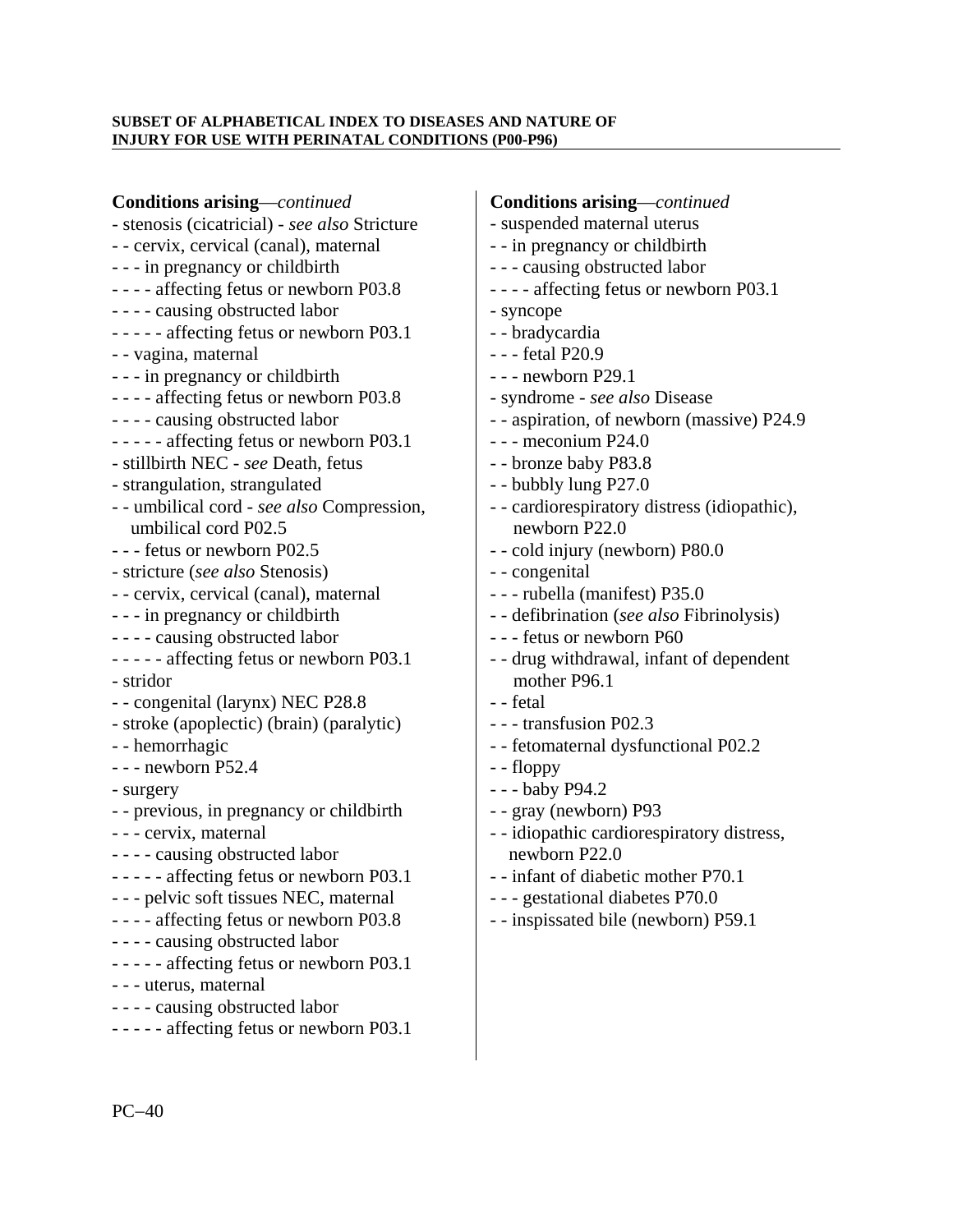| <b>Conditions arising</b> —continued        | <b>Conditions arising</b> —continued           |
|---------------------------------------------|------------------------------------------------|
| - syndrome - see also Disease-continued     | - syphilis, syphilitic, maternal (acquired)    |
| $- -$ low                                   | - - complicating pregnancy or childbirth       |
| - - - cardiac                               | --- affecting fetus or newborn P00.2           |
| $---$ output                                | - - maternal, affecting fetus or newborn P00.2 |
| $----$ newborn P29.8                        | - tachycardia                                  |
| - - lower radicular, newborn (birth injury) | - - fetal - see Distress, fetal                |
| P <sub>14.8</sub>                           | - - newborn P29.1                              |
| - - meconium plug (newborn) P76.0           | - tachypnea                                    |
| - - perfusion                               | - - transitory, of newborn P22.1               |
| $--$ newborn P28.8                          | - tear, torn (traumatic) - see also Wound      |
| - - placental                               | - - tentorial, at birth P10.4                  |
| - - - dysfunction                           | - - umbilical cord                             |
| ---- affecting fetus or newborn P02.2       | --- affecting fetus or newborn P50.1           |
| - - - insufficiency                         | - temperature                                  |
| ---- affecting fetus or newborn P02.2       | - - cold, trauma from                          |
| - - - transfusion (mother)                  | $--$ newborn P80.0                             |
| $---$ in fetus or newborn P02.3             | - tetany (due to)                              |
| - - pulmonary                               | - - neonatal (without calcium or magnesium     |
| - - - dysmaturity (Wilson-Mikity) P27.0     | deficiency) P71.3                              |
| - - radicular NEC                           | - threatened                                   |
| - - - upper limbs, newborn (birth injury)   | - - abortion                                   |
| P <sub>14.3</sub>                           | - - - affecting fetus P01.8                    |
| - - respiratory                             | --labor (see also Labor, false)                |
| - - - distress (idiopathic) (newborn) P22.0 | - - - affecting fetus P01.8                    |
| $---$ adult                                 | - - miscarriage                                |
| $----$ newborn P22.0                        | - - - affecting fetus P01.8                    |
| $---$ newborn P22.0                         | - - premature delivery, affecting fetus P01.8  |
| - - transfusion                             | - thrombocytopenia, thrombocytopenic           |
| - - - fetomaternal P50.4                    | - - neonatal, transitory P61.0                 |
| - - twin (to twin) transfusion              | $- -$ due to                                   |
| - - - in fetus or newborn P02.3             | - - - - exchange transfusion P61.0             |
| - - wet lung                                | - - - - idiopathic maternal thrombocytopenia   |
| $--$ newborn P22.1                          | P61.0                                          |
| - - withdrawal - see Withdrawal, state      | - isoimmunization P61.0                        |
| $-$ - $-$ drug                              | - - transient neonatal P61.0                   |
| - - - - infant of dependent mother P96.1    |                                                |
| - - - - therapeutic use, newborn P96.2      |                                                |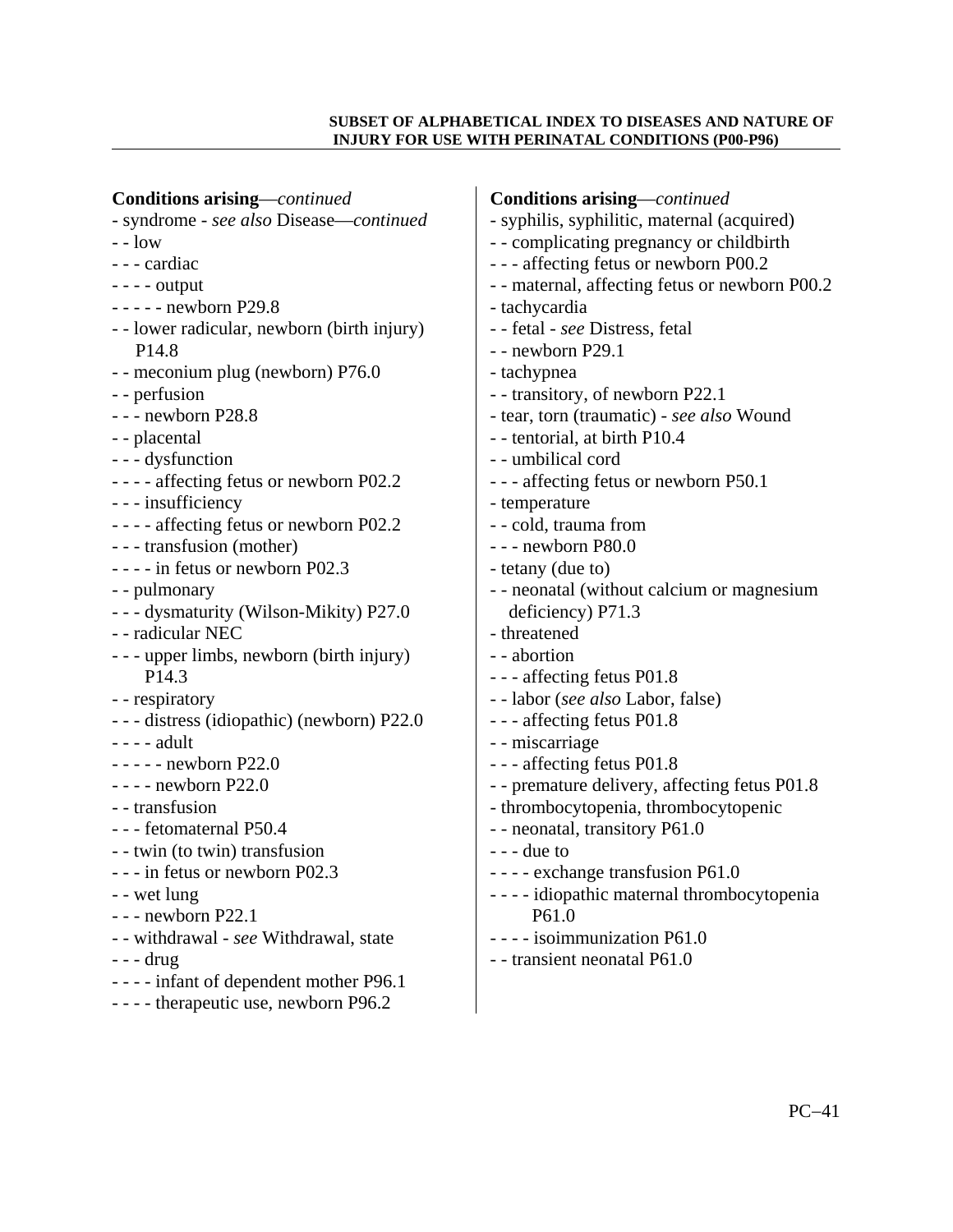| <b>Conditions arising</b> —continued               | Conditions arising-continued                    |
|----------------------------------------------------|-------------------------------------------------|
| - thrombophlebitis, maternal                       | - transfusion                                   |
| - - antepartum (superficial)                       | - - placental (syndrome) (mother)               |
| --- affecting fetus or newborn P00.3               | - - - in fetus or newborn P02.3                 |
| - - pregnancy (superficial)                        | - - twin-to-twin                                |
| --- affecting fetus or newborn P00.3               | - - - fetus or newborn P02.3                    |
| - thrombosis, thrombotic (multiple)                | - transverse - see also condition               |
| (progressive) (septic) (vein) (vessel)             | - - arrest (deep), in labor                     |
| - - umbilical cord (vessels), complicating         | - - - affecting fetus or newborn P03.1          |
| delivery                                           | - - lie                                         |
| --- affecting fetus or newborn P02.6               | --- before labor, affecting fetus or newborn    |
| - thyrotoxicosis                                   | P01.7                                           |
| - - neonatal P72.1                                 | - - - causing obstructed labor                  |
| - tobacco (nicotine)                               | - - - - affecting fetus or newborn P03.1        |
| - - maternal use, affecting fetus or newborn P04.2 | - trauma, traumatism (see also Injury)          |
| - torsion                                          | - - birth - see Birth, injury                   |
| - - umbilical cord in fetus or newborn P02.5       | - - maternal, during pregnancy, affecting fetus |
| - torticollis (intermittent) (spastic)             | or newborn P00.5                                |
| - - due to birth injury P15.2                      | - trigeminy                                     |
| - toxemia                                          | - - fetal P20.9                                 |
| - - maternal (of pregnancy), affecting fetus or    | $-$ - newborn P29.1                             |
| newborn P00.0                                      | - triplet, affecting fetus or newborn P01.5     |
| - - of pregnancy (see also Pre-eclampsia)          | - tuberculosis, tubercular, tuberculous         |
| - - - affecting fetus or newborn P00.0             | (caseous) (degeneration) (gangrene)             |
| - toxoplasma, toxoplasmosis (acquired)             | (necrosis)                                      |
| - - congenital (acute) (chronic) (subacute) P37.1  | - - congenital P37.0                            |
| - - maternal, affecting fetus or newborn           | - - maternal, complicating pregnancy or         |
| P <sub>00.2</sub>                                  | childbirth                                      |
| - - - manifest toxoplasmosis in infant or fetus    | --- affecting fetus or newborn P00.2            |
| (acute) (chronic) (subacute) P37.1                 |                                                 |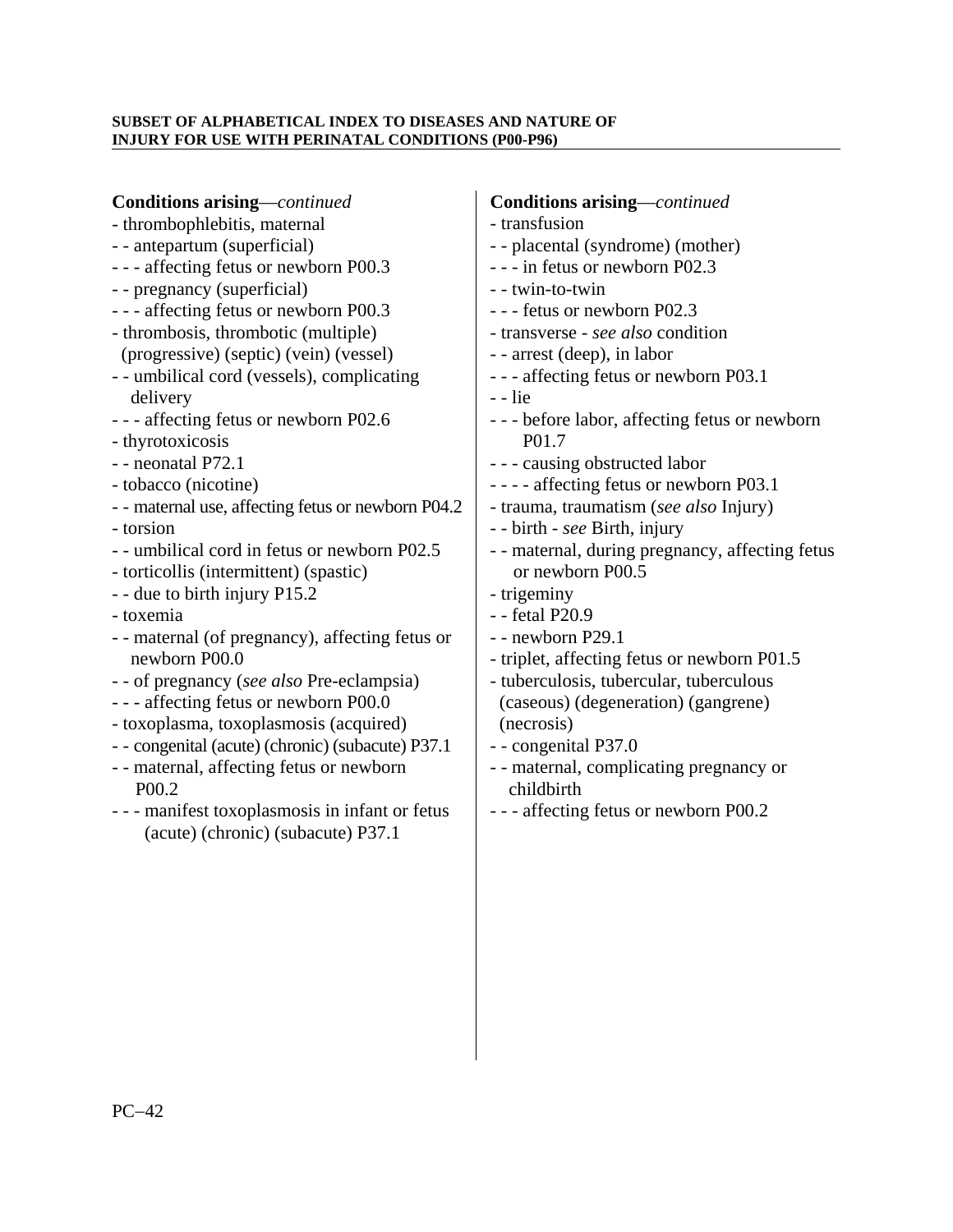| <b>Conditions arising</b> —continued<br>- tumor $(M8000/1)$<br>- - cervix, maternal, in pregnancy or childbirth<br>--- affecting fetus or newborn P03.8<br>- - - causing obstructed labor<br>- - - - affecting fetus or newborn P03.1<br>- - ovary, maternal, in pregnancy or childbirth<br>--- affecting fetus or newborn P03.8<br>- - pelvic, maternal, in pregnancy or childbirth<br>--- affecting fetus or newborn P03.8<br>- - - causing obstructed labor<br>- - - - affecting fetus or newborn P03.1<br>- - uterus (body), maternal, in pregnancy or<br>childbirth<br>--- affecting fetus or newborn P03.8<br>- - - causing obstructed labor<br>---- affecting fetus or newborn P03.1<br>- - vagina, maternal, in pregnancy or<br>childbirth<br>--- affecting fetus or newborn P03.8<br>--- causing obstructed labor<br>- - - - affecting fetus or newborn P03.1<br>- - vulva or perineum, maternal, in pregnancy<br>or childbirth<br>- - - affecting fetus or newborn P03.8<br>- - - causing obstructed labor<br>- - - - affecting fetus or newborn P03.1<br>- twin (pregnancy) (fetus or newborn) P01.5<br>- twist, twisted<br>- - umbilical cord in fetus or newborn P02.5<br>- tyrosinemia<br>- - newborn, transitory P74.5<br>- ulcer, ulcerated, ulcerating, ulceration,<br>ulcerative<br>- - intestine, intestinal<br>- - - perforating<br>- - - - fetus or newborn P78.0<br>- - peptic (site unspecified)<br>$--$ newborn P78.8 | <b>Conditions arising</b> —continued<br>- unable (see also Inability)<br>- - to breathe properly<br>$--$ newborn P28.8<br>- underfeeding, newborn P92.3<br>- underweight<br>- - for gestational age P05.0<br>- Underwood's disease P83.0<br>- unstable<br>- - lie<br>- - - fetus or newborn, before labor P01.7<br>- uremia, uremic (coma)<br>- - congenital P96.0<br>- - maternal NEC, affecting fetus or newborn<br>P <sub>00.1</sub><br>- - newborn P96.0<br>- urticaria<br>- - neonatorum P83.8<br>$-$ use $($ of $)$<br>- - harmful<br>- - - patent medicines<br>- - - - maternal, affecting fetus or newborn<br>P <sub>04.1</sub><br>- uveitis (anterior) (see also Iridocyclitis)<br>- - due to toxoplasmosis<br>- - - congenital P37.1† H22.0*<br>- vaccinia (generalized) (localized)<br>- - congenital P35.8<br>- vaginitis, maternal (acute)<br>- - complicating pregnancy<br>--- affecting fetus or newborn P00.8<br>- varicella<br>- - congenital P35.8 |
|-----------------------------------------------------------------------------------------------------------------------------------------------------------------------------------------------------------------------------------------------------------------------------------------------------------------------------------------------------------------------------------------------------------------------------------------------------------------------------------------------------------------------------------------------------------------------------------------------------------------------------------------------------------------------------------------------------------------------------------------------------------------------------------------------------------------------------------------------------------------------------------------------------------------------------------------------------------------------------------------------------------------------------------------------------------------------------------------------------------------------------------------------------------------------------------------------------------------------------------------------------------------------------------------------------------------------------------------------------------------------------------------------------------------------------------------------|----------------------------------------------------------------------------------------------------------------------------------------------------------------------------------------------------------------------------------------------------------------------------------------------------------------------------------------------------------------------------------------------------------------------------------------------------------------------------------------------------------------------------------------------------------------------------------------------------------------------------------------------------------------------------------------------------------------------------------------------------------------------------------------------------------------------------------------------------------------------------------------------------------------------------------------------------------------------|
|                                                                                                                                                                                                                                                                                                                                                                                                                                                                                                                                                                                                                                                                                                                                                                                                                                                                                                                                                                                                                                                                                                                                                                                                                                                                                                                                                                                                                                               |                                                                                                                                                                                                                                                                                                                                                                                                                                                                                                                                                                                                                                                                                                                                                                                                                                                                                                                                                                      |